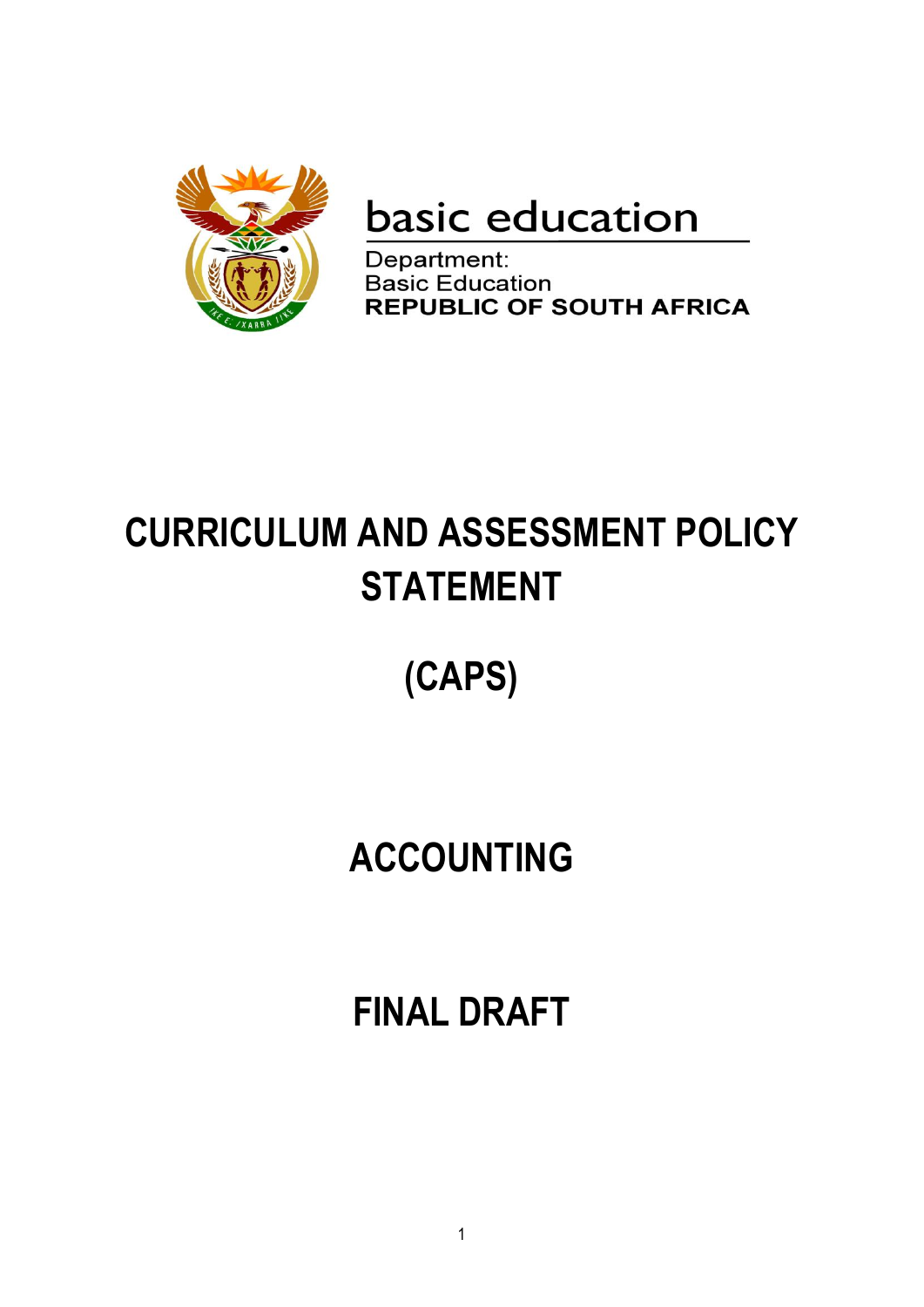# **SECTION 1**

## **NATIONAL CURRICULUM AND ASSESSMENT POLICY STATEMENT FOR ACCOUNTING**

## **1.1 Background**

The *National Curriculum Statement Grades R – 12 (NCS)* stipulates policy on curriculum and assessment in the schooling sector.

To improve its implementation, the National Curriculum Statement was amended, with the amendments coming into effect in January 2011. A single comprehensive Curriculum and Assessment Policy document was developed for each subject to replace the old Subject Statements, Learning Programme Guidelines and Subject Assessment Guidelines in Grades R - 12.

The amended *National Curriculum Statement Grades R - 12: Curriculum and Assessment Policy (January 2011) replaces the National Curriculum Statement Grades R - 9 (2002) and the National Curriculum Statement Grades 10 - 12 (2004)*.

## **1.2 Overview**

- (a) The *National Curriculum Statement Grades R – 12 (January 2011)* represents a policy statement for learning and teaching in South African schools and comprises the following:
	- (i) Curriculum and Assessment Policy documents for each approved school subject as listed in the policy document *National Senior Certificate: A qualification at Level 4 on the National Qualifications Framework (NQF);* and
	- (ii) The policy document *National Senior Certificate: A qualification at Level 4 on the National Qualifications Framework (NQF).*
- (b) The *National Curriculum Statement Grades R – 12 (January 2011)* should be read in conjunction with the following documents:
	- (i) *An addendum to the policy document, the National Senior Certificate: A qualification at Level 4 on the National Qualifications Framework (NQF), regarding the National Protocol for Assessment Grade R – 12*, published in the *Government Gazette, No. 29467* of 11 December 2006; and
	- (ii) *An addendum to the policy document, the National Senior Certificate: A qualification at Level 4 on the National Qualifications Framework (NQF), regarding learners with special needs,* published in the *Government Gazette, No.29466* of 11 December 2006.
- (c) The Subject Statements, Learning Programme Guidelines and Subject Assessment Guidelines for Grades R - 9 and Grades 10 - 12 are repealed and replaced by the *Curriculum and Assessment Policy documents for Grades R – 12 (January 2011)*.
- (d) The sections on the Curriculum and Assessment Policy as contemplated in Chapters 2, 3 and 4 of this document constitute the norms and standards of the *National Curriculum Statement Grades R – 12* and therefore, in terms of *section 6A* of the *South African Schools Act, 1996 (Act No. 84 of 1996,)* form the basis for the Minister of Basic Education to determine minimum outcomes and standards, as well as the processes and procedures for the assessment of learner achievement to be applicable to public and independent schools.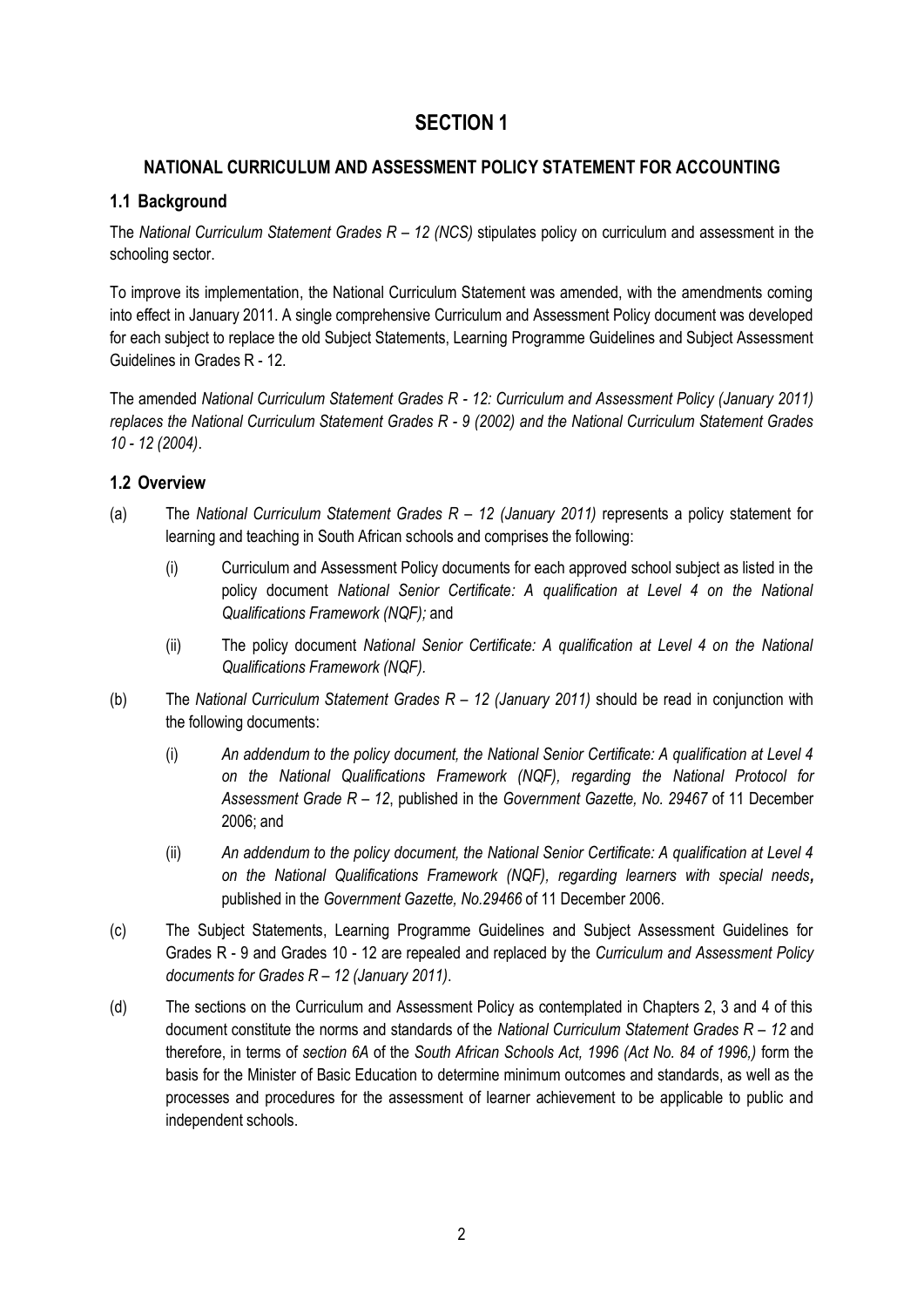## **1.3 General aims of the South African Curriculum**

- (a) The *National Curriculum Statement Grades R - 12* gives expression to what is regarded to be knowledge, skills and values worth learning. It will ensure that learners acquire and apply knowledge and skills in ways that are meaningful to their own lives. In this regard, the curriculum promotes the idea of grounding knowledge in local contexts, while being sensitive to global imperatives.
- (b) The National Curriculum Statement Grades R 12 serves the purposes of:
	- equipping learners, irrespective of their socio-economic background, race, gender, physical ability or intellectual ability, with the knowledge, skills and values necessary for self-fulfilment, and meaningful participation in society as citizens of a free country;
	- **P** providing access to higher education:
	- facilitating the transition of learners from education institutions to the workplace; and
	- **PEDDED FILEY EXE** providing employers with a sufficient profile of a learner's competences.
- (c) The National Curriculum Statement Grades R 12 is based on the following principles:
	- Social transformation; ensuring that the educational imbalances of the past are redressed, and that equal educational opportunities are provided for all sections of our population;
	- Active and critical learning; encouraging an active and critical approach to learning, rather than rote and uncritical learning of given truths;
	- **High knowledge and high skills; the minimum standards of knowledge and skills to be achieved at Finan** each grade are specified and sets high, achievable standards in all subjects;
	- **Progression; content and context of each grade shows progression from simple to complex;**
	- Human rights, inclusivity, environmental and social justice; infusing the principles and practices of social and environmental justice and human rights as defined in the Constitution of the Republic of South Africa. The National Curriculum Statement Grades 10 – 12 (General) is sensitive to issues of diversity such as poverty, inequality, race, gender, language, age, disability and other factors;
	- Valuing indigenous knowledge systems; acknowledging the rich history and heritage of this country as important contributors to nurturing the values contained in the Constitution; and
	- Credibility, quality and efficiency; providing an education that is comparable in quality, breadth and depth to those of other countries.
- (d) The National Curriculum Statement Grades R 12 aims to produce learners that are able to:
	- identify and solve problems and make decisions using critical and creative thinking;
	- work effectively as individuals and with others as members of a team;
	- **•** organise and manage themselves and their activities responsibly and effectively;
	- collect, analyse, organise and critically evaluate information;
	- communicate effectively using visual, symbolic and/or language skills in various modes;
	- use science and technology effectively and critically showing responsibility towards the environment and the health of others; and
	- demonstrate an understanding of the world as a set of related systems by recognising that problem solving contexts do not exist in isolation.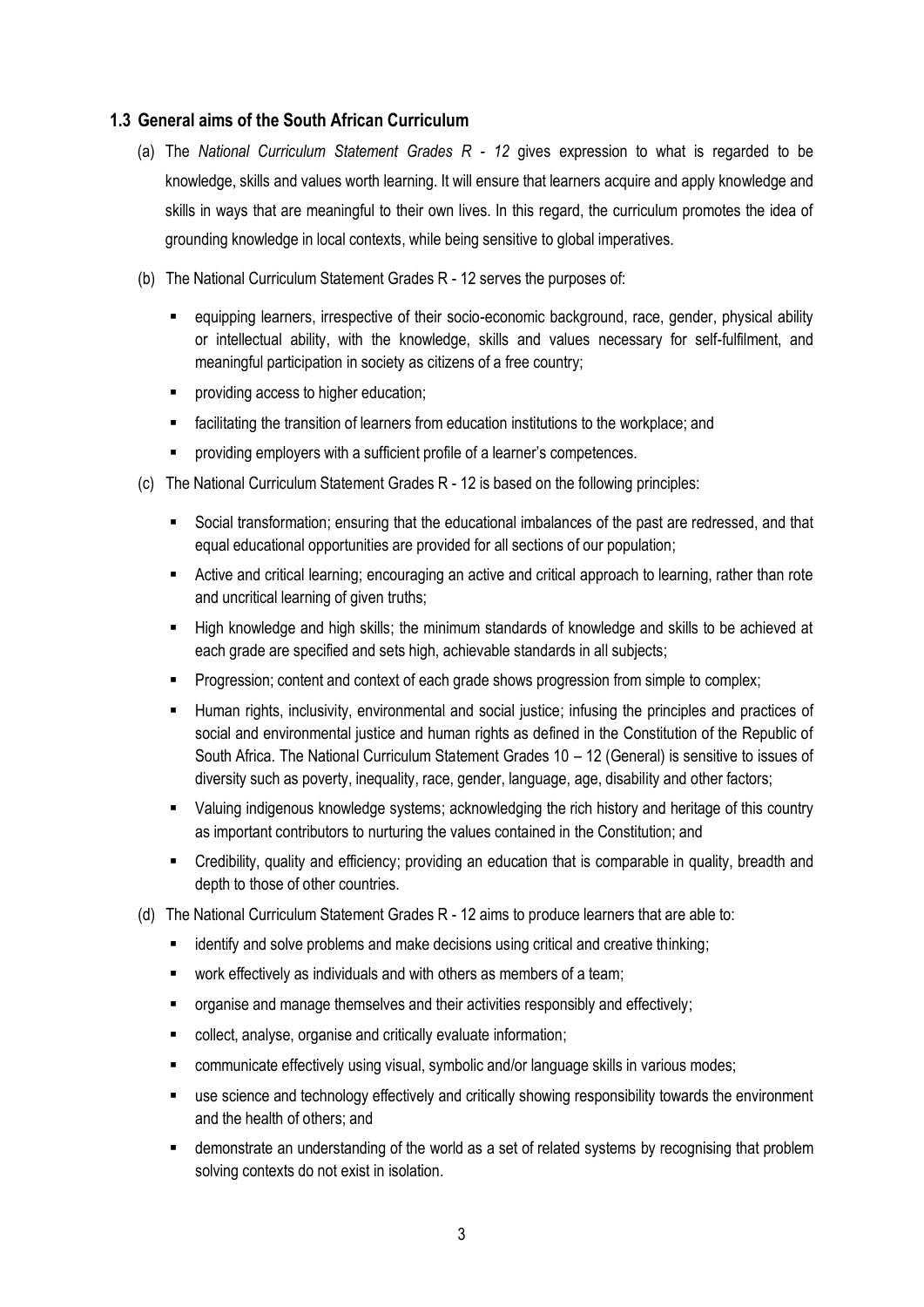(e) Inclusivity should become a central part of the organisation, planning and teaching at each school. This can only happen if all teachers have a sound understanding of how to recognise and address barriers to learning, and how to plan for diversity.

## **1.4 Time Allocation**

## **1.4.1 Foundation Phase**

(a) The instructional time for subjects in the Foundation Phase is as indicated in the table below:

|      | <b>Subject</b>                   | Time allocation per<br>week (hours) |
|------|----------------------------------|-------------------------------------|
| L.   | Home Language                    | 6                                   |
| II.  | <b>First Additional Language</b> | 4(5)                                |
| III. | <b>Mathematics</b>               | 7                                   |
|      | IV. Life Skills                  | 6                                   |
|      | • Beginning Knowledge            | 1(2)                                |
|      | • Arts and Craft                 | 2                                   |
|      | • Physical Education             | 2                                   |
|      | <b>Health Education</b>          | 1                                   |

(b) Instructional time for Grades R, 1 and 2 is 23 hours. For Grade 3, First Additional Language is allocated 5 hours and Beginning Knowledge is allocated 2 hours as indicated by the hours in brackets in the table above.

## **1.4.2 Intermediate Phase**

(a) The table below shows the subjects and instructional times in the Intermediate Phase.

|      | <b>Subject</b>                   | Time allocation per<br>week (hours) |
|------|----------------------------------|-------------------------------------|
| I.   | Home Language                    | 6                                   |
| II.  | <b>First Additional Language</b> | 5                                   |
| III. | <b>Mathematics</b>               | 6                                   |
|      | IV. Science and Technology       | 3.5                                 |
| V.   | <b>Social Sciences</b>           | 3                                   |
| VL   | <b>Life Skills</b>               | 4                                   |
|      | • Creative Arts                  | 1.5                                 |
|      | • Physical Education             | 1.5                                 |
|      | • Religion Studies               | 1                                   |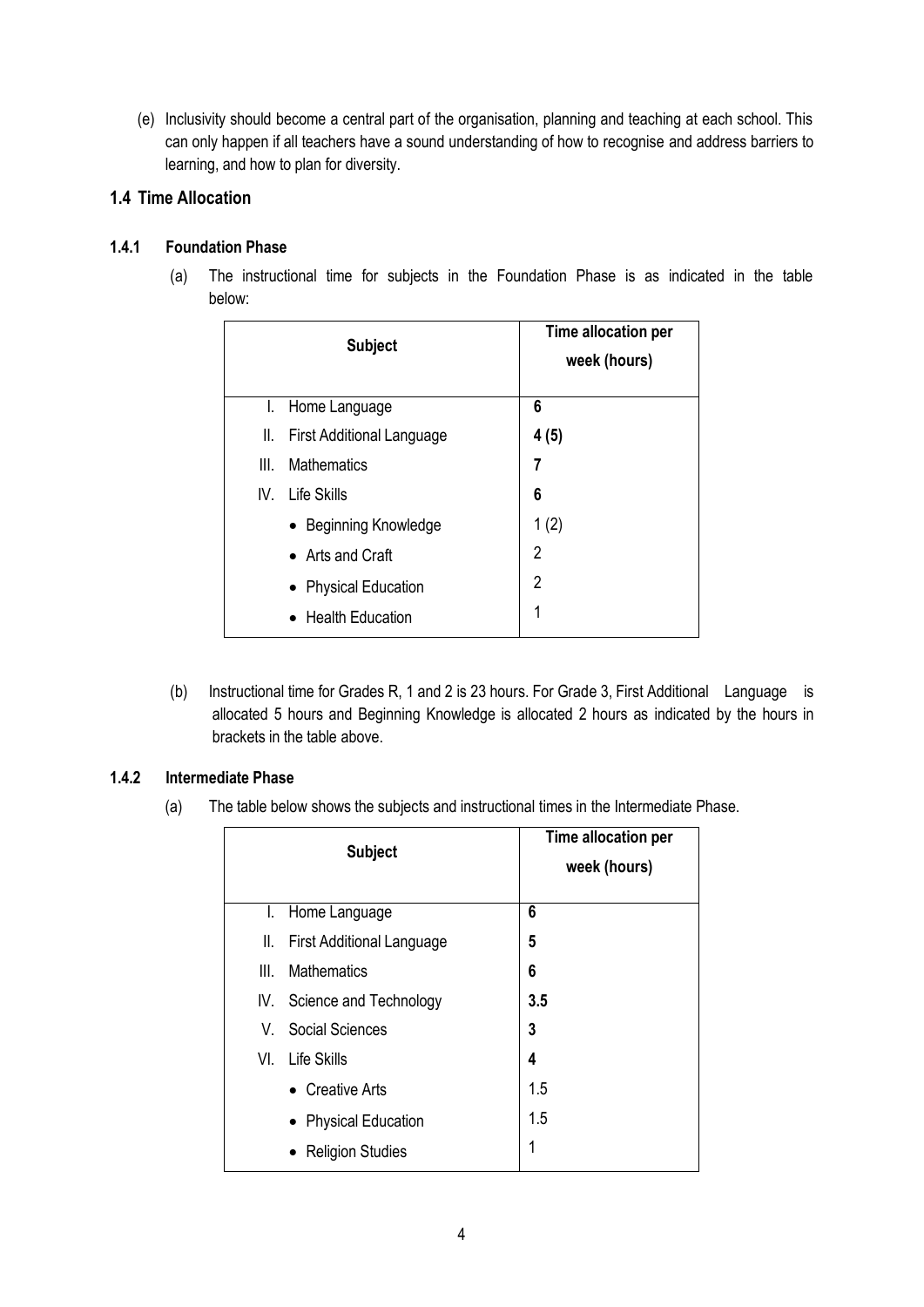## **1.4.3 Senior Phase**

| (a)<br>The instructional time in the Senior Phase is as follows: |
|------------------------------------------------------------------|
|------------------------------------------------------------------|

|       | <b>Subject</b>                      | Time allocation per week<br>(hours) |
|-------|-------------------------------------|-------------------------------------|
| L.    | Home Language                       | 5                                   |
| II.   | <b>First Additional Language</b>    | 4                                   |
| III.  | <b>Mathematics</b>                  | 4.5                                 |
|       | IV. Natural Sciences                | 3                                   |
|       | V. Social Sciences                  | 3                                   |
| VI.   | Technology                          | 2                                   |
| VII.  | <b>Economic Management Sciences</b> | 2                                   |
| VIII. | <b>Life Orientation</b>             | $\mathbf 2$                         |
|       | IX. Arts and Culture                | 2                                   |

## **1.4.4 Grades 10-12**

(a) The instructional time in Grades 10-12 is as follows:

|      | <b>Subject</b>                | Time allocation per week<br>(hours) |
|------|-------------------------------|-------------------------------------|
| I.   | Home Language                 | 4.5                                 |
|      | II. First Additional Language | 4.5                                 |
| III. | <b>Mathematics</b>            | 4.5                                 |
| IV.  | <b>Life Orientation</b>       | $\overline{2}$                      |
| V.   | <b>Three Electives</b>        | 12 (3x4h)                           |

The allocated time per week may be utilised only for the minimum required NCS subjects as specified above, and may not be used for any additional subjects added to the list of minimum subjects. Should a learner wish to offer additional subjects, additional time must be allocated for the offering of these subjects.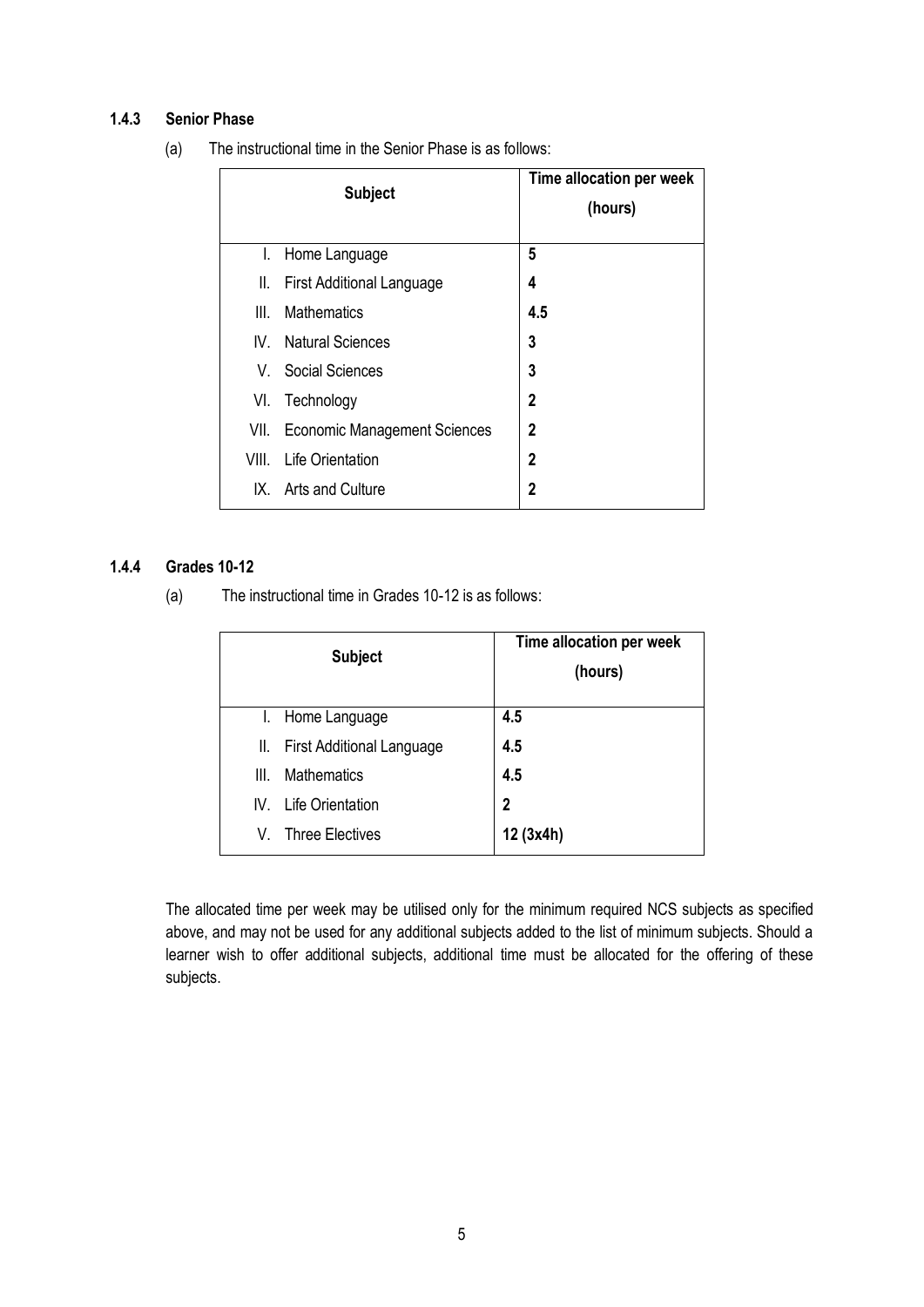# **SECTION 2**

## **2.1 What is Accounting?**

*Accounting* focuses on measuring performance and processing and communicating financial information about economic sectors. The discipline ensures that principles such as ethical behaviour, transparency and accountability are adhered to. It deals with the logical, systematic and accurate selection and recording of financial information and transactions, as well as the compilation, analysis, interpretation and communication of financial statements and managerial reports for use by interested parties.

The subject encompasses accounting knowledge, skills and values that focus on the **financial accounting**, **managerial accounting** and **auditing** fields. These fields cover a broad spectrum of accounting to prepare learners for a variety of career opportunities.

| <b>Weighting of Curriculum</b> | <b>Topic</b>                                        |
|--------------------------------|-----------------------------------------------------|
| <b>Financial Accounting</b>    | Accounting concepts<br>1.                           |
| (weighting $50\%$ to $60\%$ )  | 2.<br><b>GAAP</b> principles                        |
|                                | 3.<br>Bookkeeping                                   |
|                                | Accounting equation<br>4.                           |
|                                | Financial accounts and financial statements<br>5.   |
|                                | 6.<br>Salaries and wages                            |
|                                | Value-Added Tax<br>$7_{\scriptscriptstyle{\ddots}}$ |
|                                | 8.<br>Reconciliations                               |
| <b>Managerial Accounting</b>   | 9.<br>Cost accounting                               |
| (weighting 20% to 25%)         | 10. Budgeting                                       |
| <b>Managing Resources</b>      | 11. Indigenous bookkeeping systems                  |
| (weighting $20\%$ to $25\%)$   | 12. Fixed assets                                    |
|                                | 13. Inventory                                       |
|                                | 14. Ethics                                          |
|                                | 15. Internal control                                |

### **The table below indicates the main topics in the Accounting curriculum.**

## **2.2 Accounting learners will be able to:**

- record, analyse and interpret financial and other relevant data in order to make informed decisions
- present and/or communicate financial information effectively by using generally accepted accounting practice in line with current developments and legislation
- develop and demonstrate an understanding of fundamental accounting concepts
- relate skills, knowledge and values to real-world situations in order to ensure the balance between theory and practice, to enter the world of work and/or to move to higher education, and to encourage self-development
- **•** organise and manage own finances and activities responsibly and effectively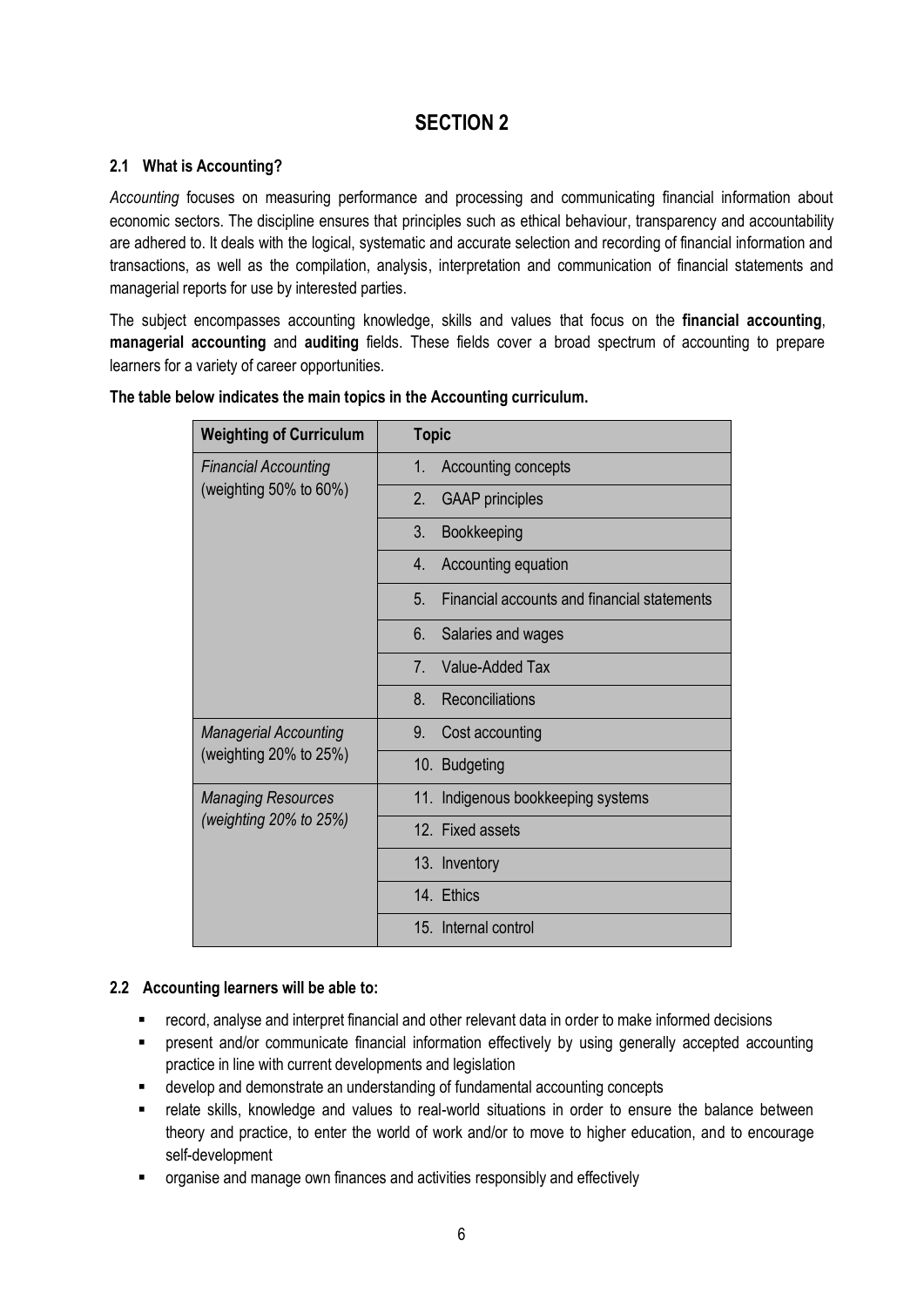- apply principles to solve problems in a judicious and systematic manner in familiar and unfamiliar situations, thus developing the ability to identify and solve problems in the context of the various fields of **Accounting**
- develop critical, logical, and analytical abilities and thought processes to enable learners to apply skills to current and new situations
- $\blacksquare$  develop the following characteristics:
	- ethical behaviour
	- sound judgement
	- thoroughness
	- orderliness
	- accuracy
	- neatness
- deal confidently with the demands of an accounting occupation manually and/or electronically.

## **2.3 Time allocation for Accounting in the curriculum**

The teaching time for Accounting is 4 hours per week, per grade on the timetable, that is, for grade 10, 11 and 12.

## **2.4 Requirements to offer Accounting as a subject**

Providing the resources to offer Accounting as a subject are the **responsibility of the school**.

## 1. Each learner should have:

- a. A textbook
- b. Accounting stationery
- c. A calculator
- 2. The teacher should have:
	- a. A variety of textbooks for reference
	- b. Policies, e.g. summary of King Code III
	- c. Partnership agreement
	- d. Legislation, e.g. Companies Act, 71 of 2008
	- e. Codes of professional bodies, e.g. SAICA and SAIPA Codes
	- f. SARS brochures
	- g. Bank brochures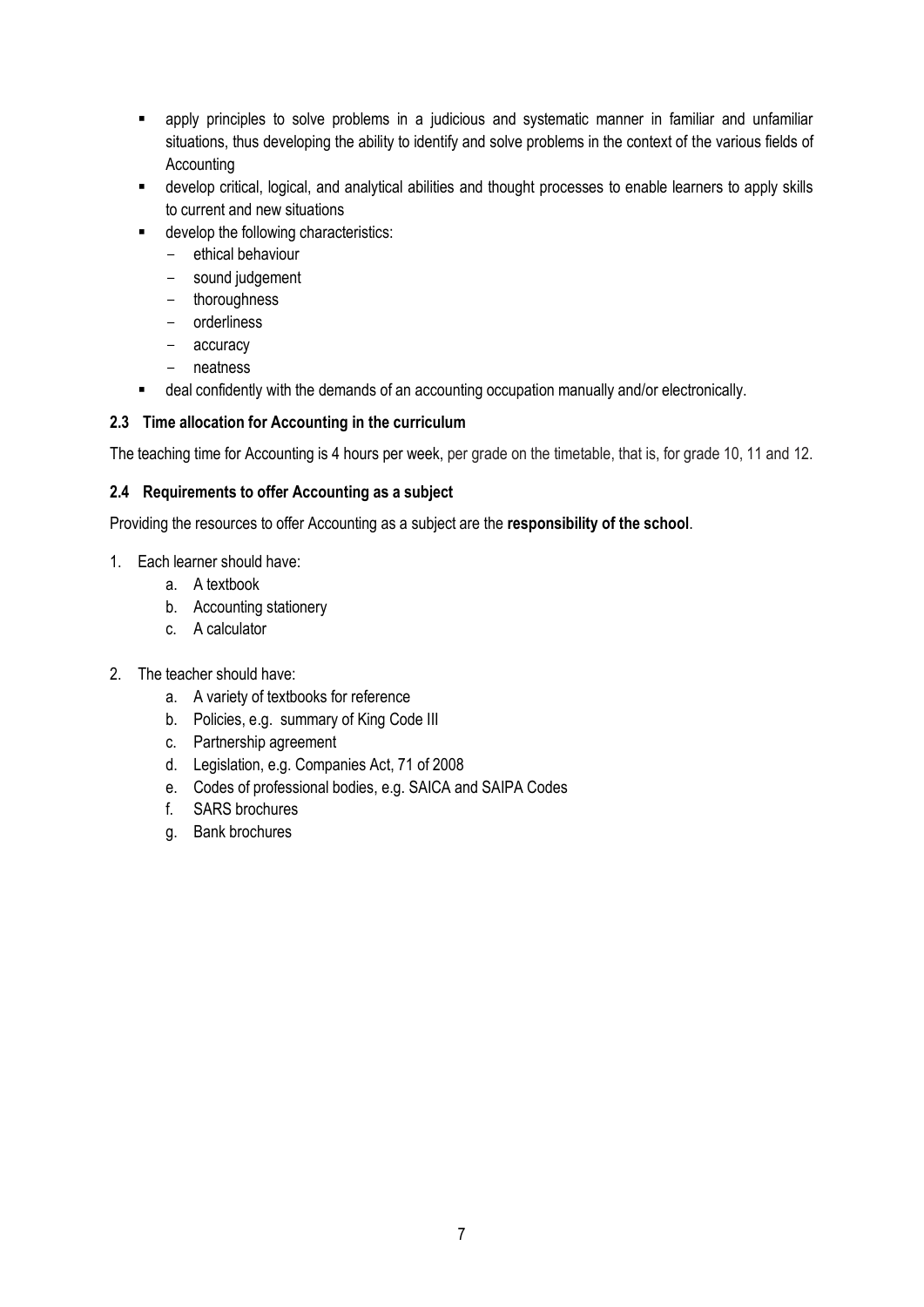# **SECTION 3**

# **OVERVIEW OF TOPICS**

| <b>Topic</b>                | Grade      | <b>Content</b>                                                                                  |
|-----------------------------|------------|-------------------------------------------------------------------------------------------------|
| Accounting concepts         | Grade 10   | Concepts related to sole traders                                                                |
|                             | Grade 11   | Concepts related to partnerships and non-profit organisations (clubs)                           |
|                             | Grade 12   | Concepts related to companies and manufacturing                                                 |
| <b>GAAP</b> principles      | Grade 10   | Applicable to sole traders                                                                      |
|                             | Grade 11   | Applicable to partnerships and non-profit organisations (clubs)                                 |
|                             | Grade $12$ | Applicable to companies                                                                         |
| Bookkeeping                 | Grade 10   | Bookkeeping process for sole traders                                                            |
|                             | Grade 11   | Unique entries and accounts for partnerships and clubs                                          |
|                             | Grade 12   | Unique entries and accounts for companies                                                       |
| Accounting equation         | Grade 10   | Analysis of transactions of sole traders                                                        |
|                             | Grade 11   | Analysis of transactions of partnerships and clubs                                              |
|                             | Grade 12   | Analysis of transactions of companies                                                           |
| Final accounts and          | Grade 10   | Preparation of final accounts of sole traders                                                   |
| financial statements        |            | Preparation, analysis and interpretation of financial statements of sole traders<br>٠           |
|                             | Grade 11   | Preparation of final accounts of partnerships<br>٠                                              |
|                             |            | Preparation, analysis and interpretation of financial statements of partnerships<br>٠           |
|                             |            | Preparation of statement of receipts and payments for clubs<br>٠                                |
|                             |            | Differences in financial statements of partnerships and clubs<br>$\blacksquare$                 |
|                             | Grade 12   | Preparation of final accounts of companies<br>×,                                                |
|                             |            | Preparation, analysis and interpretation of financial statements of companies<br>$\blacksquare$ |
| Salaries and wages          | Grade 10   | Explanation, calculation and recording of salary and wage scales and payments                   |
|                             | Grade 11   | None                                                                                            |
|                             | Grade 12   | None                                                                                            |
| Value Added Tax<br>Grade 10 |            | Concepts of Value-Added Tax                                                                     |
|                             | Grade 11   | <b>Calculations of Value-Added Tax</b>                                                          |
|                             | Grade $12$ | Ledger accounts of Value-Added Tax                                                              |
| Reconciliations             | Grade 10   | Preparation of debtors' and creditors' lists to agree to control accounts                       |
|                             | Grade 11   | Preparation of reconciliation statements by reconciling to bank and creditors'                  |
|                             |            | statements                                                                                      |
|                             | Grade 12   | Analysis and interpretation of bank, debtors and creditors reconciliations and age-             |
|                             |            | analysis                                                                                        |
| Cost accounting             | Grade 10   | Cost concepts and basic calculations                                                            |
|                             | Grade 11   | Cost calculations and ledger accounts                                                           |
|                             | Grade 12   | Preparation, presentation, analysis and interpretation of production cost statement and         |
|                             |            | unit costs                                                                                      |
| <b>Budgeting</b>            | Grade 10   | <b>Budget concepts</b>                                                                          |
|                             | Grade 11   | Preparation and presentation of cash budgets of sole traders                                    |
|                             | Grade 12   | Analysis and interpretation of cash budgets and projected income statements of sole             |
|                             |            | traders and companies                                                                           |
| Indigenous                  | Grade 10   | Comparison of bookkeeping systems of formal and informal traders                                |
| bookkeeping                 | Grade 11   | None                                                                                            |
| systems                     | Grade 12   | None                                                                                            |
| <b>Fixed assets</b>         | Grade 10   | Calculation and recording of depreciation                                                       |
|                             | Grade 11   | Recording of acquisition and disposal of fixed assets                                           |
|                             | Grade 12   | Interpreting and reporting on movement, valuation and control of fixed assets                   |
| Inventory                   | Grade 10   | Perpetual inventory system, concepts and entries in books                                       |
|                             | Grade 11   | Explanation of the differences between perpetual and periodic stock systems                     |
|                             | Grade 12   | Recording of transactions using periodic inventory system                                       |
|                             |            | Validation and valuation of inventories using perpetual and periodic stock systems:             |
|                             |            | Specific identification<br>First-in-first out<br>٠                                              |
|                             |            |                                                                                                 |
| <b>Ethics</b>               | Grade 10   | Weighted average<br>Code of ethics and basic principles for businesses                          |
|                             |            |                                                                                                 |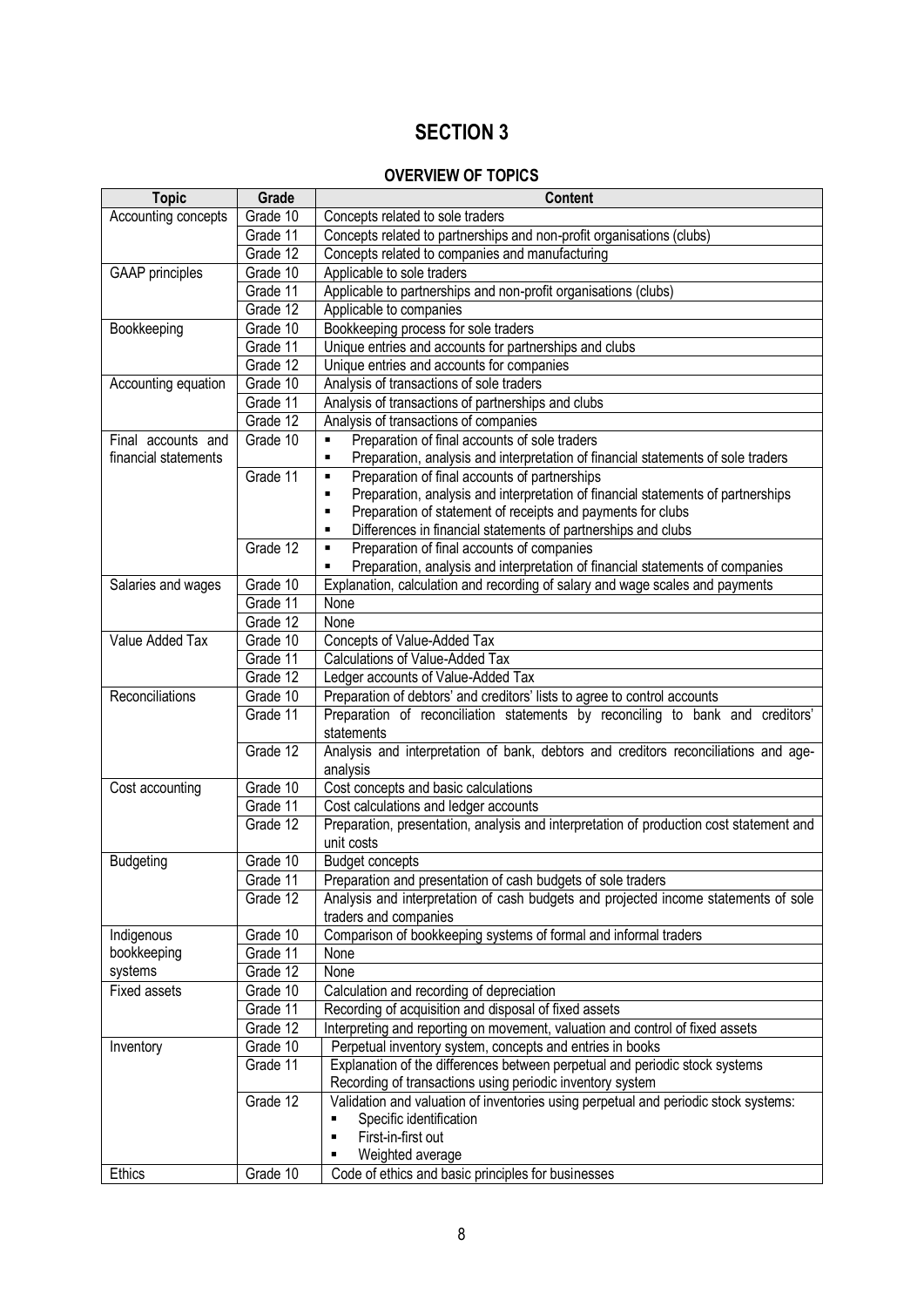|                  | Grade 11                         | Identification and analysis of ethical behaviour based on different scenarios    |  |  |  |  |
|------------------|----------------------------------|----------------------------------------------------------------------------------|--|--|--|--|
|                  | Grade 12                         | Role of professional bodies for accountants                                      |  |  |  |  |
|                  |                                  | Disciplinary and punitive measures for non-compliance with code of conduct       |  |  |  |  |
|                  |                                  | Policies governing ethical behaviour, viz. King Code                             |  |  |  |  |
| Internal control | Basic internal control processes |                                                                                  |  |  |  |  |
|                  | Grade 11                         | Demonstration of knowledge of internal audit processes, viz. division of duties, |  |  |  |  |
|                  |                                  | documentation, physical controls and internal audit                              |  |  |  |  |
|                  | Grade 12                         | Explanation and critiquing of internal control and internal audit processes      |  |  |  |  |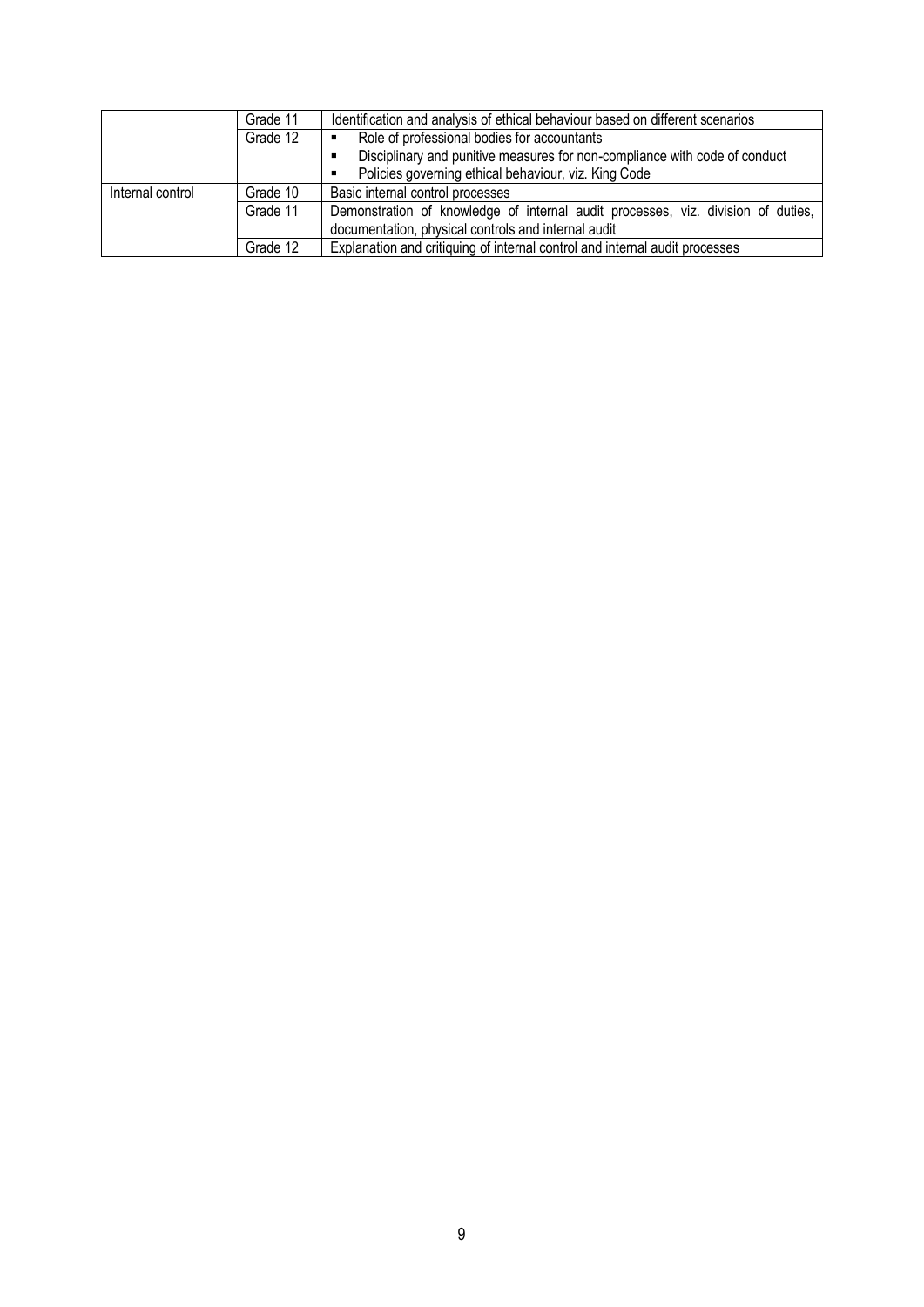|                   |                                                                                                                                                         | <b>TERM1</b>                                                                                                                          |                                      |                                |                                                                                                          |                  |                                                                               |                                                                                                           |        |                                                            |
|-------------------|---------------------------------------------------------------------------------------------------------------------------------------------------------|---------------------------------------------------------------------------------------------------------------------------------------|--------------------------------------|--------------------------------|----------------------------------------------------------------------------------------------------------|------------------|-------------------------------------------------------------------------------|-----------------------------------------------------------------------------------------------------------|--------|------------------------------------------------------------|
|                   | Week 1                                                                                                                                                  | Week 2                                                                                                                                | Week 3                               | Week 4                         | Week 5                                                                                                   | Week 6           | Week 7                                                                        | Week 8                                                                                                    | Week 9 | Week 10                                                    |
| <b>Topic</b>      | Indigenous bookkeeping<br>Ethics (intro)<br><b>GAAP</b><br>principles                                                                                   |                                                                                                                                       |                                      | Internal<br>control<br>(intro) | Recording of cash transactions (CRJ, CPJ,<br>PCJ); General Ledger, Trial Balance;<br>Accounting equation |                  |                                                                               | Recording of credit<br>transactions (DJ, DAJ, CJ,<br>CAJ); Ledgers, Trial Balance;<br>Accounting equation |        | Recording of cash and<br>credit transactions<br>(combined) |
| <b>Assessment</b> | Presentation                                                                                                                                            |                                                                                                                                       | Informal                             |                                |                                                                                                          |                  |                                                                               | Test                                                                                                      |        |                                                            |
|                   |                                                                                                                                                         |                                                                                                                                       |                                      |                                |                                                                                                          | <b>TERM2</b>     |                                                                               |                                                                                                           |        |                                                            |
|                   | Week 1                                                                                                                                                  | Week 2                                                                                                                                | Week 3                               | Week 4                         | Week 5                                                                                                   | Week 6           | Week 7                                                                        | Week 8                                                                                                    | Week 9 | Week 10                                                    |
| <b>Topic</b>      | VAT                                                                                                                                                     | Final Accounts - sole trader<br>Salaries and wages<br>Year-end adjustments, General Ledger including Final<br><b>Accounts Section</b> |                                      |                                |                                                                                                          |                  | Revision                                                                      | Examinations                                                                                              |        |                                                            |
| <b>Assessment</b> | Project (bookkeeping)<br>Informal                                                                                                                       |                                                                                                                                       |                                      |                                |                                                                                                          |                  |                                                                               | Mid-year examination                                                                                      |        |                                                            |
|                   |                                                                                                                                                         |                                                                                                                                       |                                      |                                | <b>TERM3</b>                                                                                             |                  |                                                                               |                                                                                                           |        |                                                            |
|                   | Week 1                                                                                                                                                  | Week 2                                                                                                                                | Week 3                               | Week 4                         | Week 5                                                                                                   | Week 6           | Week 7                                                                        | Week 8                                                                                                    | Week 9 | Week 10                                                    |
| <b>Topic</b>      | Financial statements - sole trader<br>Adjustments, closing transfers, General Ledger, Income Statement,<br>Balance Sheet, Notes to Financial Statements |                                                                                                                                       |                                      |                                |                                                                                                          | notes            | Analysis and interpretation of<br>Cost accounting<br>financial statements and |                                                                                                           |        | Revision                                                   |
| <b>Assessment</b> | Case study                                                                                                                                              |                                                                                                                                       |                                      |                                |                                                                                                          | Test<br>Informal |                                                                               |                                                                                                           |        |                                                            |
|                   |                                                                                                                                                         | <b>TERM4</b>                                                                                                                          |                                      |                                |                                                                                                          |                  |                                                                               |                                                                                                           |        |                                                            |
|                   | Week 1                                                                                                                                                  | Week 2                                                                                                                                | Week 3                               | Week 4                         | Week 5                                                                                                   | Week 6           | Week 7                                                                        | Week 8                                                                                                    | Week 9 | Week 10                                                    |
| <b>Topic</b>      | <b>Budgeting</b>                                                                                                                                        |                                                                                                                                       | Revision and examination preparation |                                |                                                                                                          |                  | Examination                                                                   |                                                                                                           |        | Admin and planning<br>for 2011                             |
| <b>Assessment</b> | Informal                                                                                                                                                |                                                                                                                                       |                                      |                                |                                                                                                          |                  | Final examination                                                             |                                                                                                           |        |                                                            |

**GRADE 10**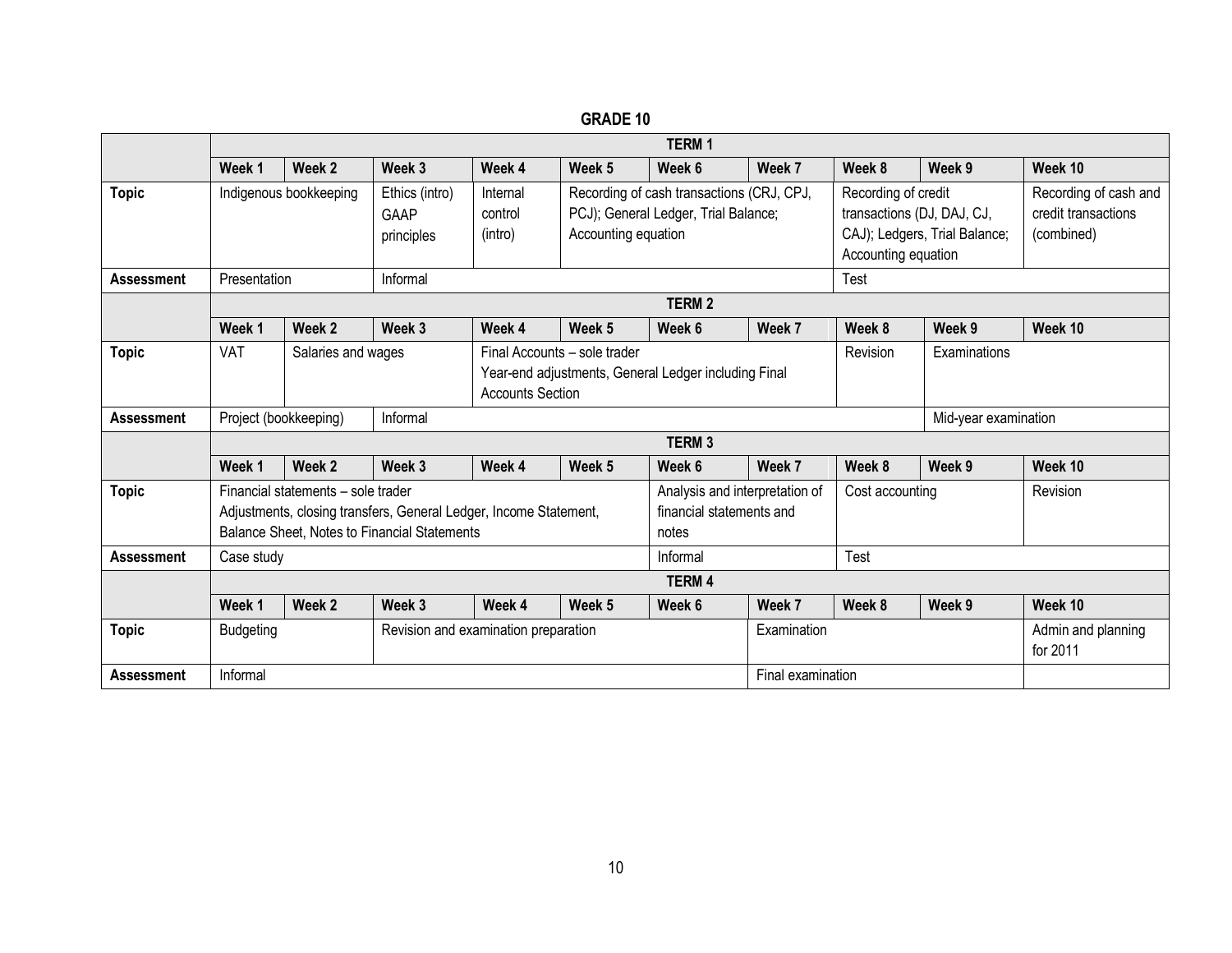## **ANNUAL TEACHING PLAN**

| <b>TERM1</b>                |                                                       |                                                                                                                                                                                                                                                                                                                                              |                                                                |
|-----------------------------|-------------------------------------------------------|----------------------------------------------------------------------------------------------------------------------------------------------------------------------------------------------------------------------------------------------------------------------------------------------------------------------------------------------|----------------------------------------------------------------|
| Week / Hour                 | <b>Topic</b>                                          | <b>Content</b>                                                                                                                                                                                                                                                                                                                               | Recommended<br><b>Resources</b>                                |
| 2 weeks<br>(Week 1 & 2)     | 1. Informal<br><b>or</b><br>indigenous<br>bookkeeping | Comparison of the bookkeeping systems of the informal and<br>formal sectors:<br>Concepts<br>٠                                                                                                                                                                                                                                                | Access to an owner of<br>an informal business<br>Questionnaire |
|                             | systems                                               | Management of resources (capital, fixed assets, stock, etc.)<br>Process of determining selling prices, cost of sales, labour costs,<br>income and expenses                                                                                                                                                                                   |                                                                |
| 1 week                      | 2. Ethics                                             | Explanation of the code of ethics applicable to all parties in the<br>financial environment:                                                                                                                                                                                                                                                 | Worksheet                                                      |
| (Week 3)                    |                                                       | Code of ethics<br>Basic principles of ethics<br>٠                                                                                                                                                                                                                                                                                            | Case studies                                                   |
|                             |                                                       | Ethics should be integrated with other topics.                                                                                                                                                                                                                                                                                               | Newspaper articles                                             |
| Introduce<br>during<br>week | 3.<br>Accounting<br>principles                        | Definition and explanation of Generally Accepted Accounting<br>Practice (GAAP) principles:                                                                                                                                                                                                                                                   | Worksheet                                                      |
| 2/3                         |                                                       | <b>Historical cost</b><br>٠<br>Prudence<br>٠                                                                                                                                                                                                                                                                                                 | Textbook                                                       |
|                             |                                                       | Materiality<br>٠<br>Business entity rule<br>٠                                                                                                                                                                                                                                                                                                |                                                                |
|                             |                                                       | Going concern<br>٠<br>Matching<br>٠                                                                                                                                                                                                                                                                                                          |                                                                |
|                             |                                                       | Apply to all the relevant topics and link to topic 1 and 2.                                                                                                                                                                                                                                                                                  |                                                                |
| 1 week                      | $4.$ Internal<br>control                              | Definition and explanation of what is meant by internal control.                                                                                                                                                                                                                                                                             | Worksheet                                                      |
| (Week $4$ )                 |                                                       | Identification and explanation of basic internal control processes.                                                                                                                                                                                                                                                                          | Case studies                                                   |
|                             |                                                       | Internal control should be integrated with other topics.                                                                                                                                                                                                                                                                                     | Newspaper articles                                             |
| 6 weeks<br>(Weeks 5-10)     | 5. Financial<br>accounting of a<br>sole trader        | Definition and explanation of accounting concepts up to financial<br>statements: Sole trader; Debit; Credit; Equity; Capital; Assets;<br>Liabilities; Ledger; Journal; Profit; Loss; Value Added Tax;                                                                                                                                        | <b>Blank source</b><br>documents                               |
|                             |                                                       | Expenses;<br>Final<br>Accounts;<br>Income/Revenue;<br>Financial<br>Statements; Discounts; Accounting Cycle; Financial Accounting;                                                                                                                                                                                                            | Accounting stationery                                          |
|                             |                                                       | Managerial Accounting; Perpetual Inventory System.<br>Accounting cycle based on perpetual inventory system:                                                                                                                                                                                                                                  | Textbooks                                                      |
|                             | Bookkeeping of<br>a sole trader                       | Revision of Grade 9 content<br>Source documents                                                                                                                                                                                                                                                                                              | Completed source<br>documents for project                      |
|                             |                                                       | Journals (Cash Receipts Journal, Cash Payments<br>٠<br>Journal, Petty Cash Journal, Debtors'<br>Journal,<br>Journal, Debtors' Allowances<br>Creditors'<br>Journal,<br>Creditors' Allowances Journal, General Journal)<br>Ledger Accounts (General, Debtors, Creditors)<br>٠<br><b>Trial Balance</b><br>٠<br><b>Financial statements</b><br>٠ | Optional:<br>Computers and<br>software                         |
|                             | Accounting<br>equation                                | Analysis and an indication of the effect of transactions on the<br>accounting equation of a sole trader.<br>All transactions affecting a sole trader up to financial statements.                                                                                                                                                             |                                                                |
|                             |                                                       | This topic needs to be integrated with all the appropriate topics<br>throughout the year                                                                                                                                                                                                                                                     |                                                                |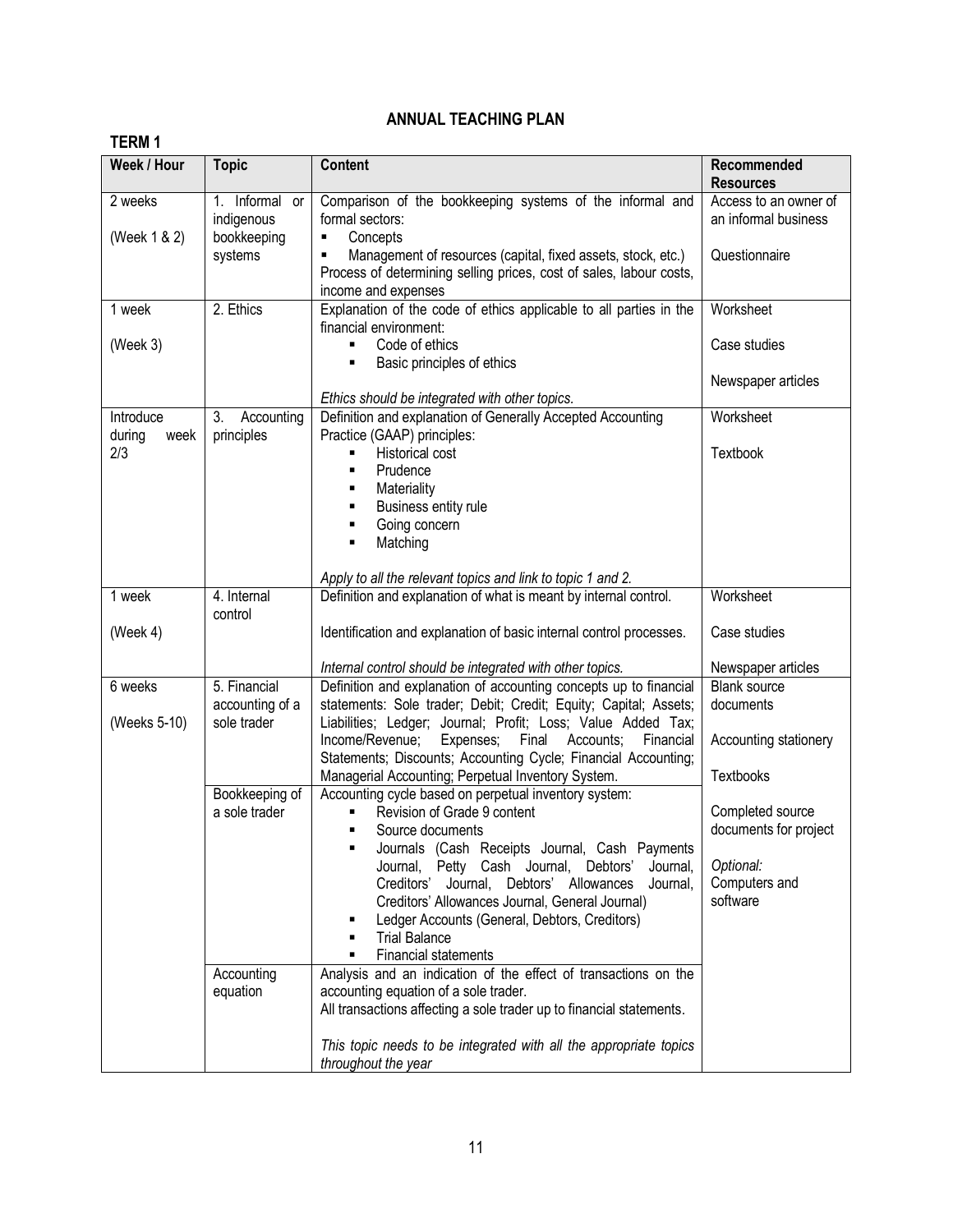| Term 1: Formal Assessment |                                          |      |  |  |  |
|---------------------------|------------------------------------------|------|--|--|--|
| Form of Assessment        | Presentation<br>(Indigenous bookkeeping) | Test |  |  |  |
| Total marks               | 50                                       | 100  |  |  |  |

*For the purpose of a term test it is compulsory to cover the entire term content.* 

## *Daily assessment is important to monitor teaching and learning*

*The project should be given to learners during the first term (week 6) and learners need to submit it during week 2 of the second term. The project content is covered during term 1.*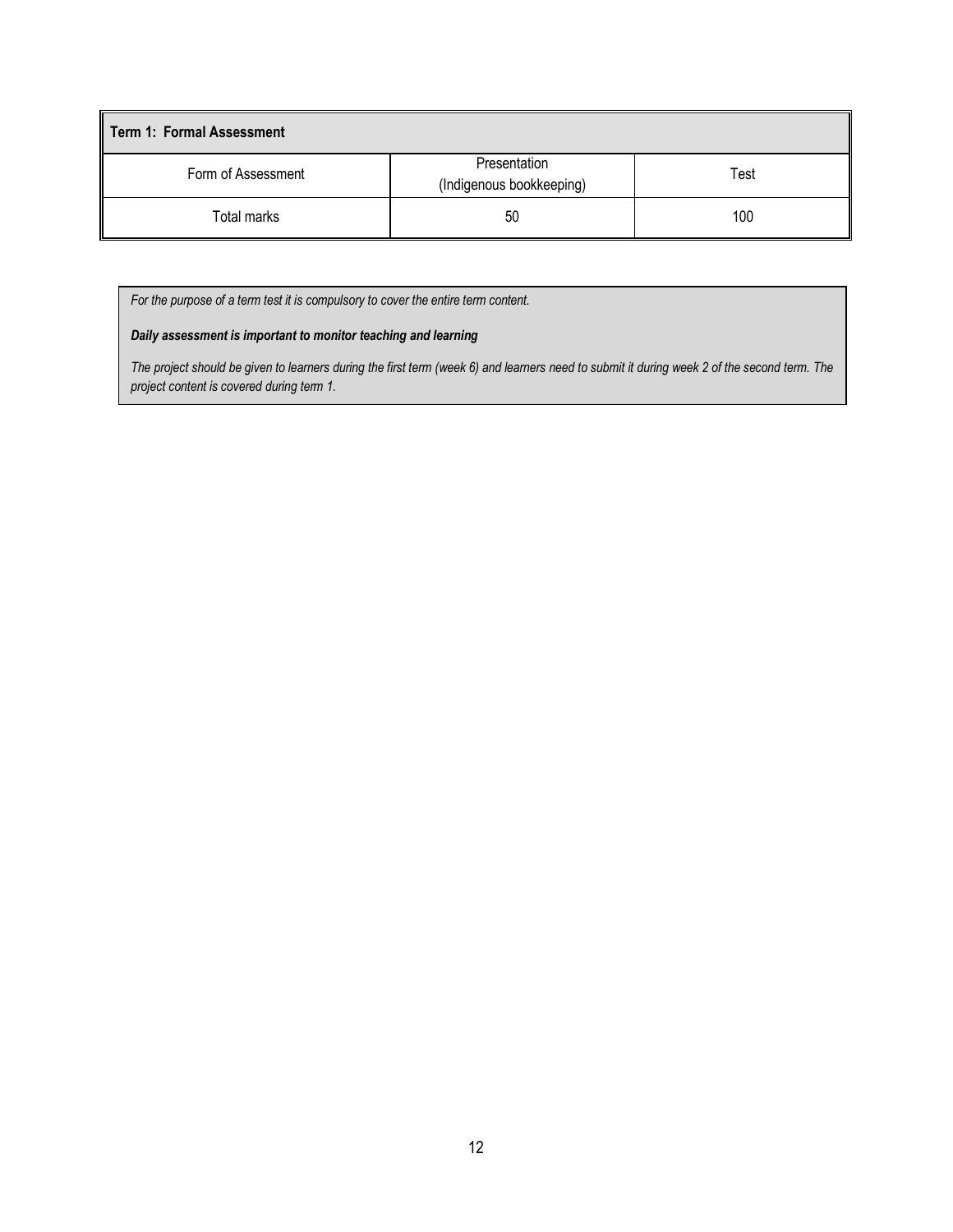## **TERM 2**

| Week / Hour                  | <b>Topic</b>          | Content                                                                       | Recommended<br><b>Resources</b> |
|------------------------------|-----------------------|-------------------------------------------------------------------------------|---------------------------------|
| 2 weeks                      | 1. Salaries           | Explanation, calculation and recording of salary and/or wage scales           | Textbook                        |
|                              | and Wages             | and payments in the journals and post to the ledger. This can be done         |                                 |
| (Weeks 1-2)                  | Journal               | manually or on an electronic spreadsheet.                                     | Accounting                      |
|                              |                       | Normal time                                                                   | stationery                      |
|                              |                       | Overtime                                                                      |                                 |
|                              |                       | Deductions                                                                    | Newspaper articles              |
|                              |                       | <b>PAYE</b><br>٠                                                              | (current and                    |
|                              |                       | Pension fund                                                                  | relevant ethical                |
|                              |                       | Unemployment fund                                                             | issues)                         |
|                              |                       | Medical aid                                                                   |                                 |
|                              |                       | Union membership<br>Employer contributions                                    |                                 |
|                              |                       | Pension fund                                                                  |                                 |
|                              |                       | Unemployment fund                                                             |                                 |
|                              |                       | Medical aid                                                                   |                                 |
|                              |                       | Skills development levy                                                       |                                 |
|                              |                       | Accounting equation                                                           |                                 |
|                              |                       | Ethical conduct related to Salaries and Wages, e.g. contracts, payment        |                                 |
|                              |                       | in line with responsibilities, role of unions                                 |                                 |
| 1 week                       | 2. Value-             | Explanation of the basic concepts of VAT:                                     | Textbook                        |
|                              | <b>Added Tax</b>      | Need for VAT                                                                  |                                 |
| (Week 3)                     | (VAT)                 | Purpose of VAT                                                                |                                 |
|                              |                       | Principles of VAT<br>٠                                                        |                                 |
|                              |                       | Zero-rated items                                                              |                                 |
|                              |                       | VAT exempted items<br>VAT-able items                                          |                                 |
|                              |                       | Current VAT rate                                                              |                                 |
| 4 weeks                      | 3. Financial          | Preparation of final accounts of a sole trader taking into account year-      | <b>Textbook</b>                 |
|                              | accounting of         | end adjustments                                                               |                                 |
| (Weeks 4-7)                  | a sole trader         | Related concepts                                                              | Accounting                      |
|                              |                       | Application of GAAP principles                                                | stationery                      |
|                              |                       | Accounting equation                                                           |                                 |
|                              |                       | Year-end adjustments:                                                         |                                 |
|                              |                       | Trading stock deficit/surplus                                                 |                                 |
|                              |                       | Consumable stores on hand                                                     |                                 |
|                              |                       | Depreciation (on cost price/straight line, on diminishing<br>balance methods) |                                 |
|                              |                       | Bad debts                                                                     |                                 |
|                              |                       | Correction of errors/omissions                                                |                                 |
|                              |                       | Accrued income (receivable)                                                   |                                 |
|                              |                       | Income received in advance (deferred)                                         |                                 |
|                              |                       | Expenses prepaid                                                              |                                 |
|                              |                       | Accrued expenses (payable)                                                    |                                 |
|                              |                       | Final accounts:                                                               |                                 |
|                              |                       | Trading account                                                               |                                 |
|                              |                       | Profit and Loss account                                                       |                                 |
| week<br>1.<br>(Week 8)<br>2. | Revision<br>exercises | Revision of all topics covered during the first two terms.                    | Textbook<br>exercises           |
| 2 weeks                      |                       |                                                                               |                                 |
|                              |                       | Mid-year examination                                                          |                                 |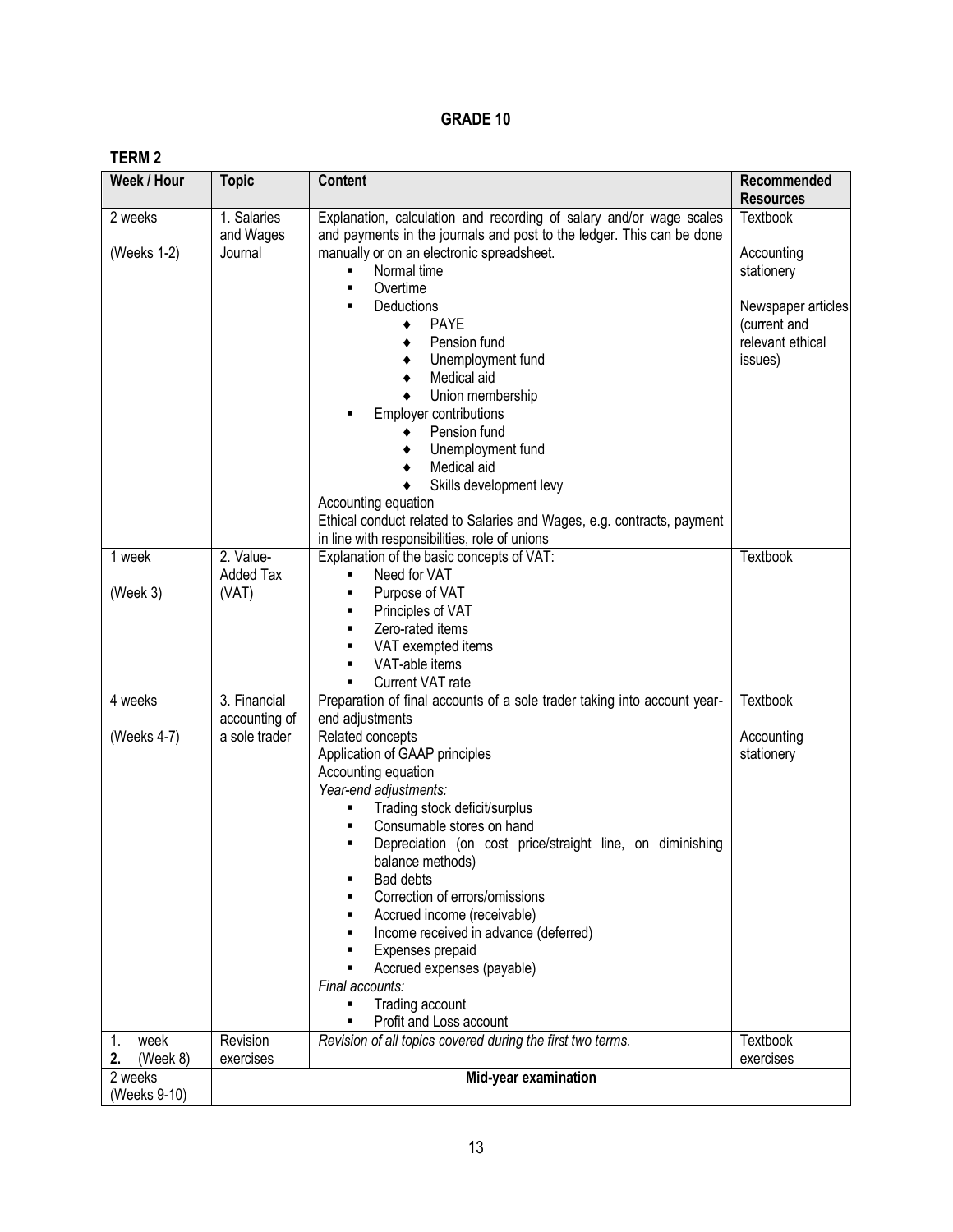| <b>Term 2: Formal Assessment</b> |                          |                      |  |  |  |
|----------------------------------|--------------------------|----------------------|--|--|--|
| Form of Assessment               | Project<br>(bookkeeping) | Mid-year examination |  |  |  |
| Marks                            | 50                       | 200                  |  |  |  |

*Daily assessment is important to monitor teaching and learning.*

*The content dealt with during terms 1 and 2 should be revised for the mid-year examination.*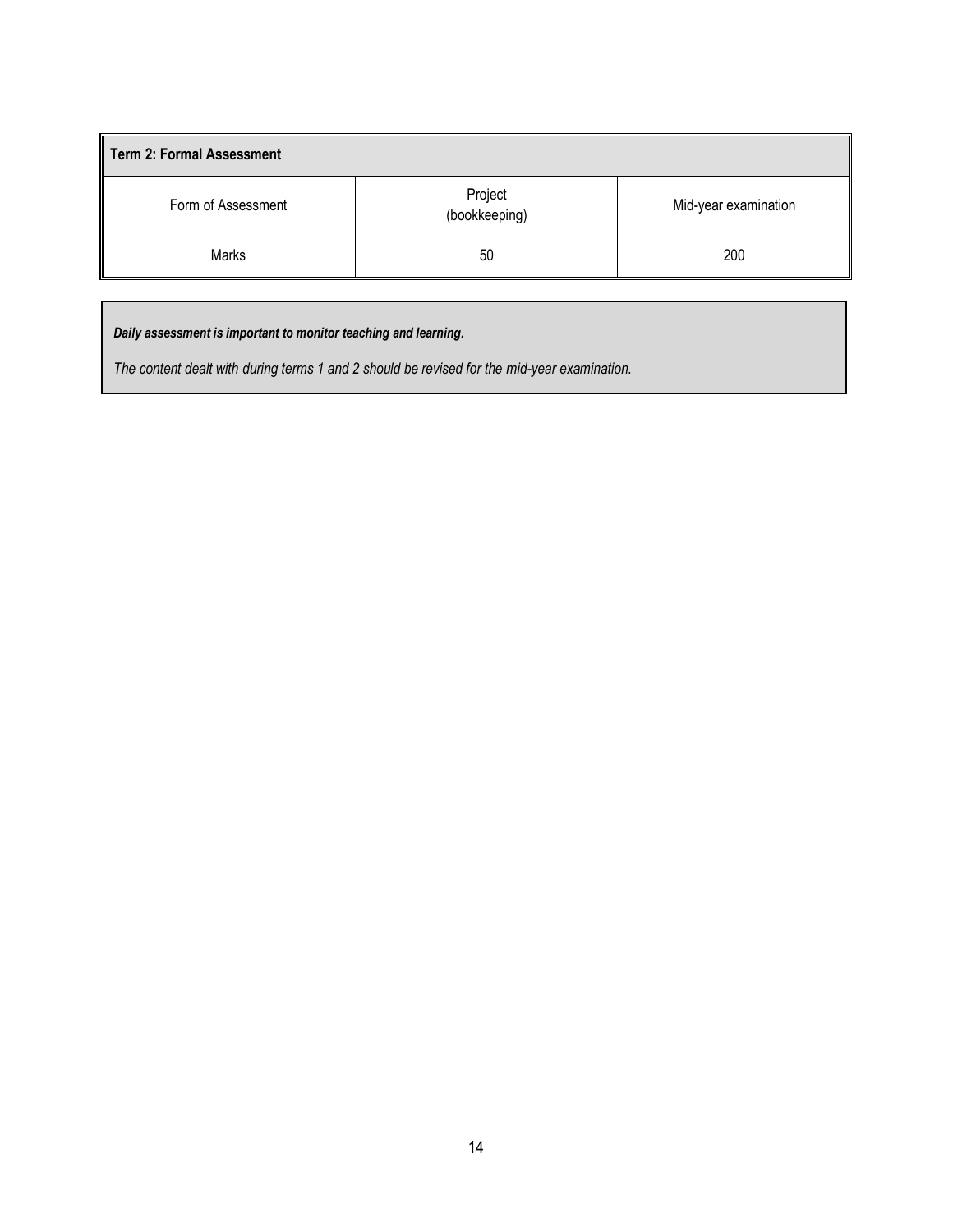|--|--|

| ט ואורום ו<br>Week / Hour | <b>Topic</b>                                                                                                     | <b>Content</b>                                                                                                                                                                                                                                                                                                                                                                                                                                                                                                                                                                                        | Recommended                          |
|---------------------------|------------------------------------------------------------------------------------------------------------------|-------------------------------------------------------------------------------------------------------------------------------------------------------------------------------------------------------------------------------------------------------------------------------------------------------------------------------------------------------------------------------------------------------------------------------------------------------------------------------------------------------------------------------------------------------------------------------------------------------|--------------------------------------|
|                           |                                                                                                                  |                                                                                                                                                                                                                                                                                                                                                                                                                                                                                                                                                                                                       | <b>Resources</b>                     |
| 5 weeks<br>(Weeks 1-5)    | 1. Financial<br>accounting of a<br>sole trader -<br>Preparation of<br>financial<br>statements                    | Preparation of financial statements of a sole trader taking into account<br>year-end adjustments<br>Related concepts:<br>Application of GAAP principles<br>Accounting equation<br>Year-end adjustments:<br>Trading stock deficit/surplus<br>Consumable stores on hand<br>$\blacksquare$<br>Depreciation (on cost price/straight line, on diminishing<br>balance methods)<br><b>Bad debts</b><br>٠<br>Correction of errors/omissions<br>Accrued income (receivable)<br>Income received in advance (deferred)<br>٠<br>Expenses prepaid<br>Accrued expenses (payable)<br>Financial statements and notes: | Textbook<br>Accounting<br>stationery |
|                           |                                                                                                                  | Income statement<br>٠                                                                                                                                                                                                                                                                                                                                                                                                                                                                                                                                                                                 |                                      |
| 2 weeks<br>(Weeks 6-7)    | 2. Financial<br>accounting of a<br>sole trader -<br>analysis and<br>interpretation of<br>financial<br>statements | <b>Balance sheet</b><br>Analysis and interpretation of financial statements and notes:<br>Gross profit on sales<br>٠<br>Gross profit on cost of sales<br>٠<br>Net profit on sales<br>٠<br>Operating expenses on sales<br>٠<br>Operating profit on sales<br>٠<br>Current ratio<br>٠<br>Acid test ratio<br>Solvency ratio<br>٠<br>Return on equity<br>٠                                                                                                                                                                                                                                                 | Textbook<br>Accounting<br>stationery |
| 2 weeks<br>(Weeks 8-9)    | 3. Cost<br>accounting                                                                                            | Definition and explanation of basic cost concepts:<br>Direct labour<br>٠<br>Indirect labour<br>٠<br>Direct materials (raw materials)<br>٠<br>Indirect materials<br>Factory overhead costs<br>Prime cost<br>Variable costs<br>Fixed costs<br>Work-in-process<br>Application of principles of internal control<br>Ethical behaviour related to a manufacturing business                                                                                                                                                                                                                                 | Textbook<br>Accounting<br>stationery |
| 1 week<br>(Week 10)       | Revision<br>exercises                                                                                            | Revise topics covered during the term.                                                                                                                                                                                                                                                                                                                                                                                                                                                                                                                                                                | Textbook<br>exercises                |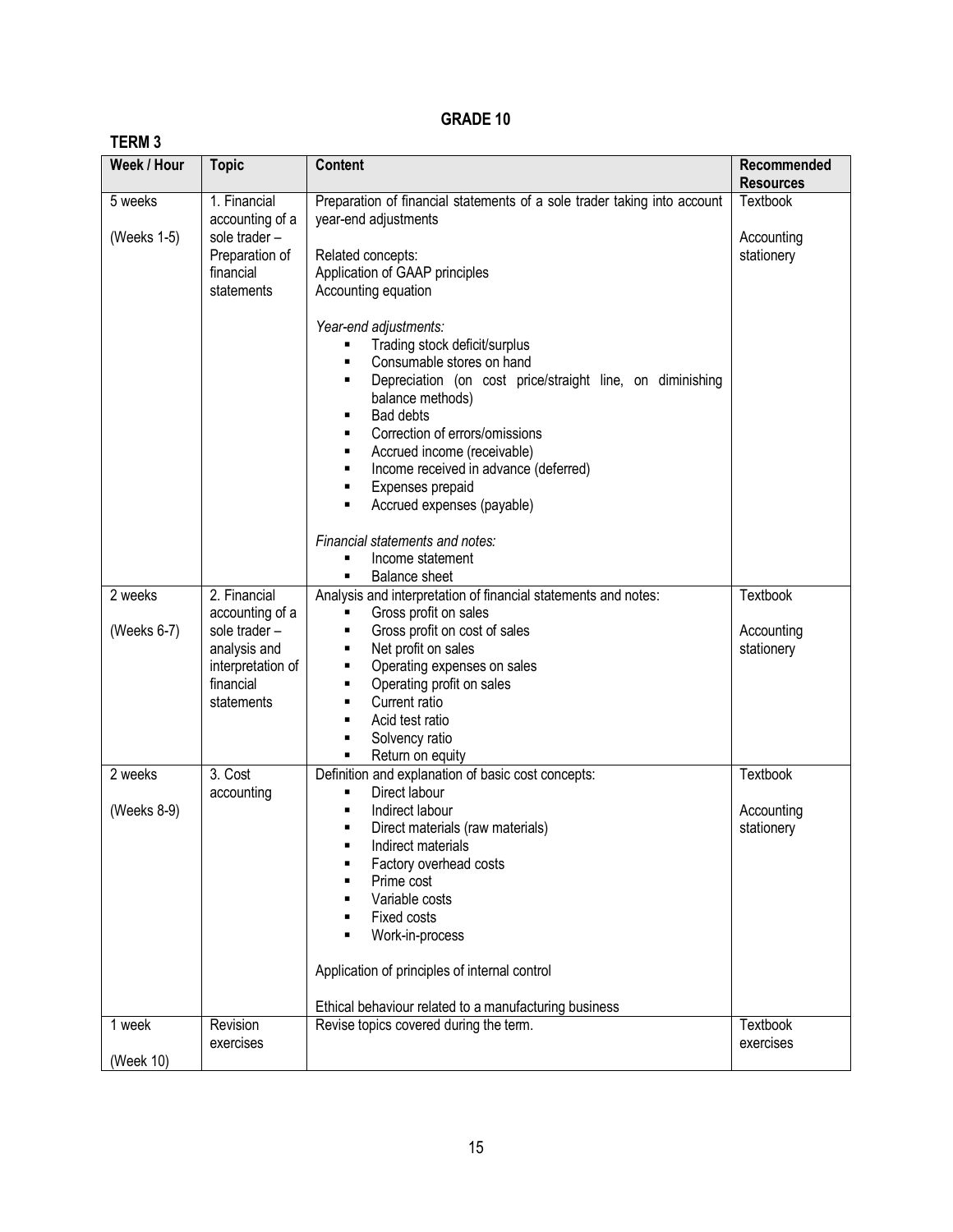| <b>Term 3: Formal Assessment</b> |            |      |
|----------------------------------|------------|------|
| Form of Assessment               | Case study | Test |
| Total marks                      | 50         | 100  |

A test should cover the content dealt with in the term.

*Daily assessment is important to monitor teaching and learning*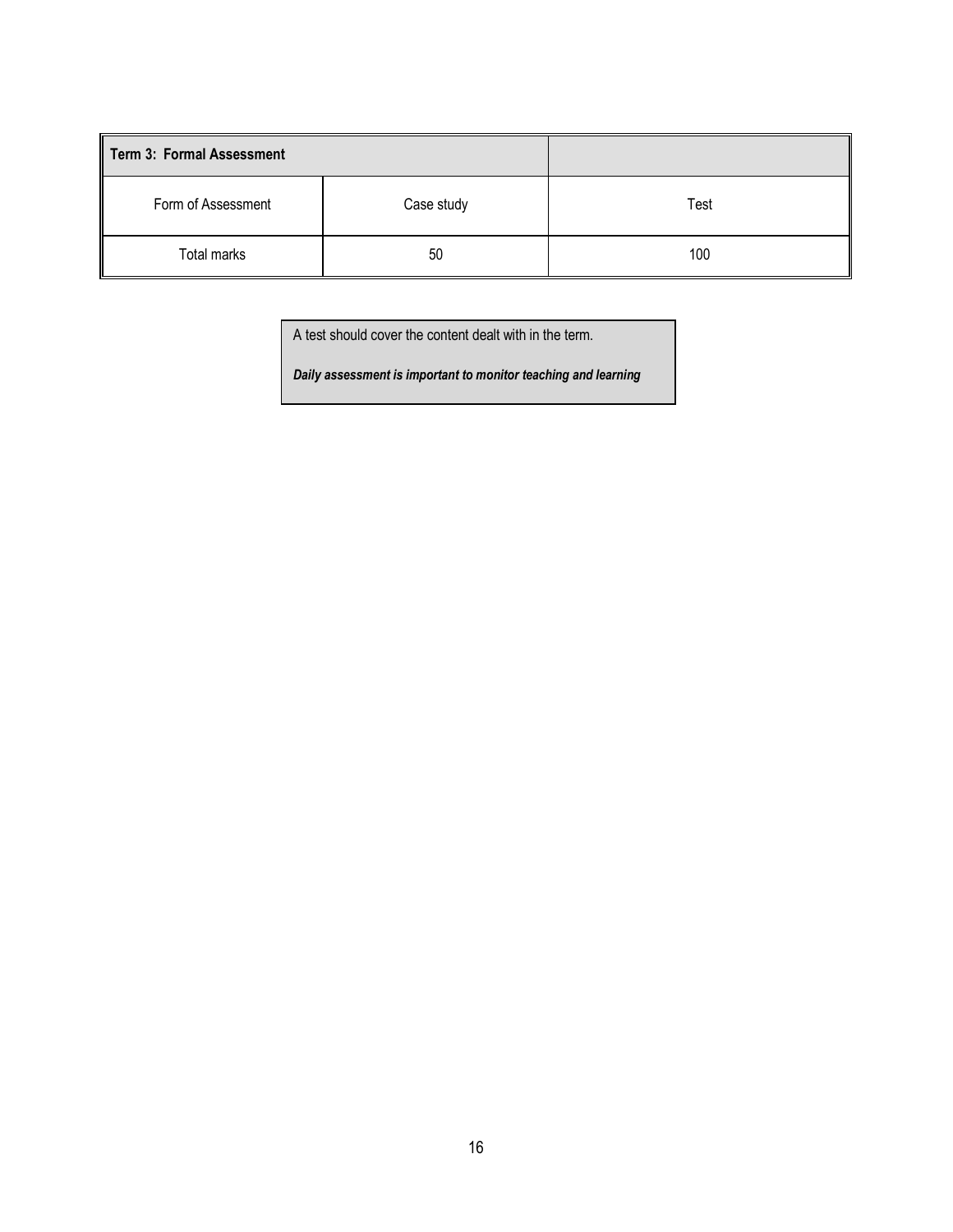# **TERM 4**

| Week / Hour | <b>Topic</b> | <b>Content</b>                                           | Recommended        |
|-------------|--------------|----------------------------------------------------------|--------------------|
|             |              |                                                          | <b>Resources</b>   |
| 2 weeks     | Budgeting    | Define and explain basic budgeting concepts:             | Textbook           |
|             |              | Cash budget<br>٠                                         |                    |
| (Weeks 1-2) |              | Zero base budget<br>٠                                    | Accounting         |
|             |              | Capital budget                                           | stationery         |
|             |              | Long term budget<br>٠                                    |                    |
|             |              | Medium term budget<br>٠                                  |                    |
| 4 weeks     | Revision     | Revise all topics in preparation for final examinations. | Textbook exercises |
|             | exercisers   |                                                          | Accounting         |
| (Weeks 3-6) |              |                                                          | stationery         |
| 2 weeks     |              | End-of-year examination                                  |                    |

| Term 4    |                         |       |  |  |
|-----------|-------------------------|-------|--|--|
| Year-mark | End-of-year examination | Total |  |  |
| 100       | 300                     | 400   |  |  |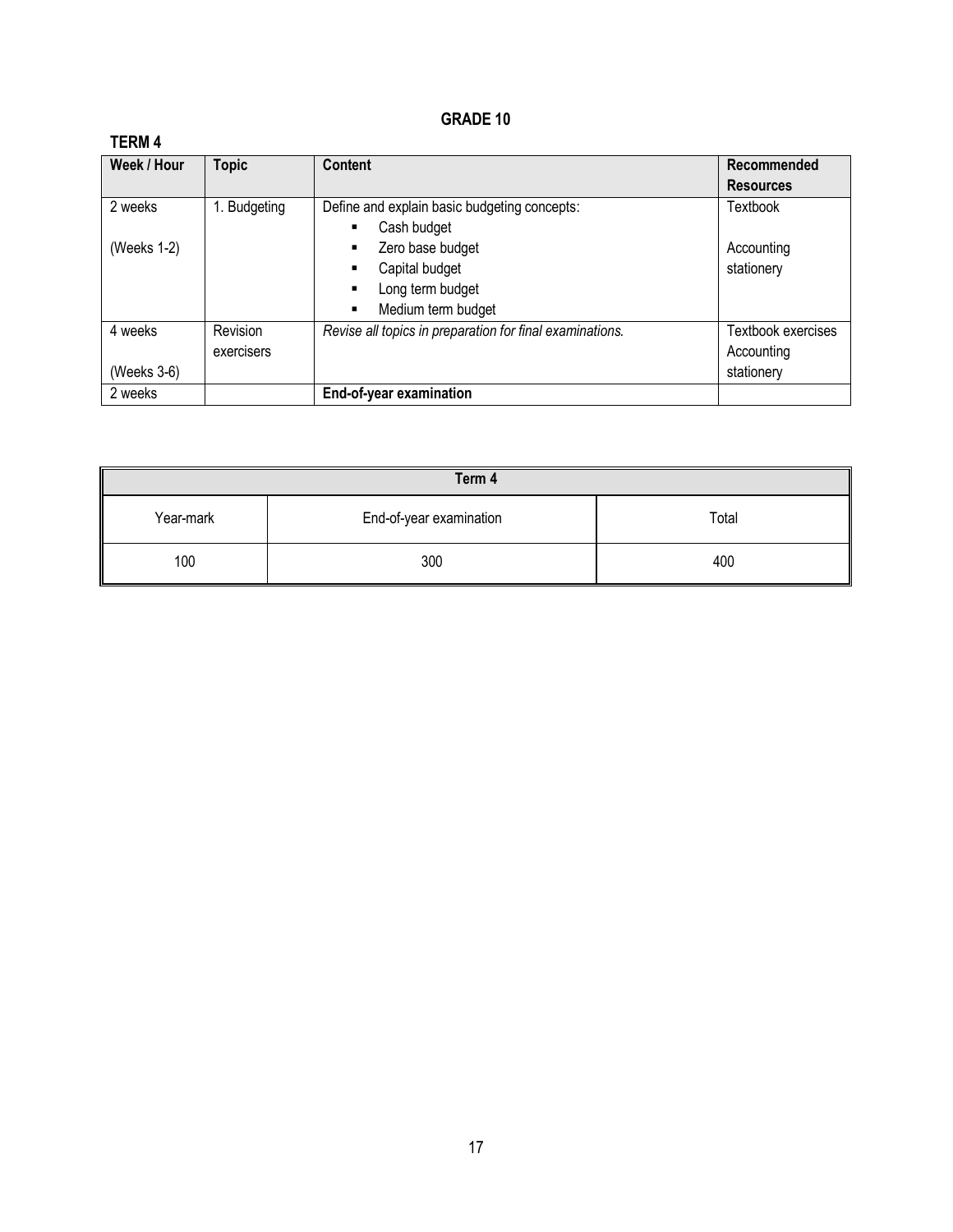|                   |                                                                                                                       | <b>TERM1</b> |                               |                |                                                                                |              |                    |          |                                |         |
|-------------------|-----------------------------------------------------------------------------------------------------------------------|--------------|-------------------------------|----------------|--------------------------------------------------------------------------------|--------------|--------------------|----------|--------------------------------|---------|
|                   | Week 1                                                                                                                | Week 2       | Week 3                        | Week 4         | Week 5                                                                         | Week 6       | Week 7             | Week 8   | Week 9                         | Week 10 |
| <b>Topic</b>      | <b>Bank reconciliation</b>                                                                                            |              | Fixed assets<br>Partnerships: |                | adjustments, ledger, accounting equation, final accounts, financial statements |              |                    |          |                                |         |
| <b>Assessment</b> | Informal                                                                                                              |              |                               | Written report |                                                                                | Test         |                    |          |                                |         |
|                   |                                                                                                                       |              |                               |                |                                                                                | <b>TERM2</b> |                    |          |                                |         |
|                   | Week 1                                                                                                                | Week 2       | Week 3                        | Week 4         | Week 5                                                                         | Week 6       | Week 7             | Week 8   | Week 9                         | Week 10 |
| <b>Topic</b>      | Partnerships:<br>Clubs:<br>Analysis and interpretation<br>Concepts, Ledger, Statement of receipts and payments        |              |                               |                |                                                                                | Revision     | Examinations       |          |                                |         |
| <b>Assessment</b> | Informal                                                                                                              |              |                               | Project        |                                                                                |              |                    | Informal | Mid-year examination           |         |
|                   |                                                                                                                       |              |                               |                |                                                                                | <b>TERM3</b> |                    |          |                                |         |
|                   | Week 1                                                                                                                | Week 2       | Week 3                        | Week 4         | Week 5                                                                         | Week 6       | Week 7             | Week 8   | Week 9                         | Week 10 |
| <b>Topic</b>      | Budgeting:<br>Cost accounting<br>Projected income statement, debtors'<br>collection, creditors' payments, cash budget |              |                               |                |                                                                                |              | Periodic inventory |          | Revision                       |         |
| <b>Assessment</b> | Informal                                                                                                              |              |                               |                | Presentation                                                                   |              |                    | Test     |                                |         |
|                   |                                                                                                                       |              |                               |                |                                                                                | <b>TERM4</b> |                    |          |                                |         |
|                   | Week 1                                                                                                                | Week 2       | Week 3                        | Week 4         | Week 5                                                                         | Week 6       | Week 7             | Week 8   | Week 9                         | Week 10 |
| <b>Topic</b>      | Value Added Tax (VAT)<br>Revision and examination preparation                                                         |              |                               |                |                                                                                | Examination  |                    |          | Admin and planning<br>for 2011 |         |
| <b>Assessment</b> | Informal                                                                                                              |              |                               |                |                                                                                |              | Final examination  |          |                                |         |

**GRADE 11**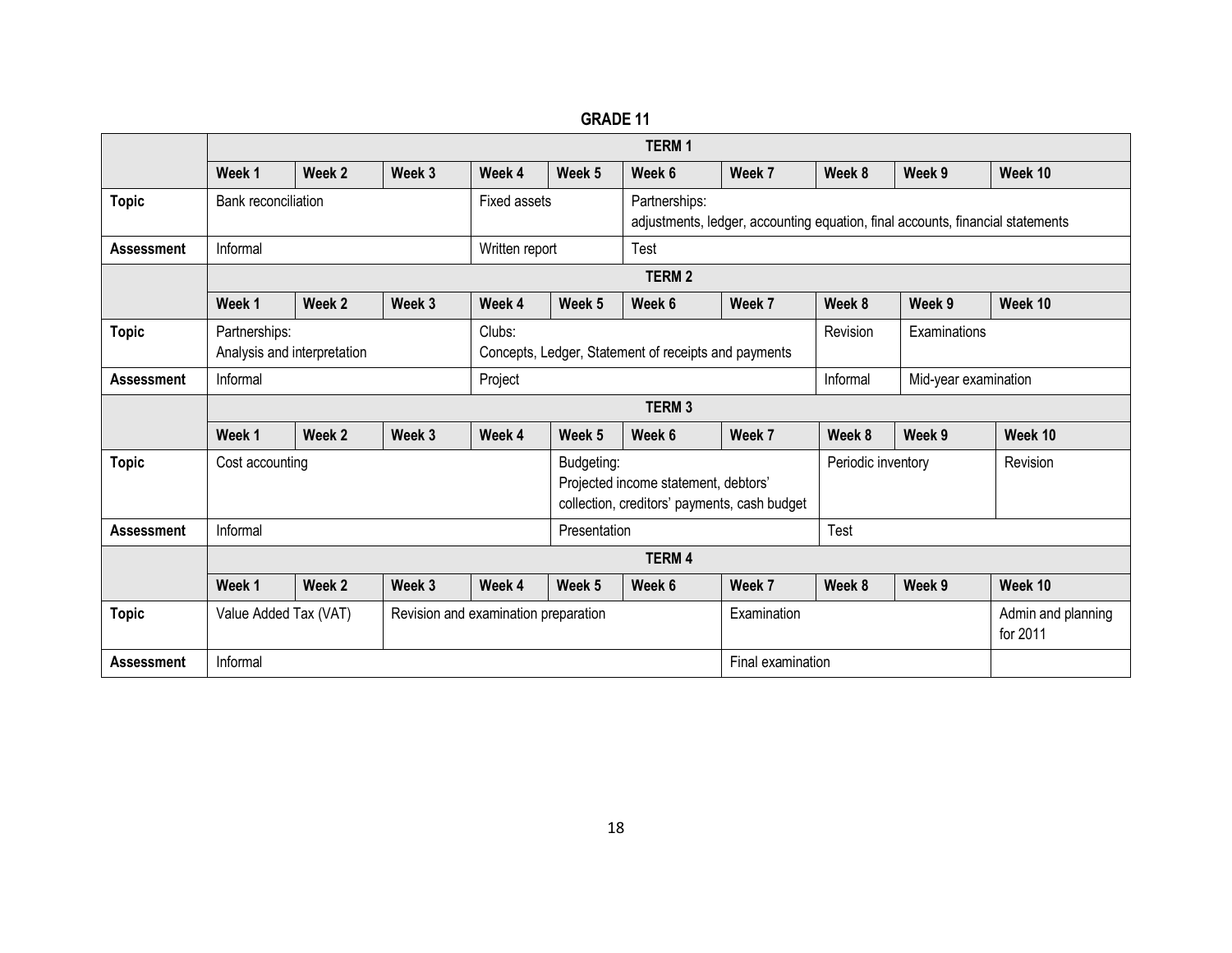# **TERM 1**

| Week / Hour                            | <b>Topic</b>                  | <b>Content</b>                                                                                                                                                                                                                                                                                                                                                                                                                                                                                                                                                                                                                                                                                                                                                                                                                                | Recommended<br><b>Resources</b>                               |
|----------------------------------------|-------------------------------|-----------------------------------------------------------------------------------------------------------------------------------------------------------------------------------------------------------------------------------------------------------------------------------------------------------------------------------------------------------------------------------------------------------------------------------------------------------------------------------------------------------------------------------------------------------------------------------------------------------------------------------------------------------------------------------------------------------------------------------------------------------------------------------------------------------------------------------------------|---------------------------------------------------------------|
| Continuously<br>throughout the<br>year | 1. Ethics                     | Identification and analysis of ethical behaviour applicable to financial<br>environments with reference to accountability and transparency<br>This topic should be integrated with other topics using appropriate<br>scenarios.                                                                                                                                                                                                                                                                                                                                                                                                                                                                                                                                                                                                               | Case studies<br>Newspaper<br>articles                         |
| Continuously<br>throughout the<br>year | 2. Internal control           | Demonstration of the knowledge of internal audit processes:<br>Definition and explanation of what is meant by an internal<br>audit.<br>Knowledge of the difference between internal control and<br>٠<br>an internal audit, the role of the internal auditor, division of<br>duties, documentation and physical controls.<br>Identification of internal audit procedures when receiving<br>٠<br>cash and buying and selling on credit.<br>This topic should be integrated with other topics.                                                                                                                                                                                                                                                                                                                                                   | Textbook<br>Case studies<br>Newspaper<br>articles<br>Textbook |
| 3 weeks<br>(Weeks 1-3)                 | 3. Reconciliations            | Reconciliation of bank statements with cash journals in order to<br>prepare bank reconciliation statements:<br>Outstanding deposits<br>Cheques not yet presented for payment<br>٠<br>Stop/debit orders<br>Ξ<br>Direct transfers<br>٠<br>Bank charges<br>٠<br>Interest received or charged<br>٠<br>Correction of errors or omissions<br>Cheques R/D or cancelled<br>٠<br>Post-dated cheques received<br>Reconciliation of statements received from creditors with accounts in<br>creditors' ledger of a business in order to prepare creditors'<br>reconciliation statements:<br>Outstanding invoices or credit notes<br>Ξ<br>Outstanding payments<br>٠<br>Discounts not recorded<br>٠<br>Correction of errors or omissions.<br>Integration of issues of internal control<br>Integration of ethical issues relating to the banking environment | Textbooks<br><b>Bank statements</b><br>Bank brochures         |
| 2 weeks<br>(Weeks 4-5)                 | 4. Tangible / fixed<br>assets | Understanding the concept of a tangible/fixed asset register<br>Recording of the acquisition of tangible/fixed assets<br>Calculation and recording of depreciation<br>On cost price (straight line method)<br>Diminishing balance method<br>Understanding how tangible/fixed assets are recorded when it is fully<br>depreciated.                                                                                                                                                                                                                                                                                                                                                                                                                                                                                                             | Textbooks<br>Newspaper<br>adverts and<br>articles             |
|                                        |                               | Recording of the disposal of tangible/fixed assets:<br>At the beginning of a financial year                                                                                                                                                                                                                                                                                                                                                                                                                                                                                                                                                                                                                                                                                                                                                   |                                                               |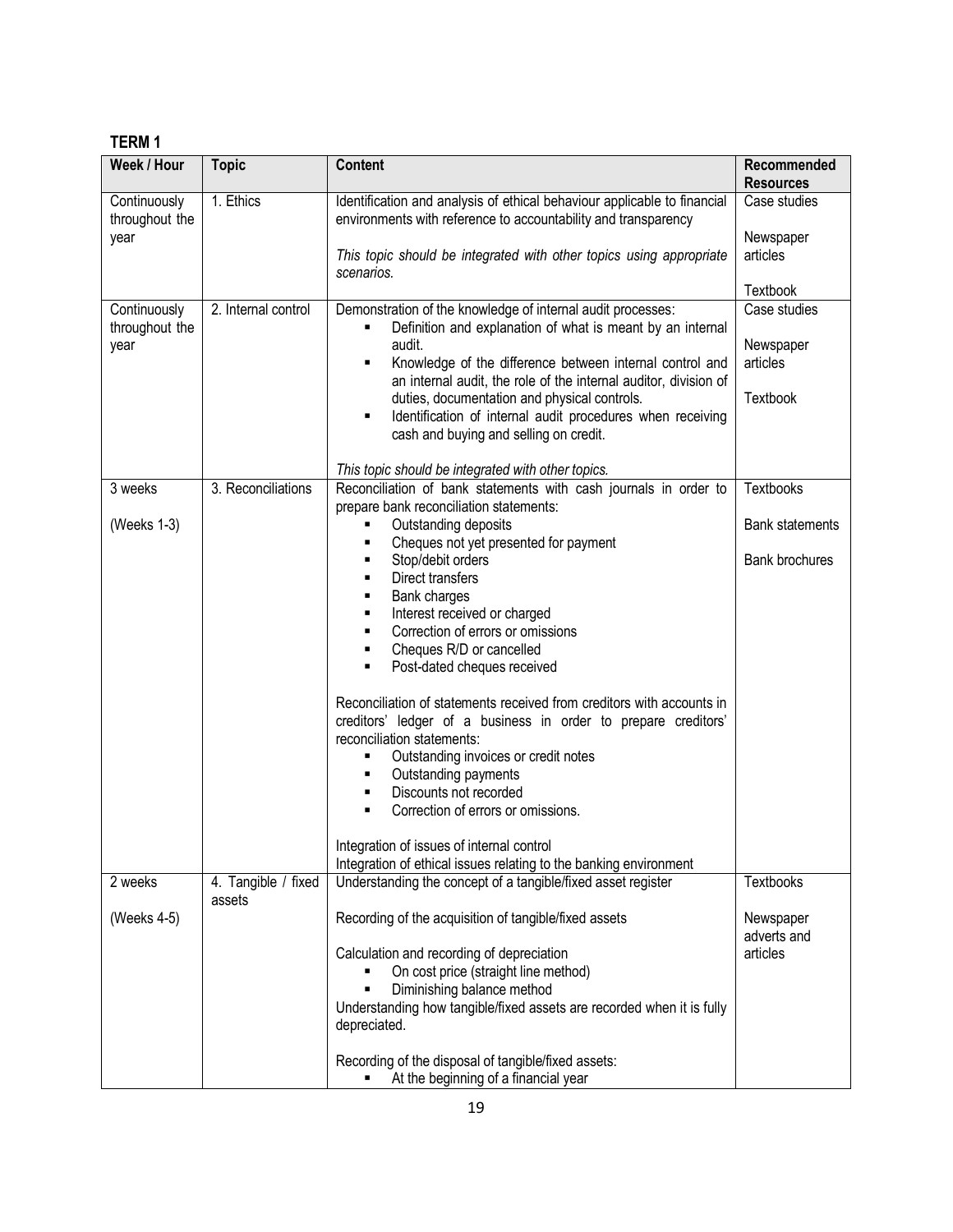| Week / Hour             | <b>Topic</b>                                                                                                                | <b>Content</b>                                                                                                                                                                                                                                                                                                                                                                                                                                                                                                                                                                                                                                                                                                                                                                                                                                                                                                                                                                                                                                                                                                                                                                                                                                       | Recommended<br><b>Resources</b>                                                          |
|-------------------------|-----------------------------------------------------------------------------------------------------------------------------|------------------------------------------------------------------------------------------------------------------------------------------------------------------------------------------------------------------------------------------------------------------------------------------------------------------------------------------------------------------------------------------------------------------------------------------------------------------------------------------------------------------------------------------------------------------------------------------------------------------------------------------------------------------------------------------------------------------------------------------------------------------------------------------------------------------------------------------------------------------------------------------------------------------------------------------------------------------------------------------------------------------------------------------------------------------------------------------------------------------------------------------------------------------------------------------------------------------------------------------------------|------------------------------------------------------------------------------------------|
|                         |                                                                                                                             | During a financial year<br>٠<br>At the end of a financial year<br>٠<br>Integration of issues of internal control - control measures over fixed<br>assets                                                                                                                                                                                                                                                                                                                                                                                                                                                                                                                                                                                                                                                                                                                                                                                                                                                                                                                                                                                                                                                                                             |                                                                                          |
|                         |                                                                                                                             | Integration of ethical issues relating to fixed assets - responsible use<br>of fixed assets                                                                                                                                                                                                                                                                                                                                                                                                                                                                                                                                                                                                                                                                                                                                                                                                                                                                                                                                                                                                                                                                                                                                                          |                                                                                          |
| 5 weeks<br>(Weeks 6-10) | Financial<br>5.<br>of<br>accounting<br>partnerships<br>preparation<br>GAAP<br>principles<br>Bookkeeping of a<br>Partnership | Definition and explanation of accounting concepts unique to<br>partnerships:<br>Partnership<br>٠<br>Capital accounts<br>٠<br>Current accounts<br>٠<br>Division of profits/losses<br>٠<br>Definition and explanation of Generally Accepted Accounting<br>Practice (GAAP) principles:<br><b>Historical cost</b><br>٠<br>Prudence<br>٠<br>Materiality<br>٠<br>Business entity rule<br>٠<br>Going concern<br>٠<br>Matching<br>$\blacksquare$<br>Accounting cycle of Partnerships:<br>Subsidiary journals<br>٠<br>Post to the ledger<br>٠<br><b>Trial Balance</b><br>٠<br>Preparation of final accounts and financial statements of a<br>partnership taking into account year-end adjustments.<br>Accounting equation<br>Year-end adjustments:<br>Trading stock deficit/surplus<br>٠<br>Consumable stores on hand<br>Depreciation (on cost price/straight line, on diminishing<br>٠<br>balance methods)<br>Bad debts<br>Correction of errors/omissions<br>٠<br>Accrued income (receivable)<br>Income received in advance (deferred)<br>Expenses prepaid<br>Accrued expenses (payable)<br>Provision for bad debts<br>Salaries to partners<br>Bonus to partners<br>Interest on capital<br>Appropriation of profit/loss<br>$\blacksquare$<br>Final accounts: | <b>Textbooks</b><br>Examples of<br>partnership<br>agreements<br>Accounting<br>stationery |
|                         |                                                                                                                             | Trading account<br>Ξ<br>Profit and Loss account<br>Appropriation account                                                                                                                                                                                                                                                                                                                                                                                                                                                                                                                                                                                                                                                                                                                                                                                                                                                                                                                                                                                                                                                                                                                                                                             |                                                                                          |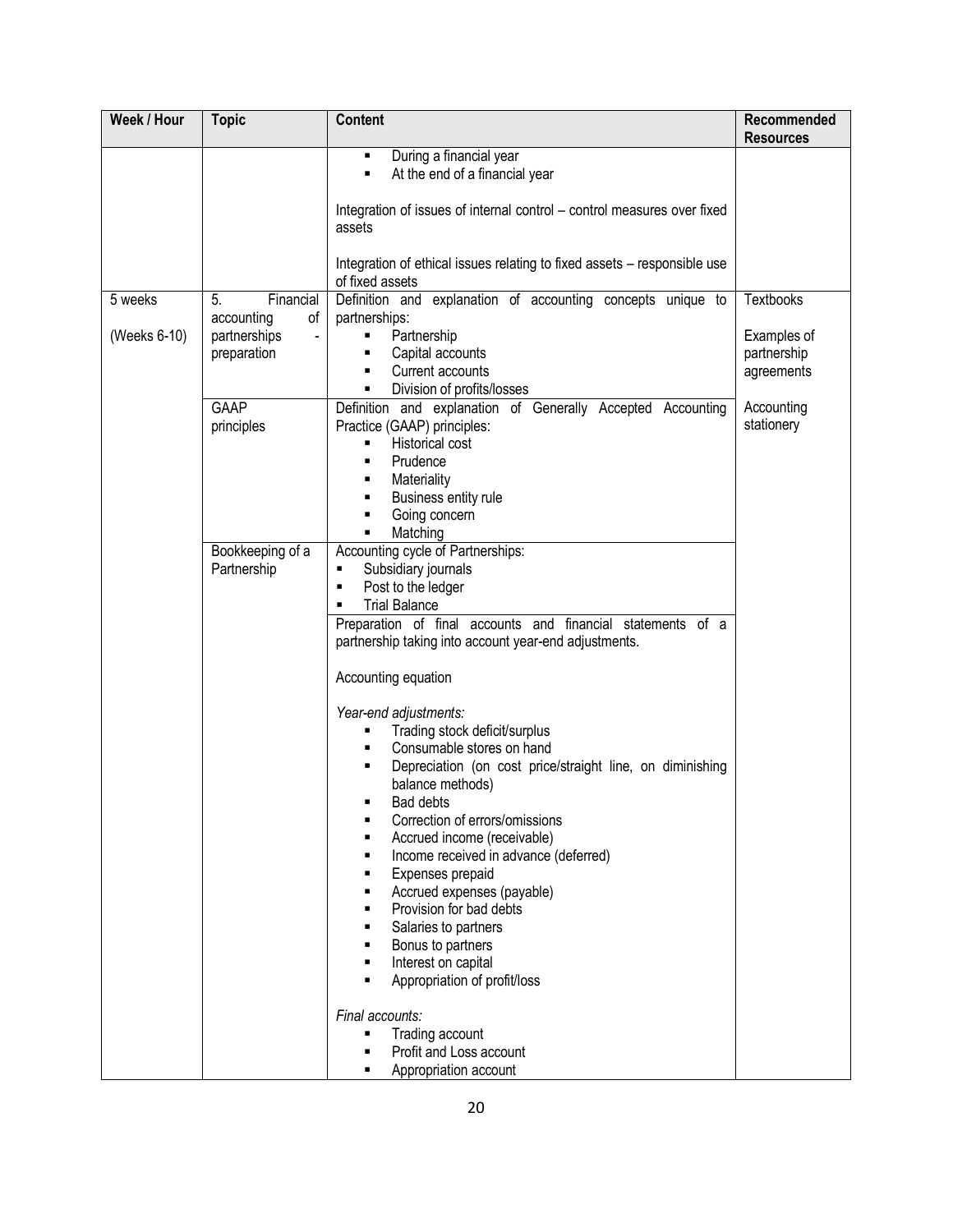| Week / Hour | <b>Topic</b> | <b>Content</b>                                                                        | Recommended<br><b>Resources</b> |
|-------------|--------------|---------------------------------------------------------------------------------------|---------------------------------|
|             |              | Financial statements and notes:<br>Income statement<br>п<br><b>Balance sheet</b><br>п |                                 |

| Term 1: Formal Assessment |                |      |  |  |
|---------------------------|----------------|------|--|--|
| Form of Assessment        | Written report | Test |  |  |
| Total marks               | 50             | 100  |  |  |

*Note:*

*The term test should cover the entire term's content.* 

*Daily assessment is important to monitor teaching and learning.*

#### *Formal Assessment for term 2:*

*Teachers should give a project to learners in the 1st term (week 5) and instruct learners to submit it in term 2. This will give learners ample time to complete the project. Part of the project content is covered in term 1 and another part in term 2.*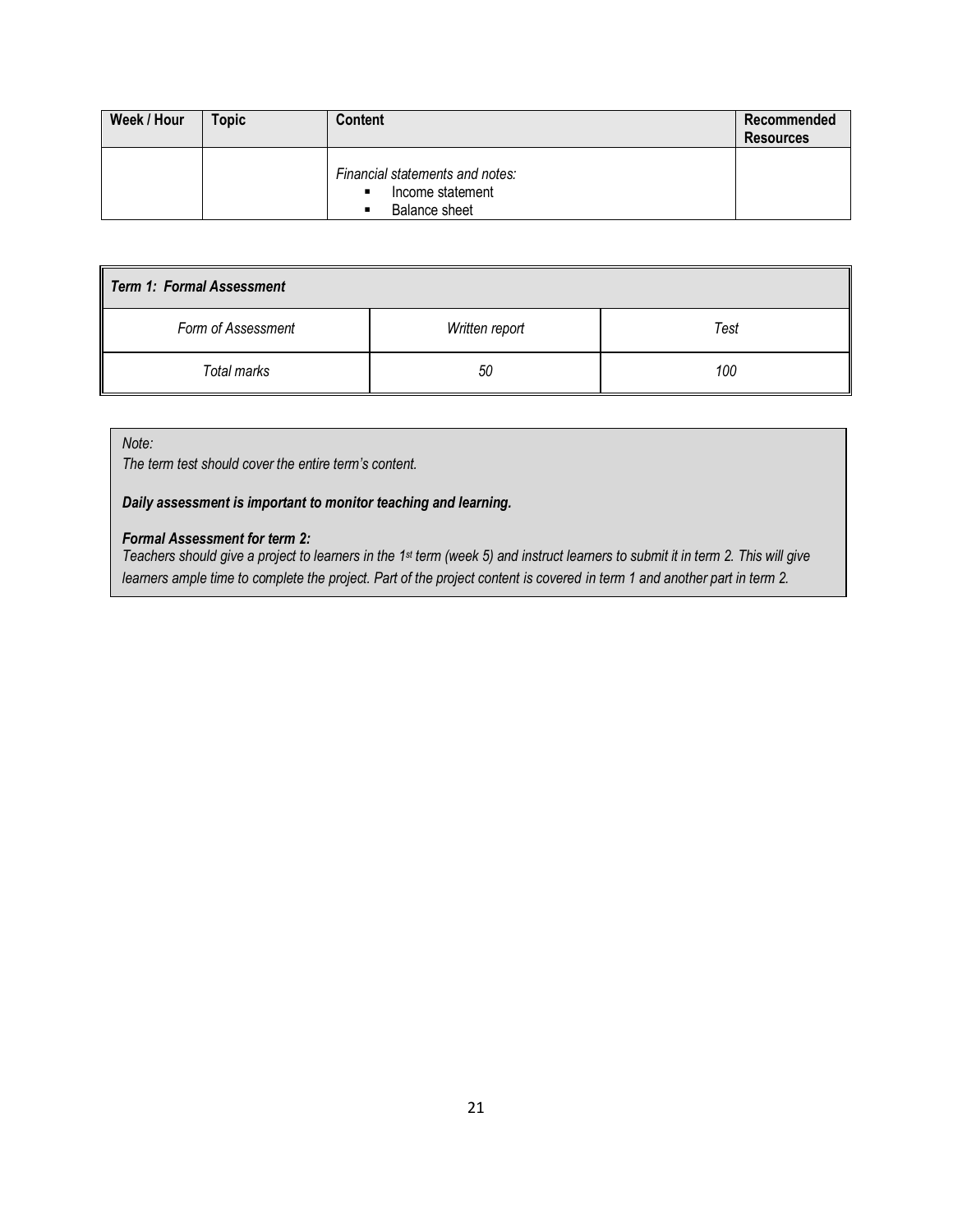# **TERM 2**

| Week / Hour | <b>Topic</b>   | <b>Content</b>                                                         | Recommended         |
|-------------|----------------|------------------------------------------------------------------------|---------------------|
|             |                |                                                                        | <b>Resources</b>    |
| 3 weeks     | 1. Financial   | Analysis and interpretation of financial statements and notes          | Textbook            |
|             | accounting of  |                                                                        |                     |
| (Weeks 1-3) | partnerships - | Revision of the following:                                             |                     |
|             | analysis and   | Gross profit on sales<br>٠                                             |                     |
|             | interpretation | Gross profit on cost of sales<br>٠                                     |                     |
|             |                | Net profit on sales<br>٠                                               |                     |
|             |                | Operating expenses on sales<br>٠                                       |                     |
|             |                | Operating profit on sales<br>٠                                         |                     |
|             |                | Solvency ratio<br>٠<br>Current ratio                                   |                     |
|             |                | ٠<br>Acid test ratio<br>п                                              |                     |
|             |                |                                                                        |                     |
|             |                | Introduction and covering the following:                               |                     |
|             |                | Stock turnover rate<br>٠                                               |                     |
|             |                | Stock holding period<br>٠                                              |                     |
|             |                | Average debtors' collection period<br>٠                                |                     |
|             |                | Average creditors' payment period<br>٠                                 |                     |
|             |                | Debt equity ratio (gearing)<br>٠                                       |                     |
|             |                | Partners' earnings<br>٠                                                |                     |
|             |                | Return on partners' equity<br>٠                                        |                     |
| 4 weeks     | 2. Financial   | Definition and explanation of accounting concepts unique to non-profit | <b>Textbook</b>     |
|             | accounting of  | organisations (clubs):                                                 |                     |
| (Weeks 4-7) | non-profit     | Non-profit organisations<br>п                                          | Constitutions<br>οf |
|             | organisations  | Constitution<br>٠                                                      | clubs               |
|             | (clubs)        | Accumulated funds<br>٠                                                 |                     |
|             |                | Membership fees<br>٠                                                   | Accounting          |
|             |                | Entrance fees<br>٠                                                     | stationery          |
|             |                | Affiliation fees<br>п                                                  |                     |
|             |                | Surplus<br>٠                                                           |                     |
|             |                | Deficit<br>$\blacksquare$                                              |                     |
|             |                | Accounting cycle for non-profit organisations (clubs):                 |                     |
|             |                | Journals<br>٠                                                          |                     |
|             |                | Post to the ledger<br>٠                                                |                     |
|             |                | Draft a Trial Balance<br>٠                                             |                     |
|             |                | Statement of receipt and payment<br>٠                                  |                     |
|             |                | Comparison between Income Statements and Balance<br>$\blacksquare$     |                     |
|             |                | Sheets of partnerships and clubs                                       |                     |
| 1 week      | Revision       | Revise topics covered during first two terms.                          | <b>Textbook</b>     |
|             | exercises      |                                                                        | exercises           |
| (Week 8)    |                |                                                                        |                     |
| 2 Weeks     |                | Mid-year examination                                                   |                     |
| (Week &10)  |                |                                                                        |                     |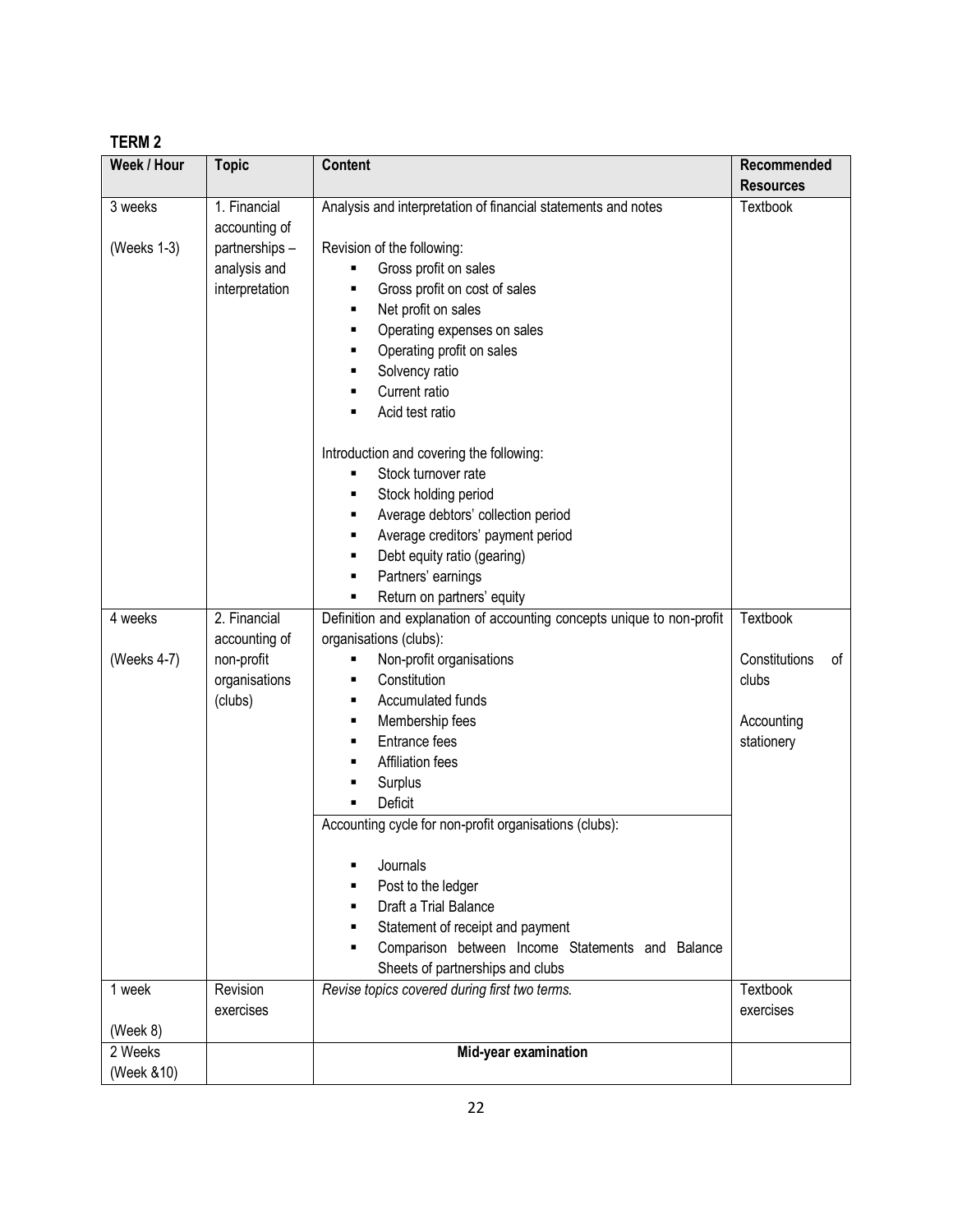| Term 2: Formal Assessment |         |                       |  |  |  |  |
|---------------------------|---------|-----------------------|--|--|--|--|
| Form of Assessment        | Project | Mid-year examinations |  |  |  |  |
| Marks                     | 50      | 300                   |  |  |  |  |

# *Daily assessment is important to monitor teaching and learning*

*The content dealt with for term 1 and 2 should be revised for the mid-year examination.*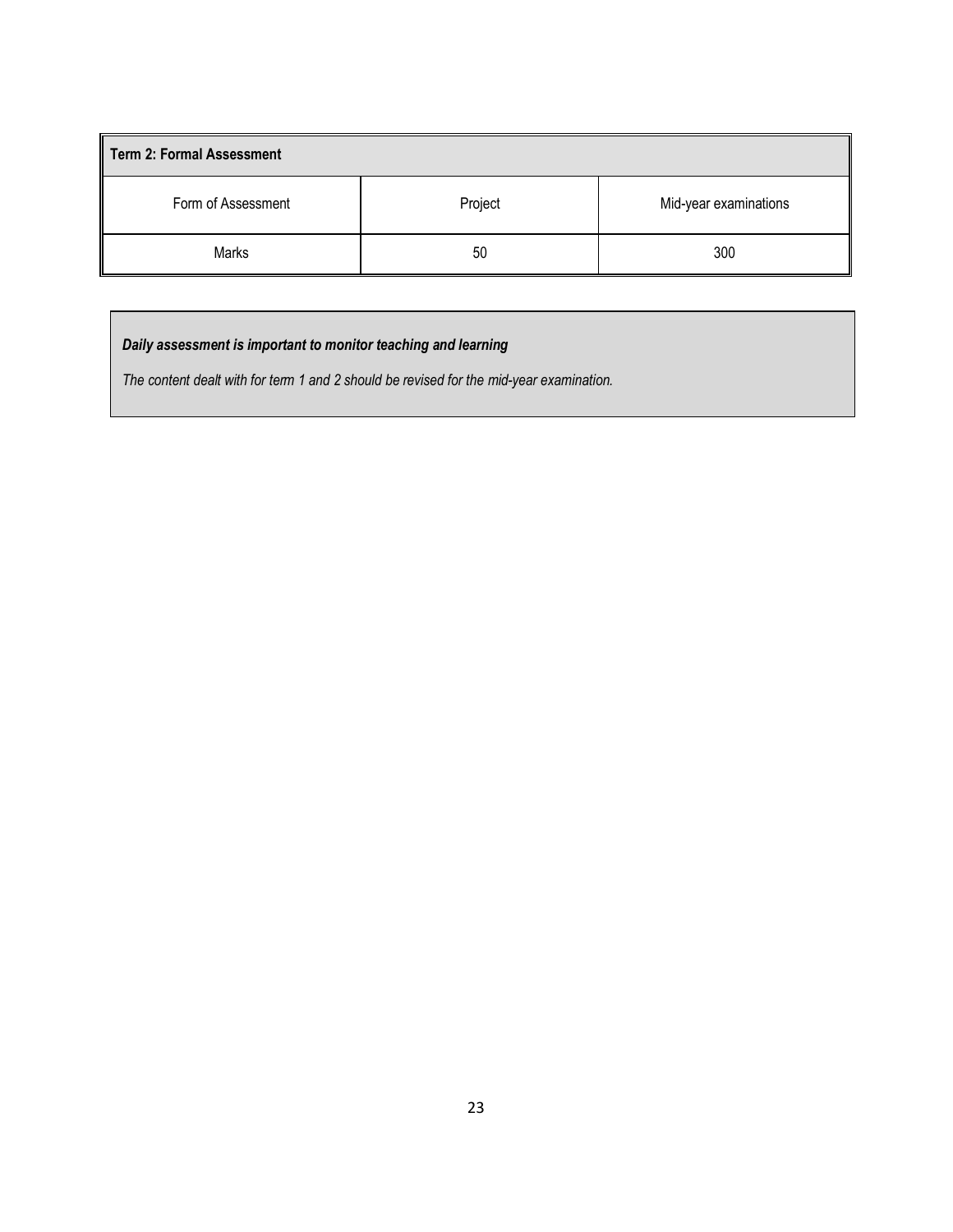| ð |  |
|---|--|
|---|--|

| Week / Hour            | <b>Topic</b>            | <b>Content</b>                                                                                                                                                                                                                              | Recommended              |
|------------------------|-------------------------|---------------------------------------------------------------------------------------------------------------------------------------------------------------------------------------------------------------------------------------------|--------------------------|
|                        |                         |                                                                                                                                                                                                                                             | <b>Resources</b>         |
| 4 weeks<br>(Weeks 1-4) | 1. Cost<br>Accounting   | Calculation of the following costs in a manufacturing environment:<br>Variable and fixed costs<br>The cost of a product using variable and fixed costs<br>п<br>Unit costs<br>Contribution per unit<br>Break-even point                      | Textbook                 |
|                        |                         | The cost price of a product<br>Preparation of ledger accounts of a manufacturing business.<br><b>Balance Sheet Section:</b><br>Raw material stock<br>Work-in-progress stock                                                                 |                          |
|                        |                         | Finished goods stock<br>Consumable stores stock (indirect materials)<br>п                                                                                                                                                                   |                          |
|                        |                         | <b>Nominal Accounts Section:</b><br>Sales<br>٠<br>Cost of sales<br>Raw materials issued<br>Factory wages<br>Factory electricity<br>Factory rent<br>٠<br>Depreciation on factory equipment, etc.                                             |                          |
|                        |                         | <b>Cost Accounts Section:</b><br>Direct (raw) materials cost<br>Direct labour cost<br>Factory overhead cost<br>Administration cost<br>Selling and distribution cost<br>Integration of ethical issues related to a manufacturing environment |                          |
|                        |                         | Integration of internal audit and internal control issues related to a<br>manufacturing environment                                                                                                                                         |                          |
| 3 weeks                | 2. Budgeting            | Preparation and presentation of a cash budget for sole traders:<br>Projected revenue and expenditure                                                                                                                                        | Textbook                 |
| (Weeks 5-7)            |                         | Projected debtors' collection<br>Projected creditors' payments<br>Cash budget<br>Preparation and presentation of Projected Income Statement<br>Integration of ethical issues.                                                               | Accounting<br>stationery |
|                        |                         | Integration of internal audit and internal control issues                                                                                                                                                                                   |                          |
| 2 weeks                | 3. Inventory<br>systems | Definition and explanation of the following stock systems:<br>Perpetual stock system                                                                                                                                                        | Textbook                 |
| (Weeks 8-9)            |                         | Periodic stock system                                                                                                                                                                                                                       | Accounting<br>stationery |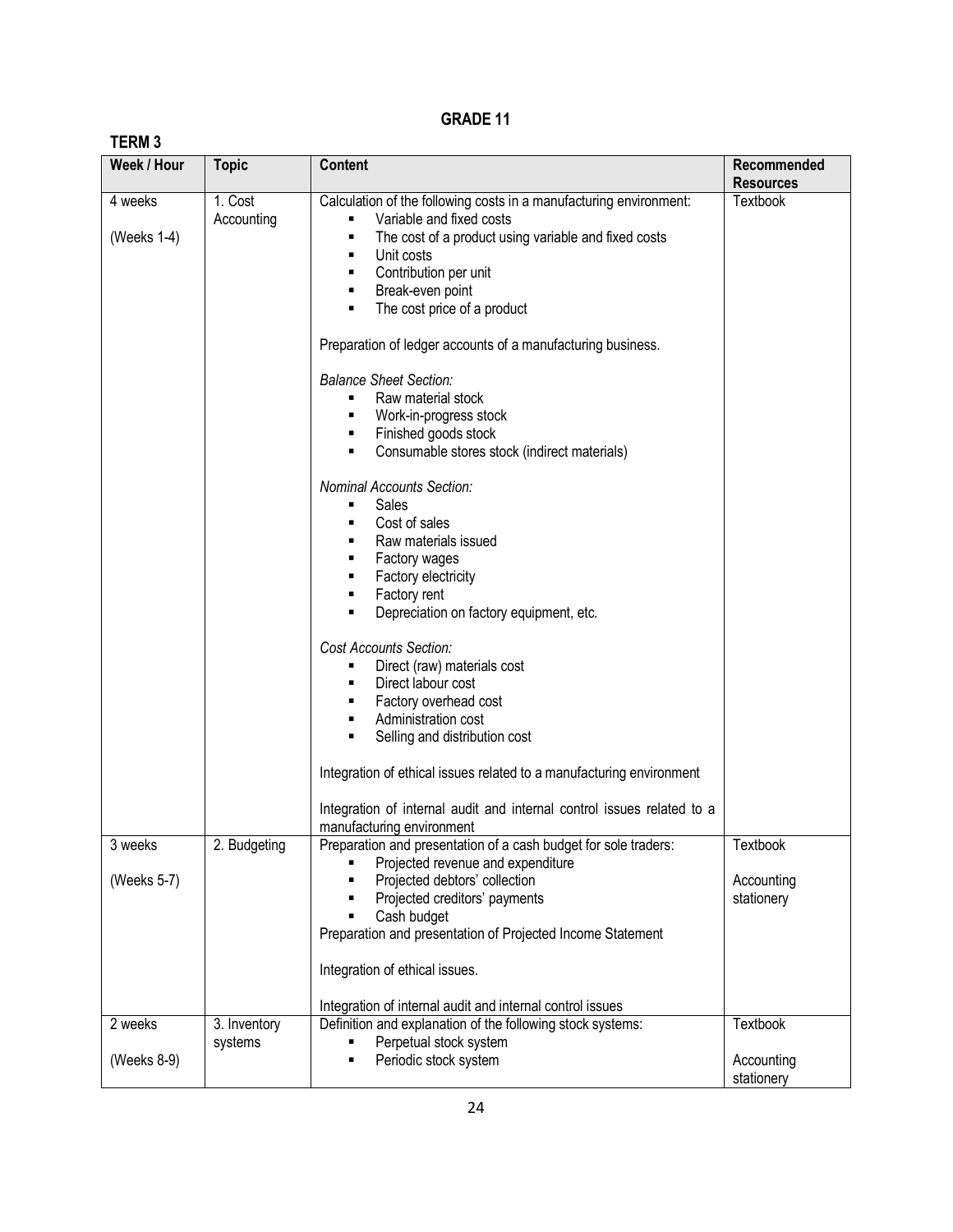| Week / Hour | <b>Topic</b>          | <b>Content</b>                                                                                                                                                                                                                                                  | Recommended           |
|-------------|-----------------------|-----------------------------------------------------------------------------------------------------------------------------------------------------------------------------------------------------------------------------------------------------------------|-----------------------|
|             |                       |                                                                                                                                                                                                                                                                 | <b>Resources</b>      |
|             |                       | Knowledge of the advantages and disadvantages of the periodic and<br>perpetual stock systems.                                                                                                                                                                   |                       |
|             |                       | Recording of transactions using the periodic stock system in the<br>journals and ledgers, comparing it with the perpetual stock system.<br>Purchases account as opposed to Trading stock account<br>Opening stock and Closing stock accounts<br>Trading account |                       |
| 1 week      | Revision<br>exercises | Revision of term's work                                                                                                                                                                                                                                         | Textbook<br>exercises |
| Week 10     |                       |                                                                                                                                                                                                                                                                 |                       |

| Term 3: Formal Assessment |              |      |
|---------------------------|--------------|------|
| Form of Assessment        | Presentation | Test |
| Total marks               | 50           | 100  |

*A test should cover the content dealt with in a term.* 

*Daily assessment is important to monitor teaching and learning.*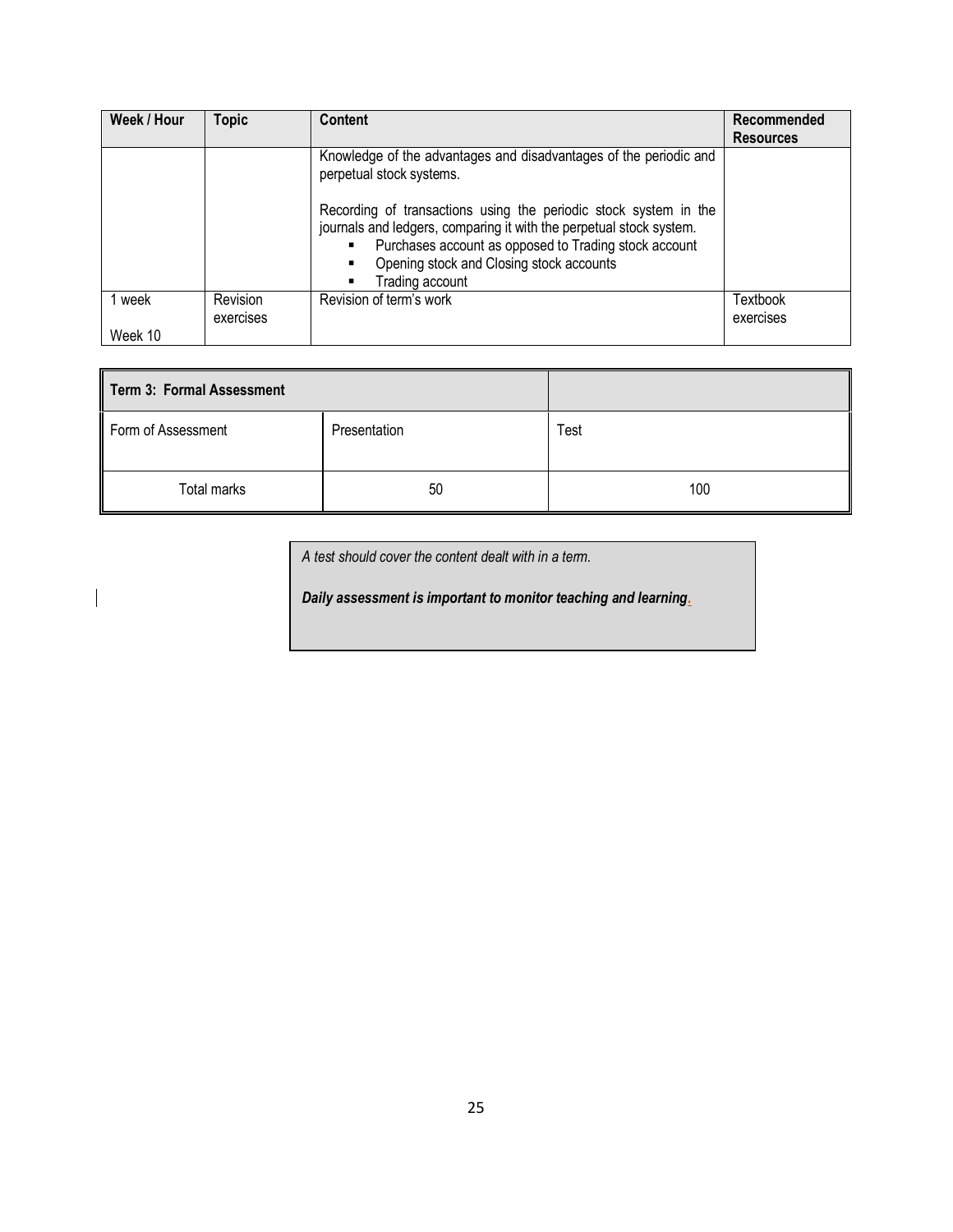| Week / Hour | <b>Topic</b>   | <b>Content</b>                                                          | Recommended      |
|-------------|----------------|-------------------------------------------------------------------------|------------------|
|             |                |                                                                         | <b>Resources</b> |
| 2 weeks     | 1. Value Added | Perform VAT calculations:                                               | Textbook         |
|             | Tax (VAT)      | Use current rate                                                        |                  |
| Week 1-2    |                | Add VAT to cost price plus mark-up amount<br>٠                          | Accounting       |
|             |                | Calculate VAT on VAT inclusive amount                                   | stationery       |
|             |                | Invoice or receipt base<br>٠                                            |                  |
|             |                |                                                                         | Newspaper        |
|             |                | Understand the concept of VAT relating to bad debts                     | articles         |
|             |                |                                                                         |                  |
|             |                | Integrate ethics relating to VAT - VAT fraud, etc.                      |                  |
|             |                |                                                                         |                  |
|             |                | Integrate internal audit and internal control processes over collection |                  |
|             |                | of VAT from customers and payment of VAT to SARS                        |                  |
| 4 weeks     | Revision       | Revision of all topics in preparation for final examination             | Textbook         |
|             | exercises      |                                                                         | exercises        |
| (Weeks 3-6) |                |                                                                         |                  |
|             |                | End-of-year examination                                                 |                  |

| Term 4    |                         |       |  |  |  |
|-----------|-------------------------|-------|--|--|--|
| Year-mark | End-of-year examination | Total |  |  |  |
| 100       | 300                     | 400   |  |  |  |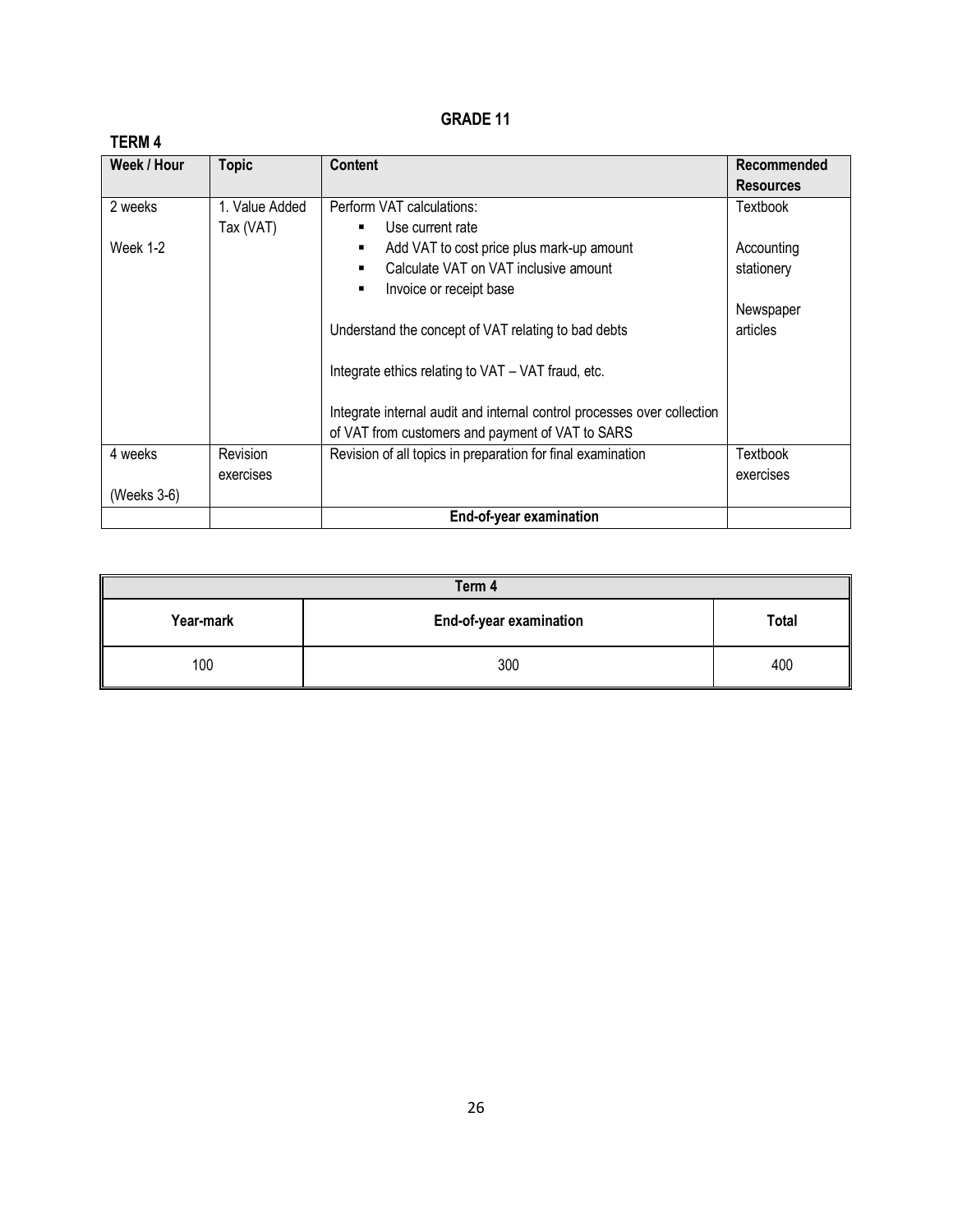|                   | <b>TERM1</b>                                                                                                                  |        |        |        |                   |                                                                                                                         |                   |                 |                                            |              |                            |                                |
|-------------------|-------------------------------------------------------------------------------------------------------------------------------|--------|--------|--------|-------------------|-------------------------------------------------------------------------------------------------------------------------|-------------------|-----------------|--------------------------------------------|--------------|----------------------------|--------------------------------|
|                   | Week 1                                                                                                                        | Week 2 |        | Week 3 |                   | Week 4                                                                                                                  | Week 5            | Week 6          | Week 7                                     | Week 8       | Week 9                     | Week 10                        |
| <b>Topic</b>      | Companies: unique transactions                                                                                                |        |        |        |                   | Companies - final accounts, financial statements and<br>notes (Income Statement, Balance Sheet, Cash Flow<br>Statement) |                   |                 | Companies - analysis<br>and interpretation |              | Fixed assets and<br>ethics |                                |
| <b>Assessment</b> | Informal<br>Written report                                                                                                    |        |        |        |                   |                                                                                                                         |                   |                 |                                            | Test         |                            |                                |
|                   |                                                                                                                               |        |        |        |                   |                                                                                                                         |                   | <b>TERM2</b>    |                                            |              |                            |                                |
|                   | Week 1                                                                                                                        |        | Week 2 |        | Week 3            | Week 4                                                                                                                  | Week 5            | Week 6          | Week 7                                     | Week 8       | Week 9                     | Week 10                        |
| <b>Topic</b>      | Companies-<br>Internal<br>analyse published<br>control<br>financial statements<br>Inventory<br>and audit report<br>systems    |        |        |        | Inventory systems | Reconciliations                                                                                                         |                   | Value Added Tax |                                            | Examinations |                            |                                |
| <b>Assessment</b> | Project                                                                                                                       |        |        |        | Informal          |                                                                                                                         |                   |                 |                                            |              | Mid-year examination       |                                |
|                   |                                                                                                                               |        |        |        |                   |                                                                                                                         |                   | <b>TERM3</b>    |                                            |              |                            |                                |
|                   | Week 1                                                                                                                        | Week 2 |        | Week 3 |                   | Week 4                                                                                                                  | Week 5            | Week 6          | Week 7                                     | Week 8       | Week 9                     | Week 10                        |
| <b>Topic</b>      | Cost accounting:<br>Production Cost Statement with notes,<br>Trading and Profit and Loss Statement, unit<br>costs, break-even |        |        |        |                   | <b>Budgeting</b>                                                                                                        |                   |                 | Revision                                   |              | Examinations               |                                |
| <b>Assessment</b> | <b>Test</b>                                                                                                                   |        |        |        |                   | Informal                                                                                                                |                   |                 |                                            |              | Trial examinations         |                                |
|                   | <b>TERM4</b>                                                                                                                  |        |        |        |                   |                                                                                                                         |                   |                 |                                            |              |                            |                                |
|                   | Week 1                                                                                                                        | Week 2 |        | Week 3 |                   | Week 4                                                                                                                  | Week <sub>5</sub> | Week 6          | Week 7                                     | Week 8       | Week 9                     | Week 10                        |
| <b>Topic</b>      | Revision and examination preparation                                                                                          |        |        |        |                   |                                                                                                                         | Examination       |                 |                                            |              |                            | Admin and planning<br>for 2011 |
| <b>Assessment</b> | Informal                                                                                                                      |        |        |        |                   |                                                                                                                         | Final examination |                 |                                            |              |                            |                                |

**GRADE 12**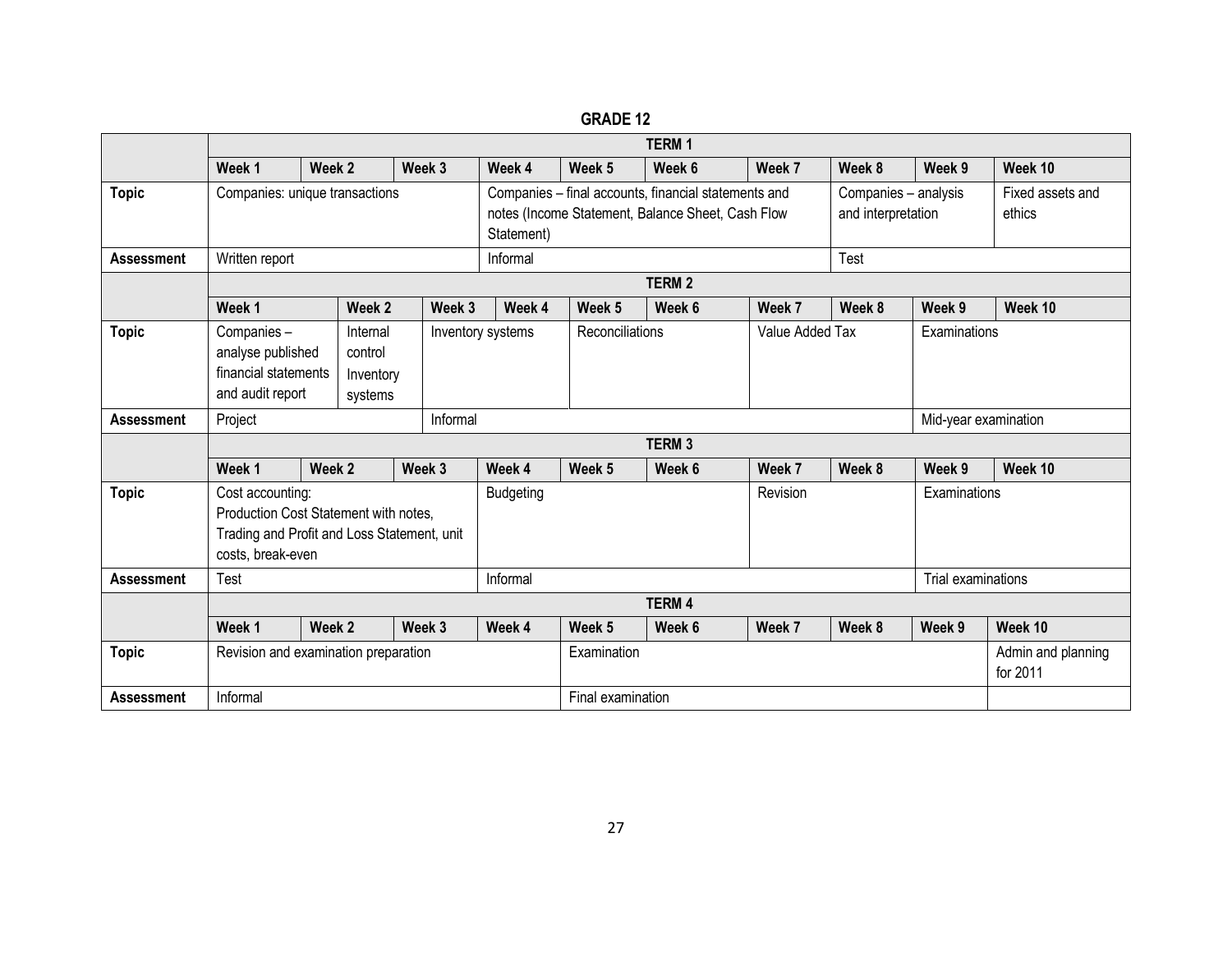# **TERM 1**

| Week / Hour | <b>Topic</b>           | <b>Content</b>                                                         | Recommended      |
|-------------|------------------------|------------------------------------------------------------------------|------------------|
|             |                        |                                                                        | <b>Resources</b> |
| 2 weeks     | 1. Financial           | Definition and explanation of accounting concepts unique to companies: | <b>Textbook</b>  |
|             | accounting of          | Companies                                                              | Accounting       |
| Weeks 1-2   | companies -            | Companies Act<br>٠                                                     | stationery       |
|             | concepts and           | Registrar of Companies<br>٠                                            |                  |
|             | unique ledger          | Memorandum of Incorporation<br>٠                                       |                  |
|             | accounts               | Income Tax / Provisional Income Tax<br>٠                               |                  |
|             |                        | <b>Dividends</b><br>٠                                                  |                  |
|             |                        | <b>Shares</b><br>٠                                                     |                  |
|             |                        | Issue price<br>٠                                                       |                  |
|             |                        | Earnings<br>٠                                                          |                  |
|             |                        | Shareholders<br>П                                                      |                  |
|             |                        | <b>Directors</b><br>٠                                                  |                  |
|             |                        | Auditors<br>٠                                                          |                  |
|             |                        | Limited liability<br>٠                                                 |                  |
|             |                        | Separation of ownership from control<br>٠                              |                  |
|             |                        | Retained income<br>٠                                                   |                  |
|             |                        | Authorised share capital<br>٠                                          |                  |
|             |                        | Issued share capital<br>٠                                              |                  |
|             |                        | Johannesburg Securities Exchange (JSE)<br>٠                            |                  |
|             | <b>GAAP</b> principles | Definition and explanation of Generally Accepted Accounting Practice   |                  |
|             |                        | (GAAP) principles:                                                     |                  |
|             |                        | Historical cost<br>٠                                                   |                  |
|             |                        | Prudence                                                               |                  |
|             |                        | Materiality<br>Ξ                                                       |                  |
|             |                        | Business entity rule<br>٠                                              |                  |
|             |                        | Going concern<br>٠                                                     |                  |
|             |                        | Matching<br>п                                                          |                  |
|             | Bookkeeping of         | Accounting cycle for a company:                                        |                  |
|             | companies              | Journals                                                               |                  |
|             |                        | Ledger accounts                                                        |                  |
|             |                        | <b>Trial Balance</b><br>٠                                              |                  |
|             |                        | Transactions include:                                                  |                  |
|             |                        | Issue of shares at issue price (note that par value and share          |                  |
|             |                        | premium no longer exist in terms of Companies Act)                     |                  |
|             |                        | Buy-back of shares<br>٠                                                |                  |
|             |                        | Loans and interest                                                     |                  |
|             |                        | Income tax                                                             |                  |
|             |                        | <b>Dividends</b>                                                       |                  |
|             |                        | Directors' fees                                                        |                  |
|             |                        | Audit fees                                                             |                  |
| 5 weeks     | 2. Financial           | Preparation of final accounts and detailed financial statements of a   | Textbook         |
|             | accounting of          | company taking into account year-end adjustments.                      |                  |
| (Weeks 3-7) | companies -            | Year-end adjustments:                                                  | Accounting       |
|             | preparation of         | Trading stock deficit/surplus<br>Ξ                                     | stationery       |
|             | final accounts         | Consumable stores on hand<br>٠                                         |                  |
|             | and financial          | Depreciation (on cost price/straight line, on diminishing<br>٠         |                  |
|             | statements             | balance methods)                                                       |                  |
|             |                        | <b>Bad debts</b><br>٠                                                  |                  |
|             |                        | Correction of errors/omissions                                         |                  |
|             |                        | Accrued income (receivable)<br>٠                                       |                  |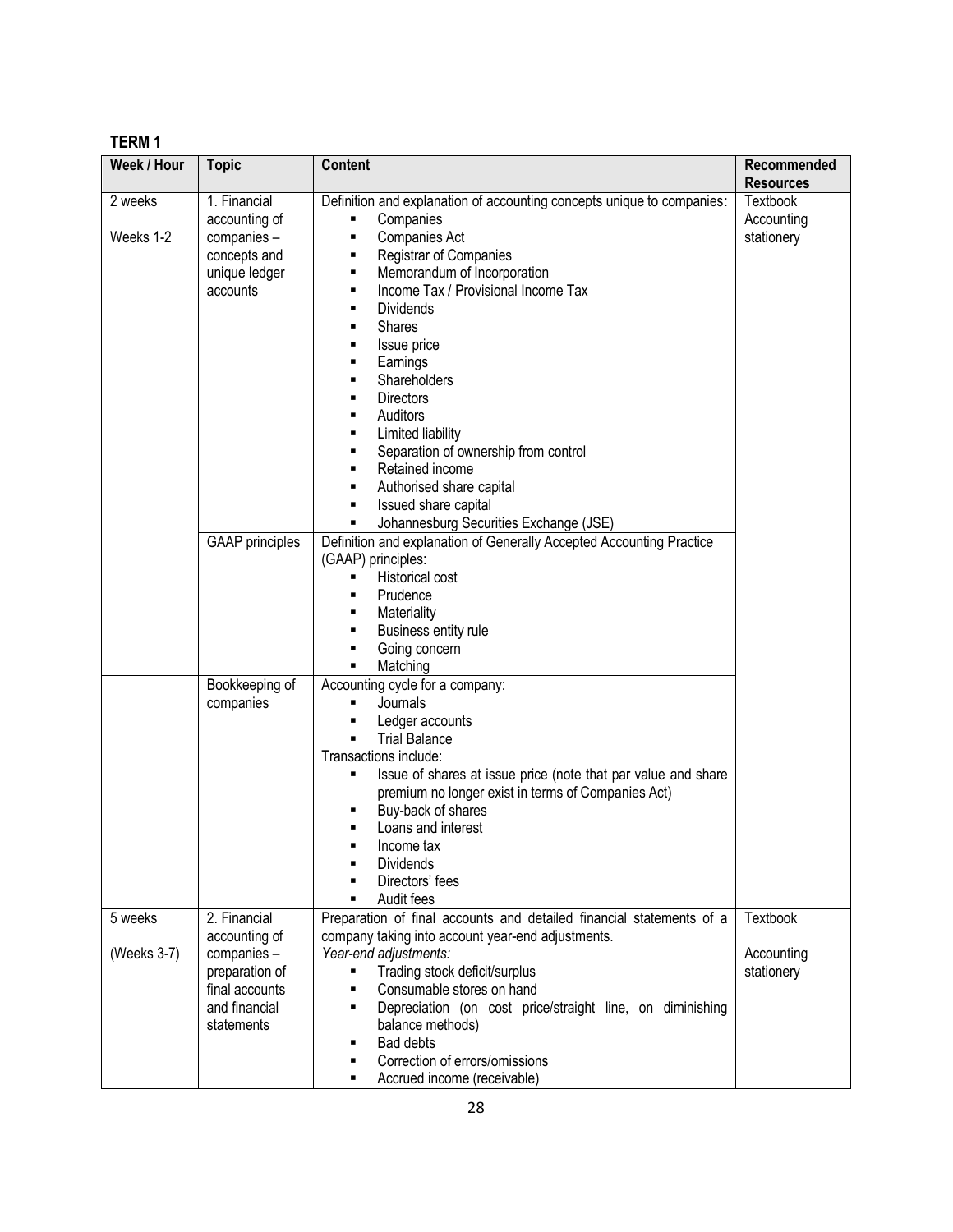| Week / Hour            | <b>Topic</b>                                                                                                 | <b>Content</b>                                                                                                                                                                                                                                                                                                                                                                                                                                                                                                                                                                                                                                                                                                                                                                                                                                                                                                                                                                        | Recommended<br><b>Resources</b>                                                   |
|------------------------|--------------------------------------------------------------------------------------------------------------|---------------------------------------------------------------------------------------------------------------------------------------------------------------------------------------------------------------------------------------------------------------------------------------------------------------------------------------------------------------------------------------------------------------------------------------------------------------------------------------------------------------------------------------------------------------------------------------------------------------------------------------------------------------------------------------------------------------------------------------------------------------------------------------------------------------------------------------------------------------------------------------------------------------------------------------------------------------------------------------|-----------------------------------------------------------------------------------|
|                        |                                                                                                              | Income received in advance (deferred)<br>٠<br>Expenses prepaid<br>٠<br>Accrued expenses (payable)<br>٠<br>Provision for bad debts<br>٠<br>Adjustments related to income tax<br>٠<br>Adjustments related to the payment and declaration of<br>٠<br>dividends.<br>Final accounts:<br>Trading account<br>п<br>Profit and Loss account<br>Appropriation account<br>٠<br>Financial statements and notes:<br>Income Statement<br><b>Balance Sheet</b><br>٠<br><b>Cash Flow Statement</b><br>Analysis and indication of the effect of transactions on the accounting<br>equation of a company. All transactions affecting a company up to<br>financial statements.<br>Integration of reporting and control of fixed assets<br>Integration of ethical considerations relating to companies - role of<br>shareholders, manipulation of share prices, corporate governance, etc.<br>Integration of internal audit and control processes relating to companies<br>Application of GAAP principles |                                                                                   |
| 2 weeks<br>(Weeks 8-9) | 3. Financial<br>accounting of<br>companies -<br>analysis and<br>interpretation of<br>financial<br>statements | Analysis and interpretation of Income Statement and Balance Sheet<br>and Notes<br>Revision of the following financial indicators:<br>Gross profit on sales<br>Gross profit on cost of sales<br>Net profit on sales<br>٠<br>Operating expenses on sales<br>٠<br>Operating profit on sales<br>Current ratio<br>٠<br>Acid test ratio<br>٠<br>Stock turnover rate<br>Stock holding period<br>Average debtors' collection period<br>Average creditors' payment period<br>Solvency ratio<br>Debt equity ratio (gearing)<br>Introduction and coverage of the following financial indicators:<br>Debt equity ratio (gearing)<br>Return on shareholders' equity<br>٠<br>Return on total capital employed<br>п<br>Net asset value per share<br>٠<br>Dividends per share<br>٠<br>Earnings per share                                                                                                                                                                                              | Textbook<br>Accounting<br>stationery                                              |
| $\frac{1}{2}$ week     | 4. Ethics                                                                                                    | Discussion of disciplinary and punitive measures that are applied for<br>non-compliance to the code of ethics                                                                                                                                                                                                                                                                                                                                                                                                                                                                                                                                                                                                                                                                                                                                                                                                                                                                         | Textbook                                                                          |
| (Week 10)              |                                                                                                              | Understanding the role of professional bodies, e.g. South African<br>Institute of Chartered accountants (SAICA) and South African Institute<br>of Professional Accountants (SAIPA)<br>Understanding the policies governing ethical behaviour in the financial<br>environment, viz. King Code III                                                                                                                                                                                                                                                                                                                                                                                                                                                                                                                                                                                                                                                                                      | Case studies<br>Companies Act<br>SAICA and<br><b>SAIPA Codes</b><br>King Code III |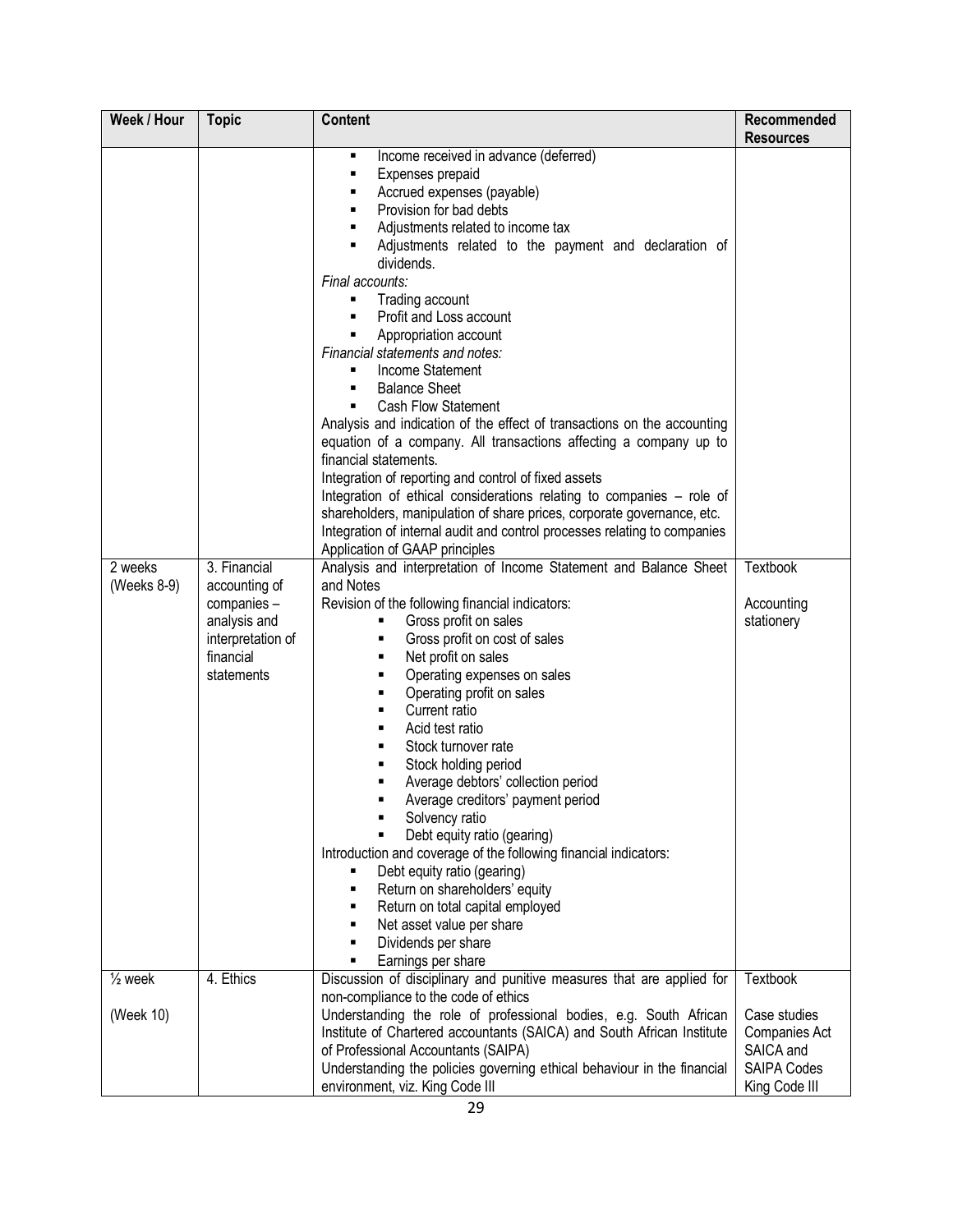| Week / Hour        | <b>Topic</b>      | Content                                                                         | Recommended<br><b>Resources</b> |
|--------------------|-------------------|---------------------------------------------------------------------------------|---------------------------------|
|                    |                   | Understanding the legislation governing companies, e.g. Companies<br>Act        |                                 |
|                    |                   | This topic should be consolidated, having been integrated with other<br>topics. |                                 |
| $\frac{1}{2}$ week | 5. Tangible/fixed | Interpretation and reporting on the movements of fixed assets:                  | Textbook                        |
|                    | assets            | Age of assets<br>٠                                                              |                                 |
| (Week 10)          |                   | Replacement rate                                                                | Accounting                      |
|                    |                   | Life span of assets<br>$\blacksquare$                                           | stationery                      |
|                    |                   | Integration of GAAP principles relating to fixed assets                         |                                 |
|                    |                   | Integration of ethical issues relating to fixed assets                          | Newspaper                       |
|                    |                   | Integration of internal audit and control processes relating to fixed           | adverts and                     |
|                    |                   | assets                                                                          | articles                        |

| Term 1: Formal Assessment |              |      |  |
|---------------------------|--------------|------|--|
| Form of Assessment        | Presentation | Test |  |
| Total marks               | 50           | 100  |  |

*A project that will allow learners to analyse and interpret financial information or to answer problem-solving questions using critical and creative thinking is recommended.*

#### *Daily assessment is important to monitor teaching and learning.*

*This task must be given to learners at the end of term 1 and be submitted in term 2. Aspects of the task may be covered during class activities.*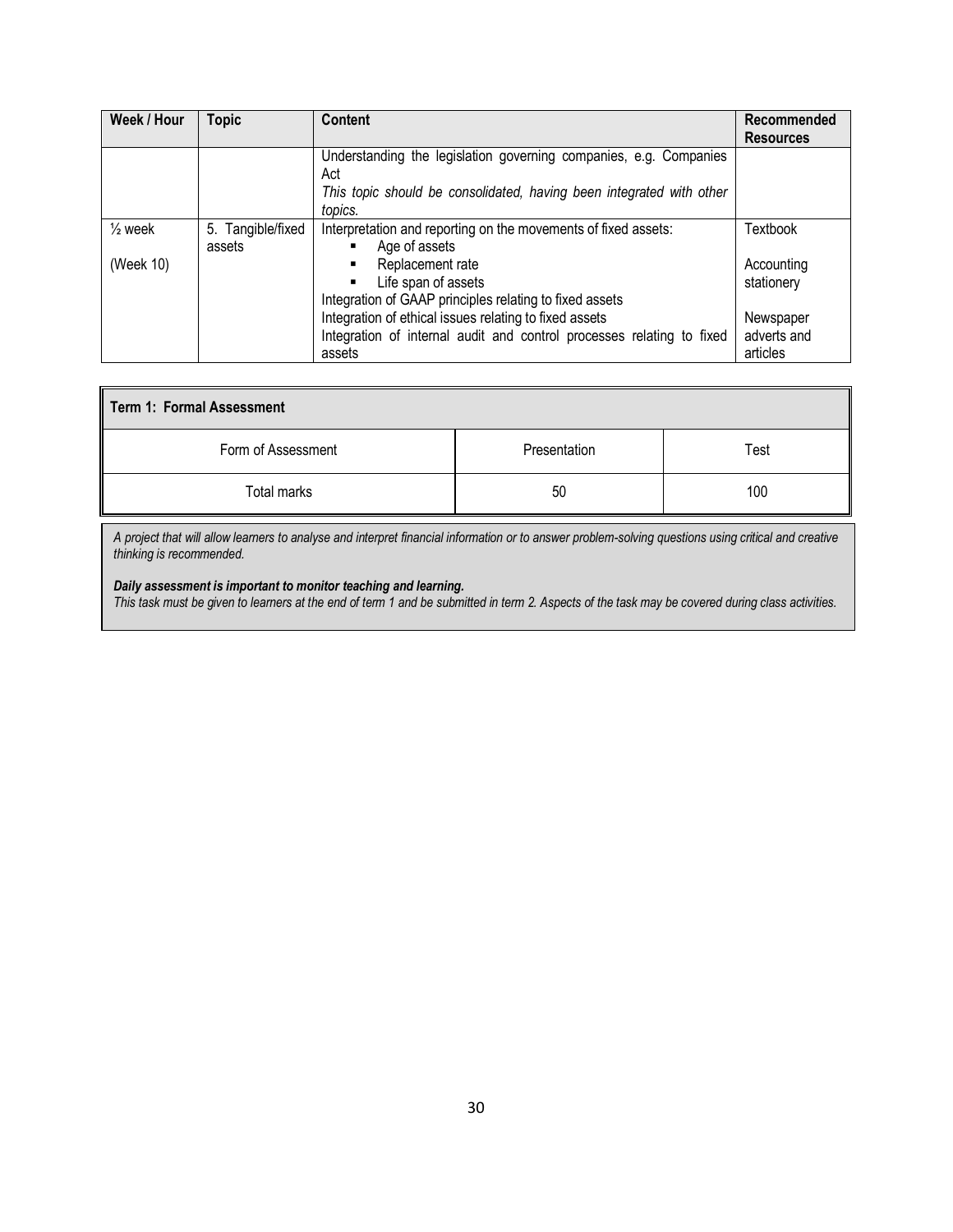| I LINII 4<br>Week / Hour              | <b>Topic</b>                                                                                        | <b>Content</b>                                                                                                                                                                                                                                                                                                                                                                                                                                                                                                                           | Recommended                                                                                                                       |
|---------------------------------------|-----------------------------------------------------------------------------------------------------|------------------------------------------------------------------------------------------------------------------------------------------------------------------------------------------------------------------------------------------------------------------------------------------------------------------------------------------------------------------------------------------------------------------------------------------------------------------------------------------------------------------------------------------|-----------------------------------------------------------------------------------------------------------------------------------|
|                                       |                                                                                                     |                                                                                                                                                                                                                                                                                                                                                                                                                                                                                                                                          | <b>Resources</b>                                                                                                                  |
| 1 week<br>(Week 1)                    | 1. Financial<br>accounting of<br>companies -<br>analysis of<br>published<br>financial<br>statements | Analysis of a company's published financial statements and audit<br>report comprising Directors' Report, Independent Auditors' Report,<br>Abridged Income Statement, Balance Sheet and Cash Flow<br>Statement, together with additional information<br>relating to<br>governance and the company's activities.                                                                                                                                                                                                                           | Textbook<br>Accounting<br>stationery<br>Published annual<br>report<br>(or<br>extracts)<br>of<br>a<br>public company               |
| $\frac{1}{2}$ week                    | 3. Internal<br>control                                                                              | Application of internal control and internal audit processes in a<br>business environment:                                                                                                                                                                                                                                                                                                                                                                                                                                               | Textbook                                                                                                                          |
| (Week 2)                              |                                                                                                     | Means of gathering audit evidence<br>Basis for gathering audit samples<br>Basic sampling techniques<br>٠<br>Report on internal audit reports<br>٠<br>Accountable management of resources<br>٠<br>Understanding the difference between the roles of internal and<br>external auditors.<br>This topic should be consolidated, having been integrated with other                                                                                                                                                                            | Case studies                                                                                                                      |
|                                       |                                                                                                     | topics.                                                                                                                                                                                                                                                                                                                                                                                                                                                                                                                                  |                                                                                                                                   |
| 21/ <sub>2</sub> weeks<br>(Weeks 2-4) | 4. Inventory<br>systems                                                                             | Validation, valuation and calculation of inventories of businesses<br>using the perpetual and periodic inventory systems:<br>Specific identification<br>First-in-first-out method<br>Weighted average method<br>٠<br>Integration of GAAP principles relating to inventories<br>Integration of ethical issues relating to inventories<br>Integration of internal audit and control processes relating to<br>inventories                                                                                                                   | Textbook<br>Accounting<br>stationery                                                                                              |
| 2 weeks                               | 5.                                                                                                  | Analysis and interpretation of bank, debtors' and creditors'                                                                                                                                                                                                                                                                                                                                                                                                                                                                             | Textbook                                                                                                                          |
| (Weeks 5-6)                           | Reconciliations                                                                                     | reconciliations:<br>Reconcile<br>creditors' statements with their personal<br>accounts<br>Reconcile debtors lists and creditors lists with control<br>accounts<br>Analyse and interpret debtors' age analysis<br>Analyse and interpret bank statements and bank<br>٠<br>reconciliation statements<br>Integration of ethical issues relating to cash, debtors and creditors:<br>payment periods, interest, credit ratings, fraud, etc.<br>Integrate internal audit and internal control issues relating to cash,<br>debtors and creditors | Accounting<br>stationery<br>Newspaper<br>articles<br>Examples of bank<br>statements and<br>debtors' &<br>creditors'<br>statements |
| 1 week                                | 6. Value-Added                                                                                      | Completion of VAT returns to determine the amount to be paid to the                                                                                                                                                                                                                                                                                                                                                                                                                                                                      | Textbook                                                                                                                          |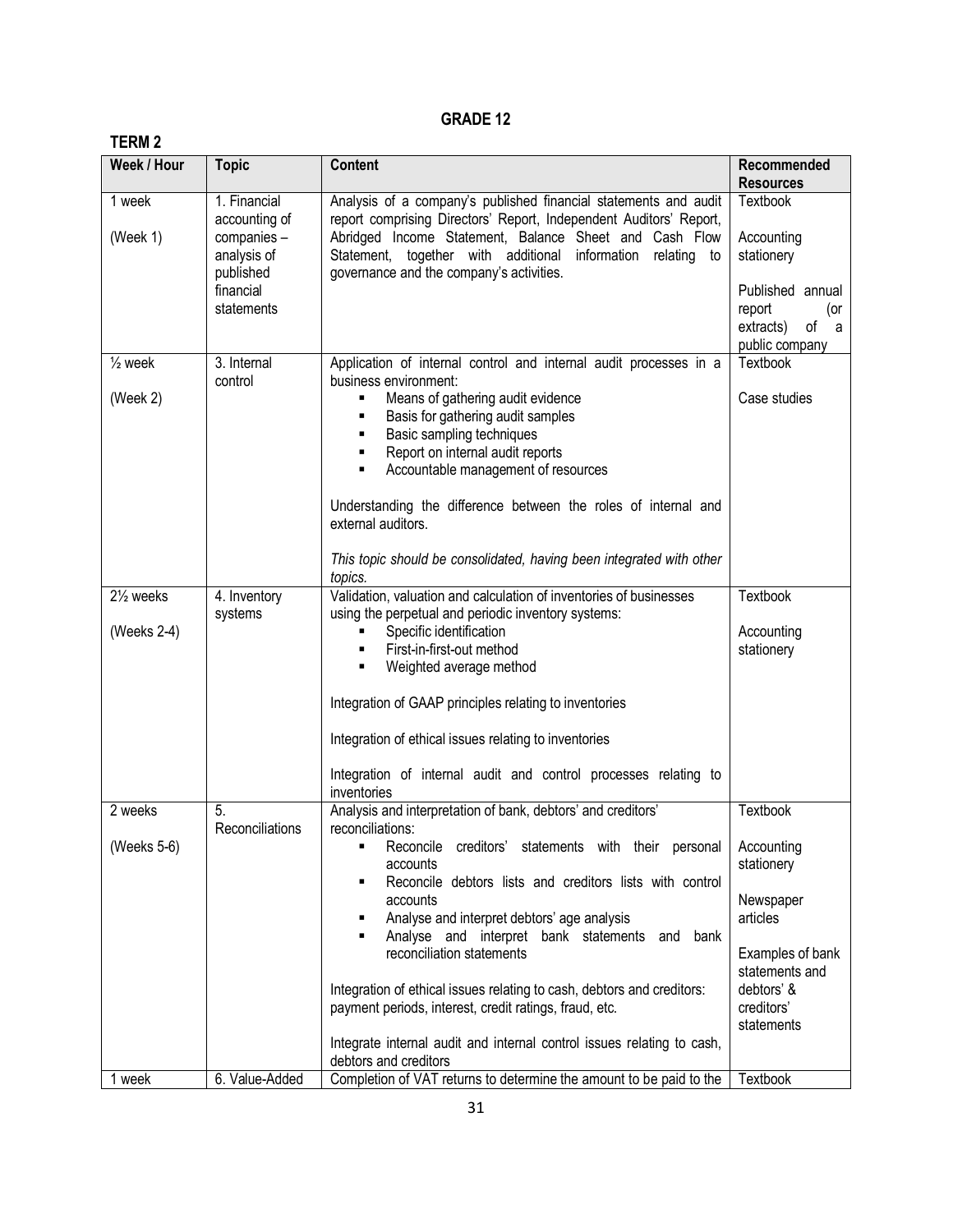| Week / Hour  | <b>Topic</b> | <b>Content</b>                                        | Recommended              |
|--------------|--------------|-------------------------------------------------------|--------------------------|
|              |              |                                                       | <b>Resources</b>         |
|              | Tax (VAT)    | South African Revenue Services (SARS)                 |                          |
| (Weeks 7)    |              |                                                       | Accounting               |
|              |              | Completion of ledger accounts from given information: | stationery               |
|              |              | VAT input<br>٠                                        |                          |
|              |              | VAT output                                            | <b>SARS</b><br>brochures |
|              |              | VAT control<br>٠                                      | &                        |
|              |              |                                                       | VAT return forms         |
|              |              | Integration of ethical issues relating to VAT         |                          |
|              |              |                                                       | Newspaper                |
|              |              | Integration of internal audit and control processes   | articles                 |
| 1 week       | Revision     | Revision of topics covered during first two terms.    | Textbook                 |
| (Week 8)     | exercises    |                                                       | exercises                |
| 2 weeks      |              | Mid-year examination                                  |                          |
| (Weeks 9-10) |              |                                                       |                          |

| <b>Term 2: Formal Assessment</b> |         |                      |  |
|----------------------------------|---------|----------------------|--|
| Form of Assessment               | Project | Mid-year examination |  |
| Marks                            | 50      | 300                  |  |

*Note: Term 2 formal task was given in term 1. Learners should complete the task for term 2 and submit it.*

*The content dealt with for term 1 and term 2 should be revised for the mid-year examination.*

*At the end of the 2nd term, learners must be able to analyse and interpret any financial information and answer any problem-solving questions using critical and creative thinking. These include solving real life problems within the context of the accounting curriculum.*

*Daily assessment is important to monitor teaching and learning.*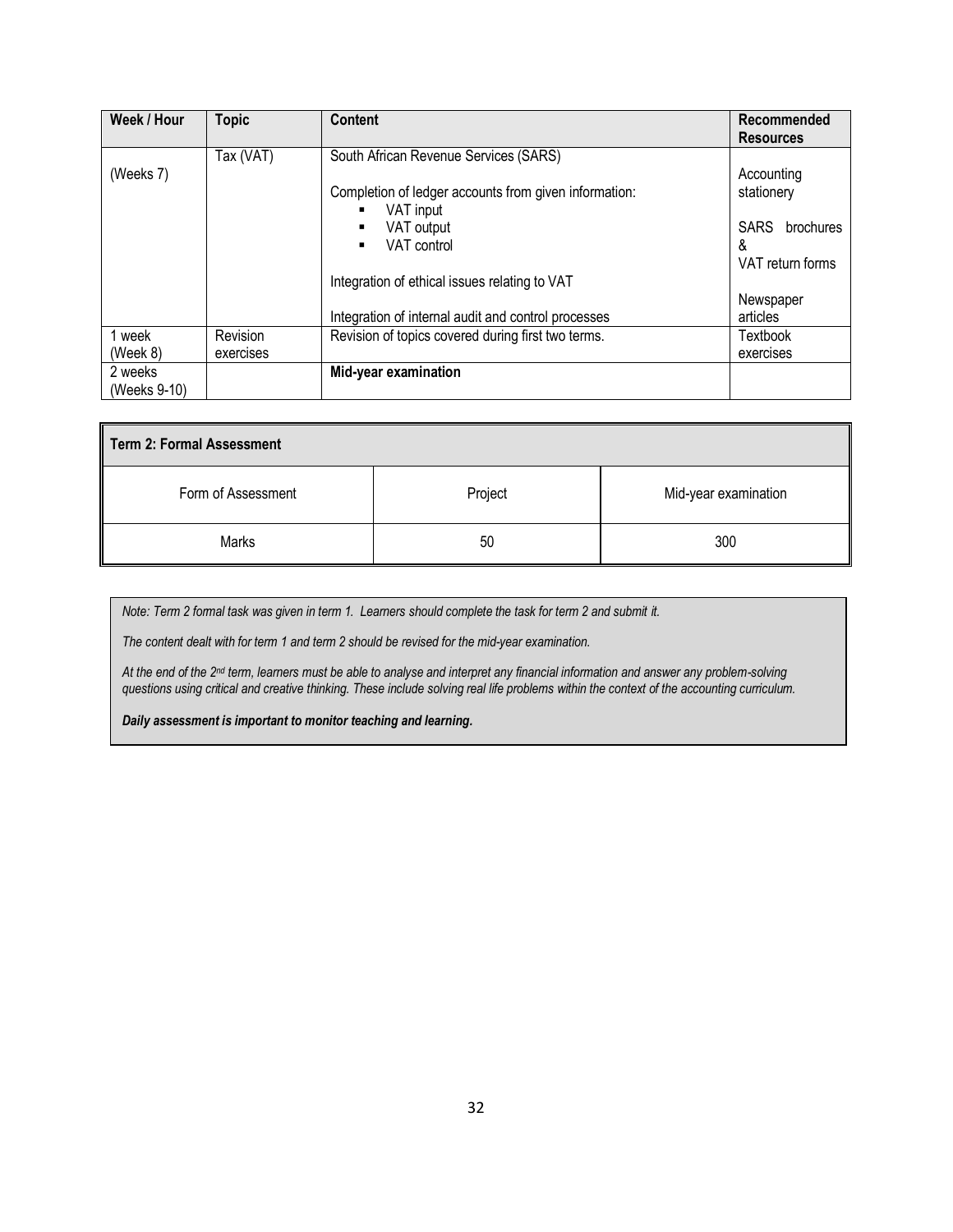| ı |  |
|---|--|
|---|--|

| Week / Hour  | <b>Topic</b> | <b>Content</b>                                                                                                                                                                                                                                                                                                                                                                                                                                                                                                                                                                                                                                                                                                                                                                                                                                                                                                  | Recommended<br><b>Resources</b> |
|--------------|--------------|-----------------------------------------------------------------------------------------------------------------------------------------------------------------------------------------------------------------------------------------------------------------------------------------------------------------------------------------------------------------------------------------------------------------------------------------------------------------------------------------------------------------------------------------------------------------------------------------------------------------------------------------------------------------------------------------------------------------------------------------------------------------------------------------------------------------------------------------------------------------------------------------------------------------|---------------------------------|
| 3 weeks      | 1. Cost      | Definition and explanation of accounting concepts unique to a                                                                                                                                                                                                                                                                                                                                                                                                                                                                                                                                                                                                                                                                                                                                                                                                                                                   | Textbook                        |
| (Weeks 1-3)  | Accounting   | manufacturing business<br>Preparation, presentation, analysis, interpretation and reporting<br>on cost information for manufacturing enterprises:<br>Preparation of a production cost statement with notes<br>Preparation of trading statement<br>٠<br>Preparation of profit and loss statement<br>٠<br>Calculation of gross profit on finished goods sold<br>٠<br>Calculation of variable and fixed costs<br>٠<br>Calculation of the cost of a product using variable and<br>٠<br>fixed costs<br>Calculation of costs per unit<br>٠<br>Calculation of contribution per unit<br>Calculation of break-even points<br>Calculation of total cost of production<br>٠<br>Integration of ethical issues relating to manufacturing: product<br>quality, product age, raw materials, support for local products,<br>price-fixing, theft, fraud, etc.<br>Integration of internal audit and control processes relating to | Accounting stationery           |
| 3 weeks      | 2. Budgeting | manufacturing<br>Analysis, interpretation and comparison of projected income                                                                                                                                                                                                                                                                                                                                                                                                                                                                                                                                                                                                                                                                                                                                                                                                                                    | Textbook                        |
|              |              | statements for sole traders or companies.                                                                                                                                                                                                                                                                                                                                                                                                                                                                                                                                                                                                                                                                                                                                                                                                                                                                       |                                 |
| (Weeks 4-6)  |              | Projected Income Statement<br>Sales<br>٠<br>Cost of sales<br>Expenses<br>Income<br>٠<br>Profits<br>٠<br>Analysis, interpretation and comparison of cash budgets for sole<br>traders or companies.<br>Cash Budget<br>Receipts<br>Payments<br>Debtors' collection<br>Creditors' payment<br>٠<br>Cash balances<br>Integration of ethical issues relating to budgeting and projections.<br>Integration of internal audit and control processes relating to                                                                                                                                                                                                                                                                                                                                                                                                                                                          | Accounting stationery           |
| 2 weeks      | Revision     | budgets and projections by comparing budget to actual figures.<br>Revision activities                                                                                                                                                                                                                                                                                                                                                                                                                                                                                                                                                                                                                                                                                                                                                                                                                           | <b>Textbook exercises</b>       |
| (Weeks 7-8)  |              |                                                                                                                                                                                                                                                                                                                                                                                                                                                                                                                                                                                                                                                                                                                                                                                                                                                                                                                 |                                 |
| 2 weeks      |              | <b>Preliminary examination</b>                                                                                                                                                                                                                                                                                                                                                                                                                                                                                                                                                                                                                                                                                                                                                                                                                                                                                  |                                 |
| (Weeks 9-10) |              |                                                                                                                                                                                                                                                                                                                                                                                                                                                                                                                                                                                                                                                                                                                                                                                                                                                                                                                 |                                 |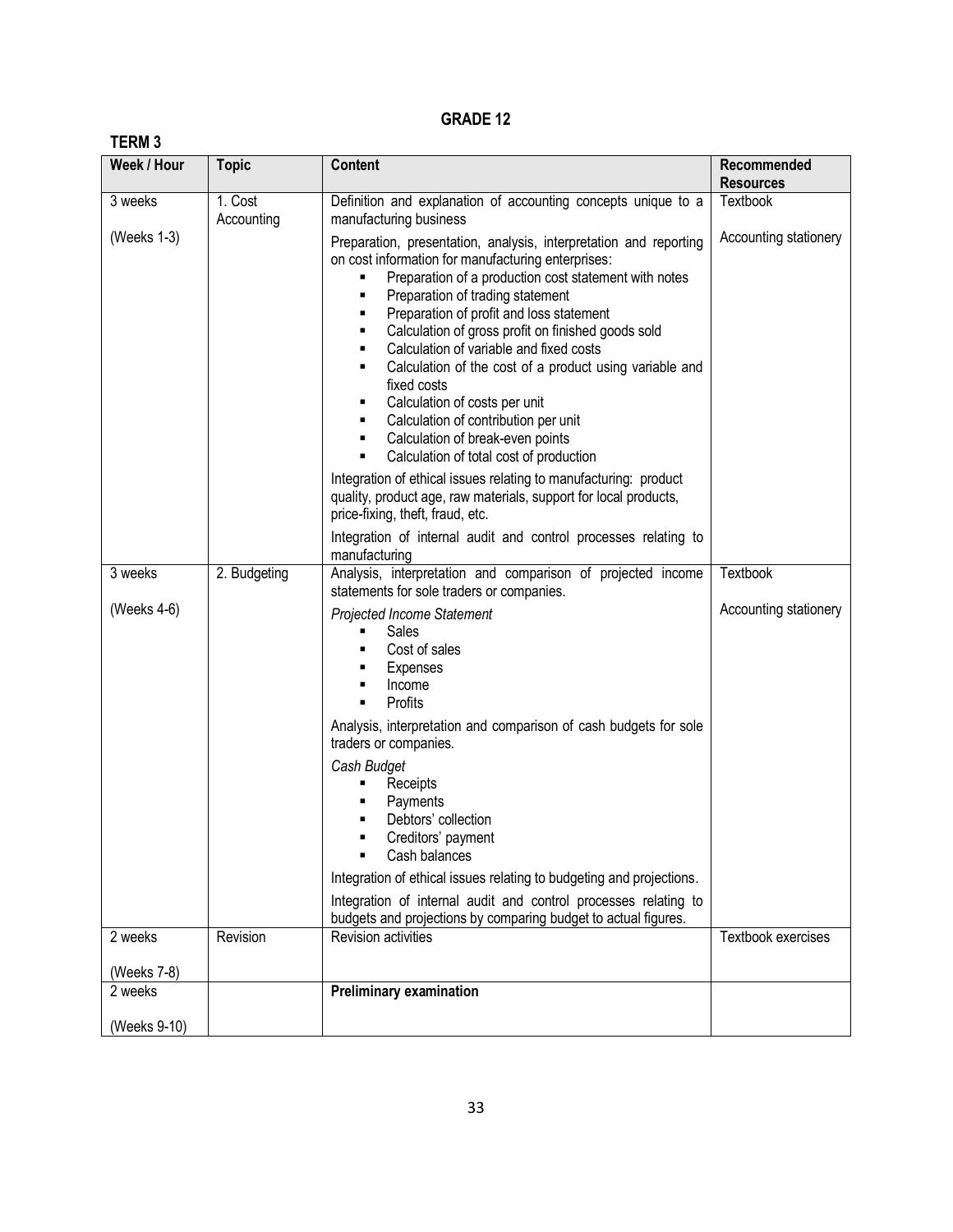| Term 3: Formal assessment |      |                         |
|---------------------------|------|-------------------------|
| Form of assessment        | Test | Preliminary examination |
| Total marks               | 100  | 300                     |

*A trial examination should cover the entire curriculum and the structure of the question paper should resemble the final examination question paper.* 

*Daily assessment is important to monitor teaching and learning.*

## **TERM 4**

| Week / Hour  | <b>Topic</b> | <b>Content</b>                                                | Recommended        |
|--------------|--------------|---------------------------------------------------------------|--------------------|
|              |              |                                                               | <b>Resources</b>   |
| 4 weeks      | Revision     | Revision of all topics in preparation for final examinations. | Previous question  |
|              | exercises    |                                                               | papers             |
| (Weeks 1-4)  |              |                                                               | Textbook exercises |
|              |              |                                                               | Exemplar papers    |
|              |              |                                                               | Examination        |
|              |              |                                                               | Guidelines         |
| 6 weeks      |              | <b>Final examination</b>                                      |                    |
| (Weeks 5-10) |              |                                                               |                    |

| Term 4    |                         |       |  |
|-----------|-------------------------|-------|--|
| Year mark | End of year examination | Total |  |
|           |                         |       |  |
|           |                         |       |  |
|           |                         |       |  |
| 100       | 300                     | 400   |  |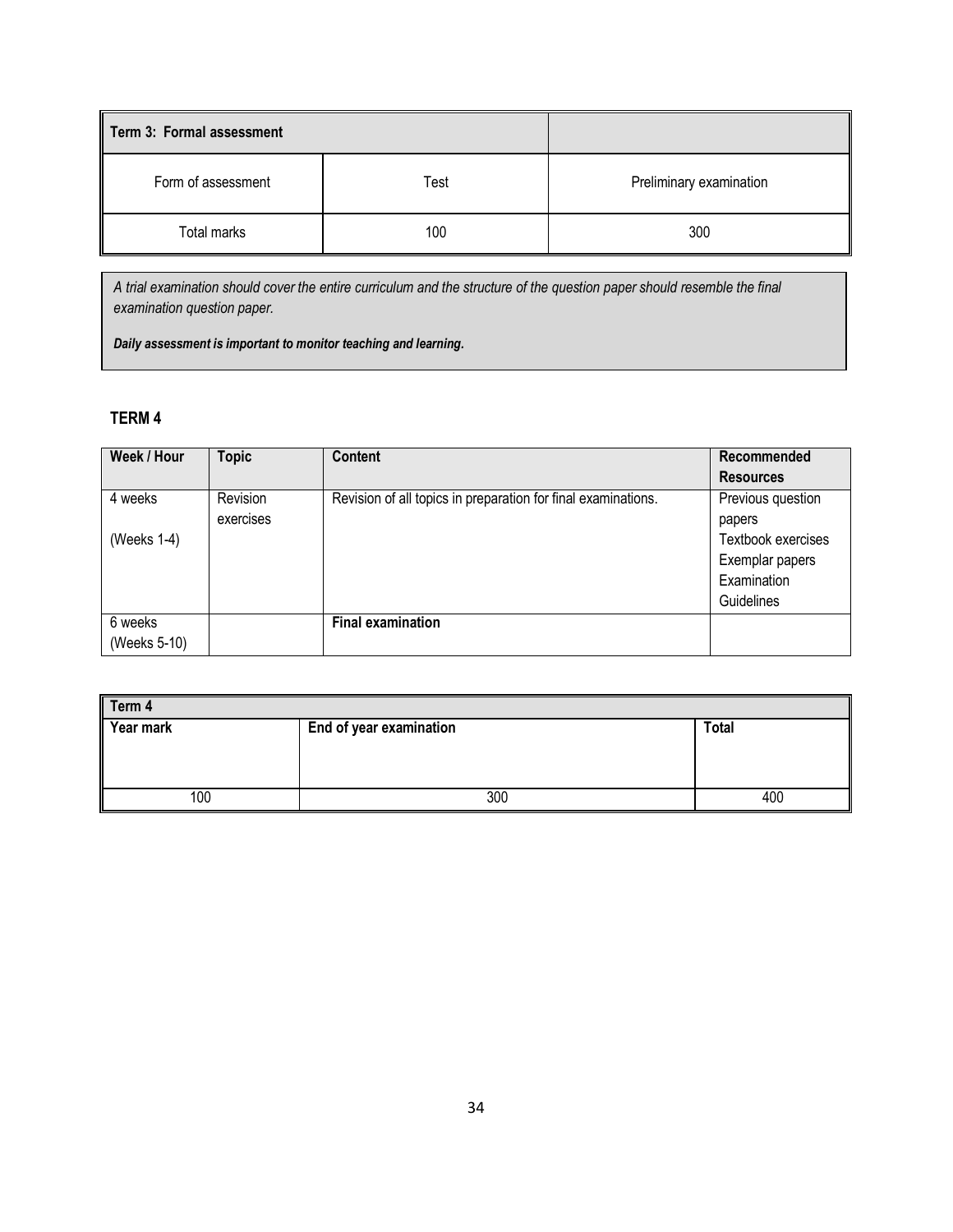# **SECTION 4**

## **What is assessment?**

Assessment is a process that measures individual learners" attainment of knowledge (content, concepts and skills) in a subject and collect, analyse and interpret the data and information obtained from this process to:

- inform learners about their strengths, weaknesses and progress
- assist teachers, parents and other stakeholders in making decisions about the learning process and the progress of learners.

Assessment should be mapped against the content and intended objectives of a subject.

Assessment should be both informal and formal. In both cases regular feedback should be provided to learners to enhance the learning experience.

#### **Informal or daily assessment**

Daily assessment tasks are the planned teaching and learning activities that take place in the classroom and should be monitored as part of the lesson.

As daily assessment occurs in every lesson, it can take the form of informal assessment tasks at the beginning, during or at the end of the lesson. This can be done through questions and answers, class work such as short pieces of written work completed during the lesson, open book tests or homework exercises, etc. It should not be seen as separate from the learning activities that take place in the classroom and should be used to provide feedback to learners and to improve learning and teaching.

Learners or teachers can mark these assessment tasks. Self-assessment and peer assessment actively involves learners in assessment and allow learners to learn from and reflect on their own performance.

Daily assessment tasks should be used to scaffold the acquirement of knowledge and skills and should be the stepping stones to the formal tasks in the Programme of Assessment.

These informal daily tasks are not formally recorded unless the teacher whishes to do so. In such instances, a simple checklist may be used to record this assessment and to provide feedback.

The results of daily assessment tasks are not taken into account for promotion or certification purposes.

#### **Formal assessment**

Formal assessment provides teachers with a systematic way of evaluating how well learners are progressing in a grade and in a particular subject.

Examples of formal assessments include projects, oral presentations, demonstrations, performances, tests, examinations, practical tasks, etc.

Formal assessment tasks form part of a year-long formal Programme of Assessment in each grade and subject, are school-based and are weighted as follows for the different grades: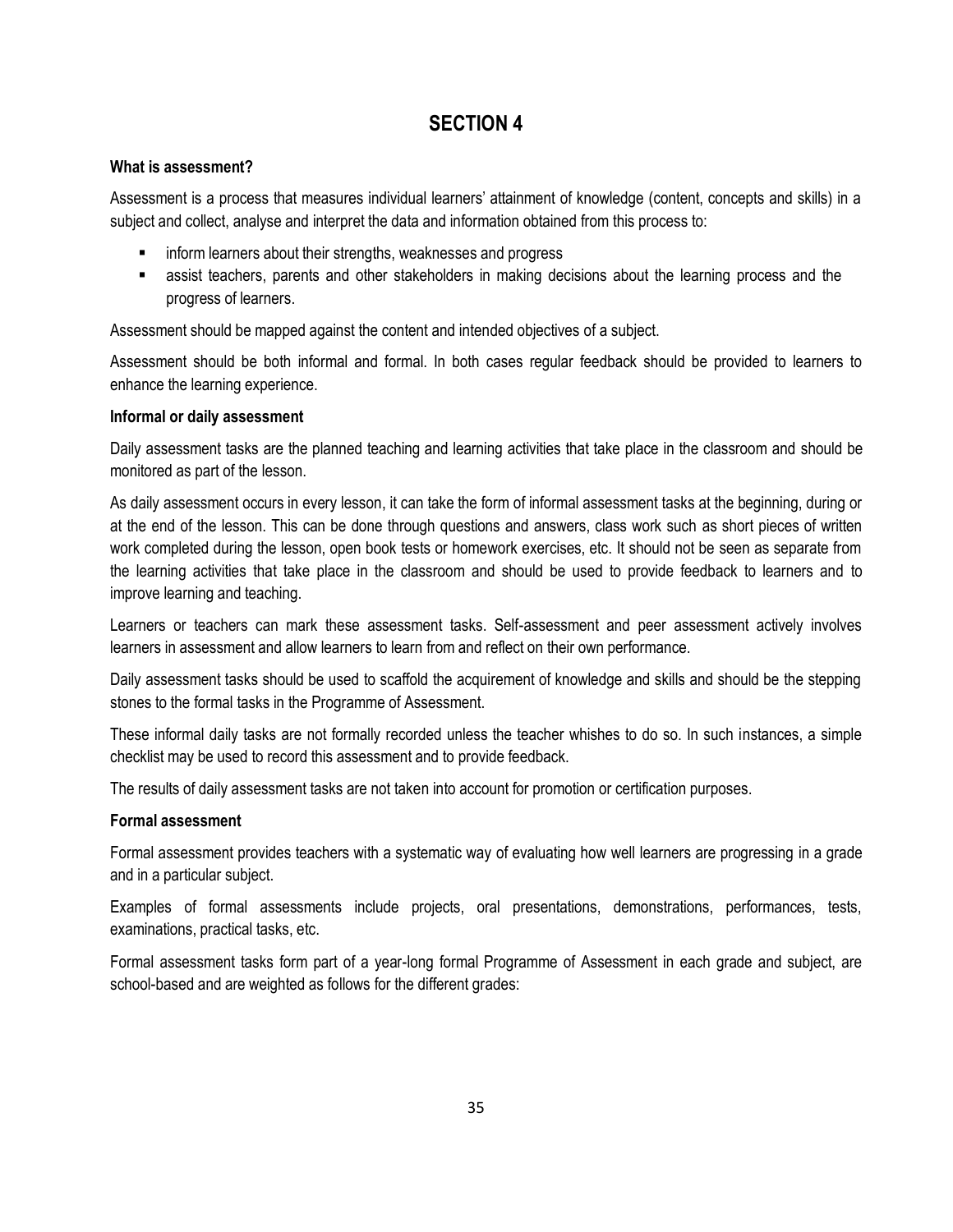| Grades    | Tasks undertaken during the year | <b>End-of-year examination</b> |
|-----------|----------------------------------|--------------------------------|
| $R - 3$   | 100%                             | n/a                            |
| $4 - 6$   | 75%                              | 25%                            |
| 7 – 9     | 40%                              | 60%                            |
| 10 and 11 | 25%                              | 75%                            |
| 12        | 25%                              | External examination: 75%      |

The forms of assessment used should be appropriate to the age and the developmental level of the learners in the grade. The assessment tasks should be carefully designed to cover the content of the subject. The design of these tasks should therefore ensure that a variety of content is assessed. Objectives, topics and content in the subject should be used to inform the planning and development of assessment tasks.

Formal assessments must cater for a range of cognitive levels and abilities of learners. Refer to Bloom's revised taxonomy: remembering, understanding, applying, analysing, evaluating and creating.

| Basic thinking skills (e.g. factual recall, low-level comprehension and low-level application)          | $30\%$ |
|---------------------------------------------------------------------------------------------------------|--------|
| Moderately high thinking skills (e.g. more advanced application, interpretation and low-level analysis) | 40%    |
| Higher-order thinking skills (e.g. advanced analytical skills, evaluation and creative problem-solving) | 30%    |

The requirements (number and nature of tasks) for Accounting are indicated below:

## **Grade 10 Programme of Assessment**

|                                 |                     | Term 1            | Term 2                |                         |                  | Term 3               | Term 4    |                            |       |
|---------------------------------|---------------------|-------------------|-----------------------|-------------------------|------------------|----------------------|-----------|----------------------------|-------|
| Assessment                      | Presentation        | Test              | Project               | examination<br>Mid-year | Case study       | Test                 | Year-mark | examination<br>End-of-year | Total |
| <b>Total marks</b>              | 50                  | 100               | 50                    | 200                     | 50               | 100                  |           | 300                        |       |
| Convert to<br>a<br>mark out of: | 10<br>$(50 \div 5)$ | 20<br>$(100 + 5)$ | 20<br>$(50 \div 2.5)$ | 20<br>$(200 +$<br>10)   | 10<br>$(50 + 5)$ | 20<br>$(100 \div 5)$ | 100       | 300                        | 400   |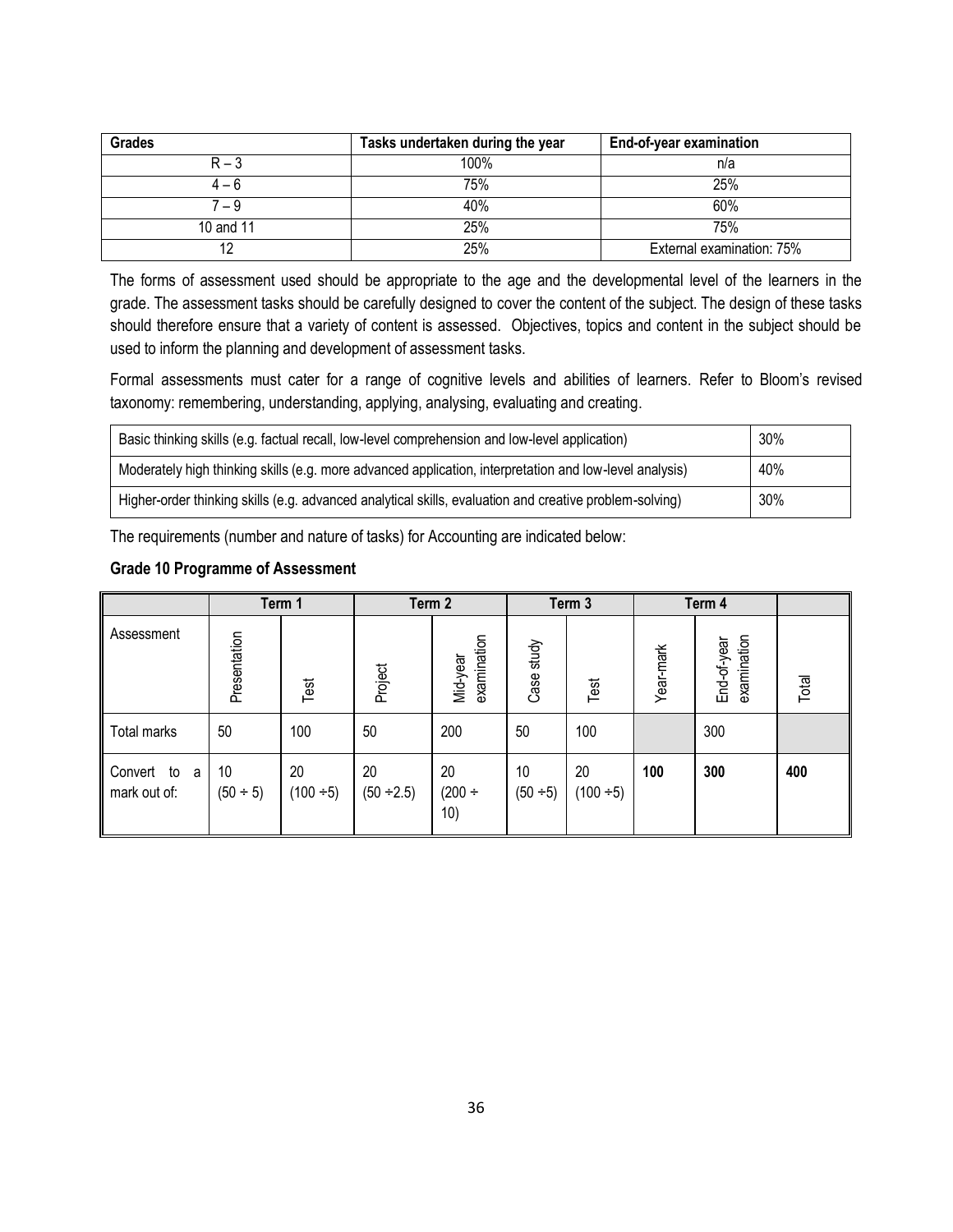## **Grade 11 Programme of Assessment**

|                                    |                     | Term 1               |                       | Term 2                  |                  | Term 3               |           | Term 4                     |       |
|------------------------------------|---------------------|----------------------|-----------------------|-------------------------|------------------|----------------------|-----------|----------------------------|-------|
| Assessment                         | Written report      | Test                 | Project               | examination<br>Mid-year | Presentation     | Test                 | Year-mark | examination<br>End-of-year | Total |
| Total marks                        | 50                  | 100                  | 50                    | 300                     | 50               | 100                  |           | 300                        |       |
| Convert<br>to<br>a<br>mark out of: | 10<br>$(50 +$<br>5) | 20<br>(100)<br>$+5)$ | 20<br>$(50 \div 2.5)$ | 20<br>$(200 \div 10)$   | 10<br>$(50 + 5)$ | 20<br>(100)<br>$+5)$ | 100       | 300                        | 400   |

## **Grade 12 Programme of Assessment**

|                                    | Term 1              |                        | Term <sub>2</sub>     |                         | Term <sub>3</sub>   |                       | Term 4    |                            |       |
|------------------------------------|---------------------|------------------------|-----------------------|-------------------------|---------------------|-----------------------|-----------|----------------------------|-------|
| Assessment                         | report<br>Written   | Test                   | Project               | examination<br>Mid-year | Test                | examination<br>Trial  | Year-mark | End-of-year<br>examination | Total |
| Total marks                        | 50                  | 100                    | 50                    | 300                     | 100                 | 300                   |           | 300                        |       |
| Convert<br>to<br>a<br>mark out of: | 10<br>$(50 +$<br>5) | 15<br>$(100 \div 6.7)$ | 20<br>$(50 \div 2.5)$ | 20<br>$(300 \div 15)$   | 15<br>$(100 + 6.7)$ | 20<br>$(300 \div 15)$ | 100       | 300                        | 400   |

#### **Recording**

Recording is the process during which the teacher documents the level of a learner"s performance. Teachers record the actual raw marks against the task, using a record sheet.

Records of learner performance should also be used to verify the progress made by teachers and learners in the teaching and learning process. Records should be used to monitor learning and to plan ahead.

#### **Reporting**

Reporting is the process of communicating learner performance to learners, parents, schools, districts and the other stakeholders such as employers, tertiary institutions, etc.

In Grades R – 12, teachers report in percentages against the subject, using the following scale: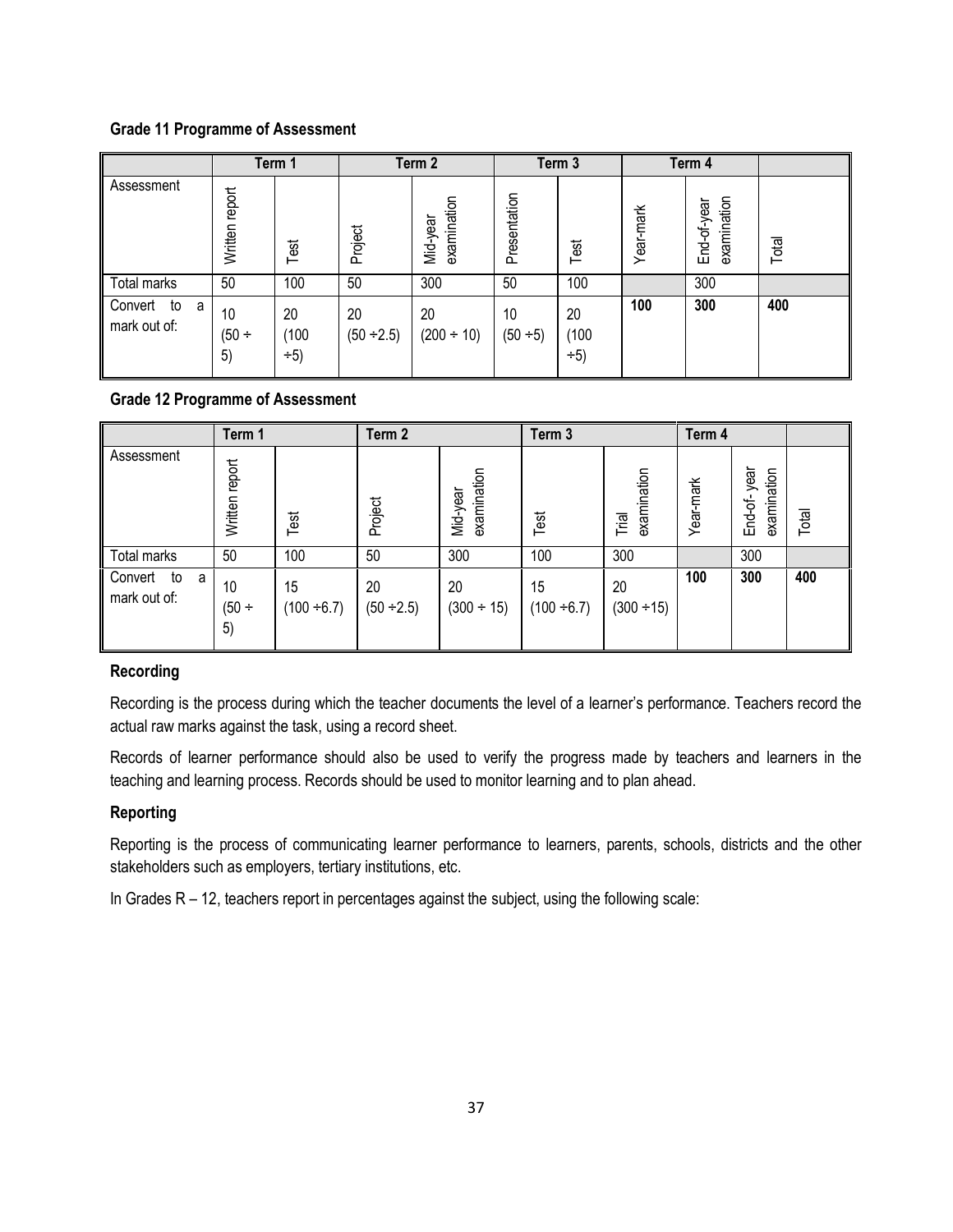| <b>RATING</b><br><b>CODE</b> | <b>DESCRIPTION OF COMPETENCE</b> | <b>PERCENTAGE</b> |
|------------------------------|----------------------------------|-------------------|
|                              | Outstanding achievement          | $80 - 100$        |
|                              | Meritorious achievement          | $70 - 79$         |
| 5                            | Substantial achievement          | $60 - 69$         |
|                              | Adequate achievement             | $50 - 59$         |
| 3                            | Moderate achievement             | $40 - 49$         |
|                              | Elementary achievement           | $30 - 39$         |
|                              | Not achieved                     | $0 - 29$          |

### **Codes and percentages for reporting in Grades R – 12**

Schools are required to provide quarterly feedback to parents on the Programme of Assessment using a formal reporting tool such as a report card. The schedule and the report card should indicate the overall level of performance of a learner

#### **Forms of assessment**

### **Project**

A project in each of the grades in the FET band is mandatory.

Learners should be given the necessary guidance prior to commencement of the project and progress must be monitored. Aspects of the project should be completed in class to enable teachers to monitor progress. All criteria used to assess the project must be discussed with the learners. Generally, projects may be completed within a longer period as they generally involve some form of research, as well as consolidating and choosing relevant information and preparing a written document as evidence. Often projects can be structured around some problem.

Research may form part of the project – the project is the evidence of the research conducted. However, this is not always the case, e.g. the computerised accounting programme will not involve research but rather developing computer skills.

Projects may be dealt with towards the end of the first term for submission during the second term.

When setting a project, consider the following guidelines:

- A cover page.
- A table of contents (where applicable).
- **Text must be divided into paragraphs / sections.**
- **Text references and bibliography must be indicated.**
- **Pictures, photos, diagrams and graphs may be included.**
- The research project should be between 4 and 8 typed (6 and 10 written) pages. This excludes the cover page, table of contents, graphs and pictures. Use font size 12 and 1½ line spacing.
- The project must be bound or stapled neatly.
- The instrument that will be used to assess learners" performance should be made available to learners together with the instructions to complete the project.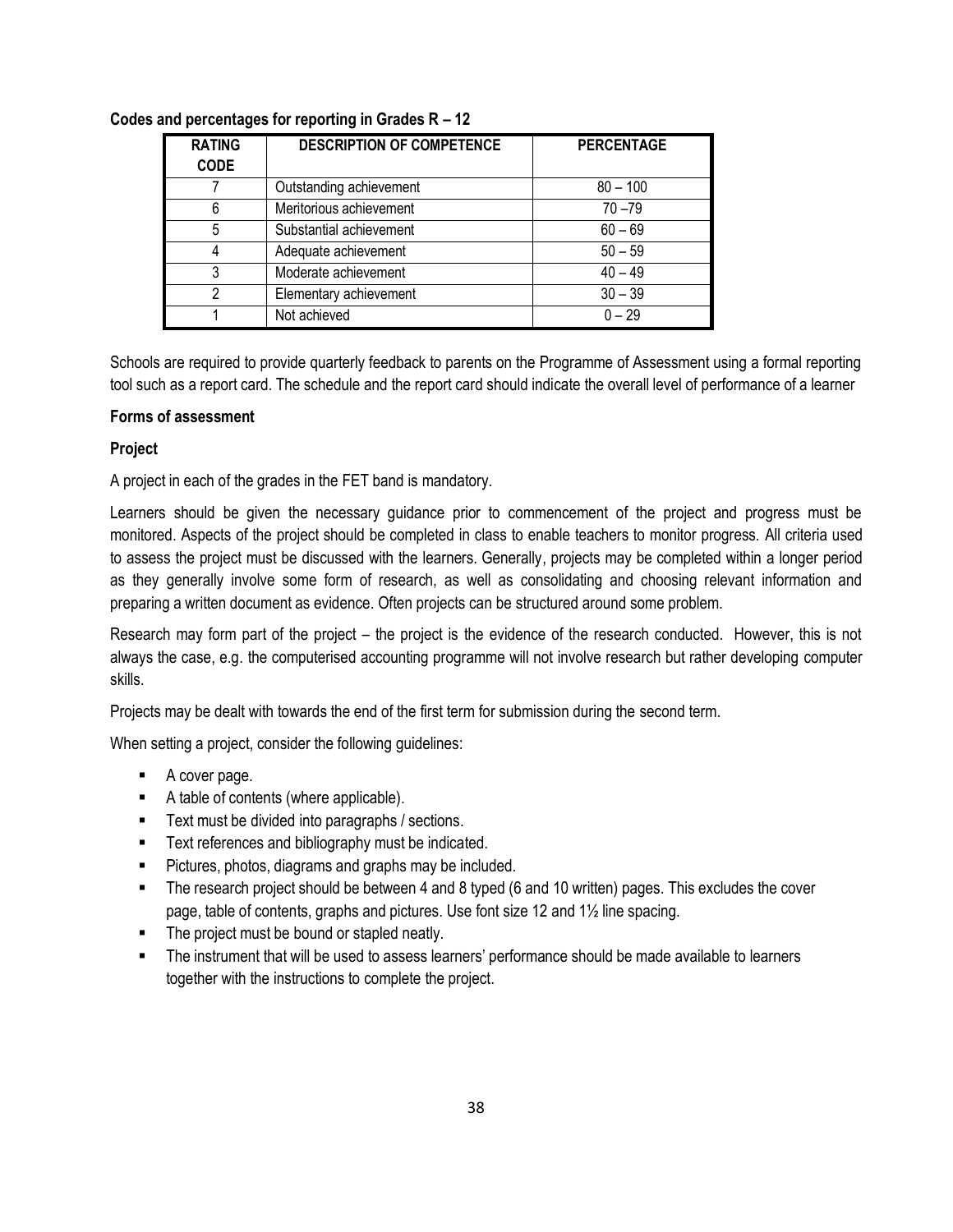## **Presentation**

Presentations can be written or oral, but there must be evidence of the presentation. All criteria used to assess the presentation must be discussed with the learners prior to the commencement of the presentation.

Where the resources are available, use of electronic presentation should be encouraged.

When setting a presentation, consider the following guidelines:

- A cover page/appropriate headings.
- A table of contents (where applicable).
- Text must be divided into paragraphs/sections.
- **Pictures, photos, diagrams and graphs may be included.**
- **The evidence must be bound or stapled in an acceptable way.**
- The instrument that will be used to assess learners" performance should be made available to learners with the instructions to the task.

### **Case study**

Learners are presented with a real life situation, a problem or an incident related to topic. They are expected to assume a particular role in articulating the position. They would draw on their own experience, on the experience of peers or on prior learning to interpret, analyse and solve a problem/problems.

Newspaper articles, magazine articles, TV or radio presentations form excellent case studies. Learners have to read and/or listen, digest the information and then make informed decisions. Questions can vary from lower order questions – direct quotes from the article – to higher order questions, when they are asked to analyse comments and even to make suggestions.

Case studies are a very good way of keeping the subject up to date and relevant.

When setting a case study, consider the following guidelines:

- A cover page/appropriate headings.
- A table of contents (where applicable).
- **Text must be divided into paragraphs/sections.**
- **Pictures, photos, diagrams and graphs may be included.**
- The evidence must be bound or stapled in an acceptable way.
- The instrument that will be used to assess learners" performance should be made available to learners, together with the instructions to complete the task.

#### **Report**

A report is generally the written evidence of a survey, analysis or investigation. Generally this task will be shorter than a project and is specific with regard to the topic, e.g. the business approaches you for advice on solving its liquidity problems. Often it implies consulting with an expert for advice on a problem – therefore, it links very well with there are generally very strong links with problem solving.

When setting a report, consider the following guidelines:

- A cover page/appropriate headings.
- A table of contents (where applicable).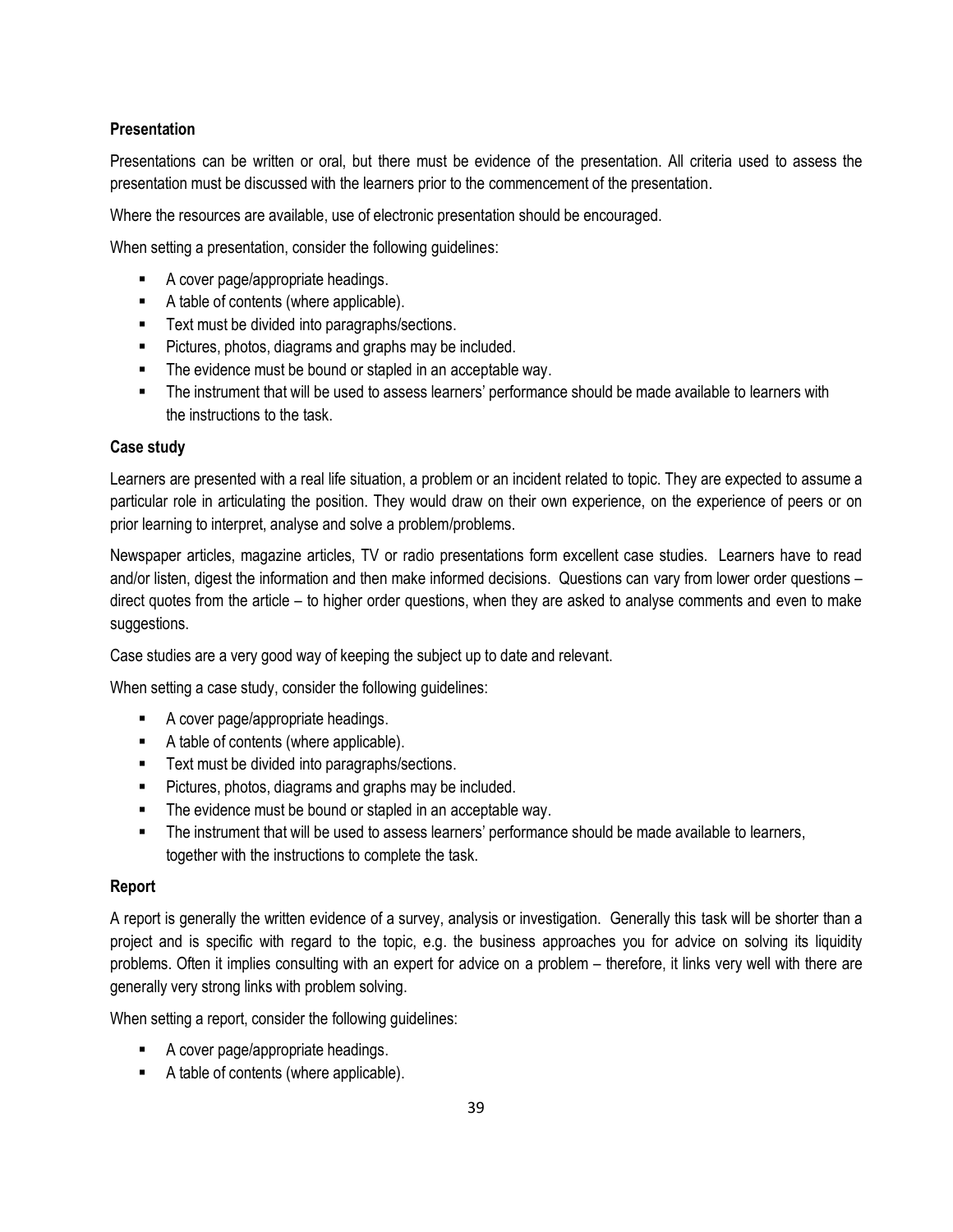- **Text must be divided into paragraphs/sections.**
- **Pictures, photos, diagrams and graphs may be included.**
- The evidence must be bound or stapled in an acceptable way.
- The instrument that will be used to assess learners' performance should be made available to learners with the instructions to the task.

## **Tests**

Two tests, written under controlled conditions, are prescribed for Grades 10-12. These tests should adhere to the following requirements:

- It must be completed by all classes in the same grade on the same day.
- All learners write the same test and completed under examination conditions.
- Questions must comply with year-end examination standards.
- Where there is more than one teacher, agreement must be reached on the scope, as well as the date and time of the test.
- The duration of each of these tests should be at least one hour for 100 marks.
- Tests should cover the different cognitive levels as in examinations. See table on cognitive levels under examinations.
- **Tests should also include "problem solving" questions.**
- **FALL COVER 2.5 IS COVET A FALL COVER 1** THE STAR IS COVER THE WORK SCHEDULE AND ASSESSMENT plan.
- The two tests should be written in Terms 1 and 3.

## **Examinations**

## *The following guidelines should be considered when constructing examinations:*

*Content*

| Content stipulated specifically for the grade                                         | 80% |
|---------------------------------------------------------------------------------------|-----|
| Content stipulated in previous grades which impact on assessment in subsequent grades | 20% |

 *Cognitive levels: Refer to Bloom's revised taxonomy: Remembering, Understanding, Applying, Analysing, Evaluating and Creating*

| Basic thinking skills (e.g. factual recall, low-level comprehension and low-level application)          |     |  |  |  |
|---------------------------------------------------------------------------------------------------------|-----|--|--|--|
| Moderately high thinking skills (e.g. more advanced application, interpretation and low-level analysis) | 40% |  |  |  |
| Higher-order thinking skills (e.g. advanced analytical skills, evaluation and creative problem-solving) | 30% |  |  |  |

*Problem solving*

Approximately 10% of all examinations should address problem-solving questions using critical and creative thinking. These include solving real life problems within the context of the accounting curriculum.

These problem-solving questions must also cover a range of cognitive skills (lower, middle and higher order) to cater for all learners and must relate to but within the context of the learners. For example, "surface" problem-solving questions